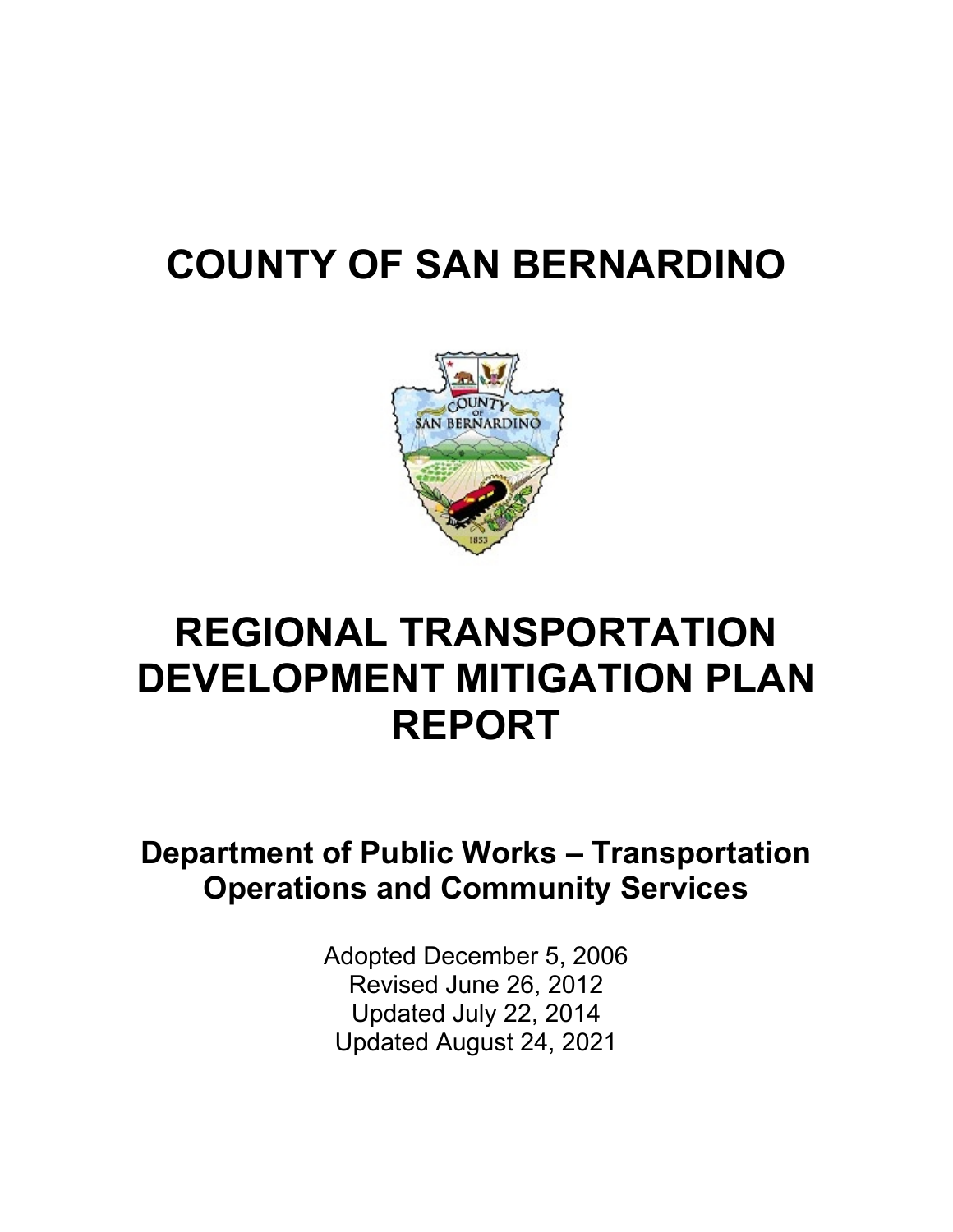| (a)<br>(b)<br>(c)<br>(d)               |                                                                                                                                                                                                 |  |
|----------------------------------------|-------------------------------------------------------------------------------------------------------------------------------------------------------------------------------------------------|--|
| (e)<br>(f)                             | REGIONAL DEVELOPMENT CONTRIBUTIONS NOT COVERED BY THE PLAN  8                                                                                                                                   |  |
|                                        |                                                                                                                                                                                                 |  |
| (a)<br>(b)<br>(c)<br>(d)<br>(e)<br>(f) | CONSISTENCY WITH SANBAG NEXUS STUDY GROWTH FORECAST DATA11<br>GROWTH RATIO OF NEW DEVELOPMENT FOR MAJOR ARTERIAL ROADS 14<br>RATIO OF GROWTH OF FREEWAY INTERCHANGES AND GRADE SEPARATIONS15    |  |
| (b)<br>(c)<br>(d)                      |                                                                                                                                                                                                 |  |
| (b)<br>(c)<br>(d)                      | (2) FREEWAY INTERCHANGE AND GRADE SEPARATION PROJECTS  19                                                                                                                                       |  |
| (b)                                    | (2) CALCULATE THE FAIR-SHARE CONTRIBUTION OF TOTAL PROJECT COSTS<br>(3) CALCULATE PLAN SUBAREA GROWTH WITH CONVERSION OF NON-RESIDENTIAL<br>GROWTH FROM NUMBER OF EMPLOYEES TO SQUARE FOOTAGE24 |  |

### **TABLE OF CONTENTS**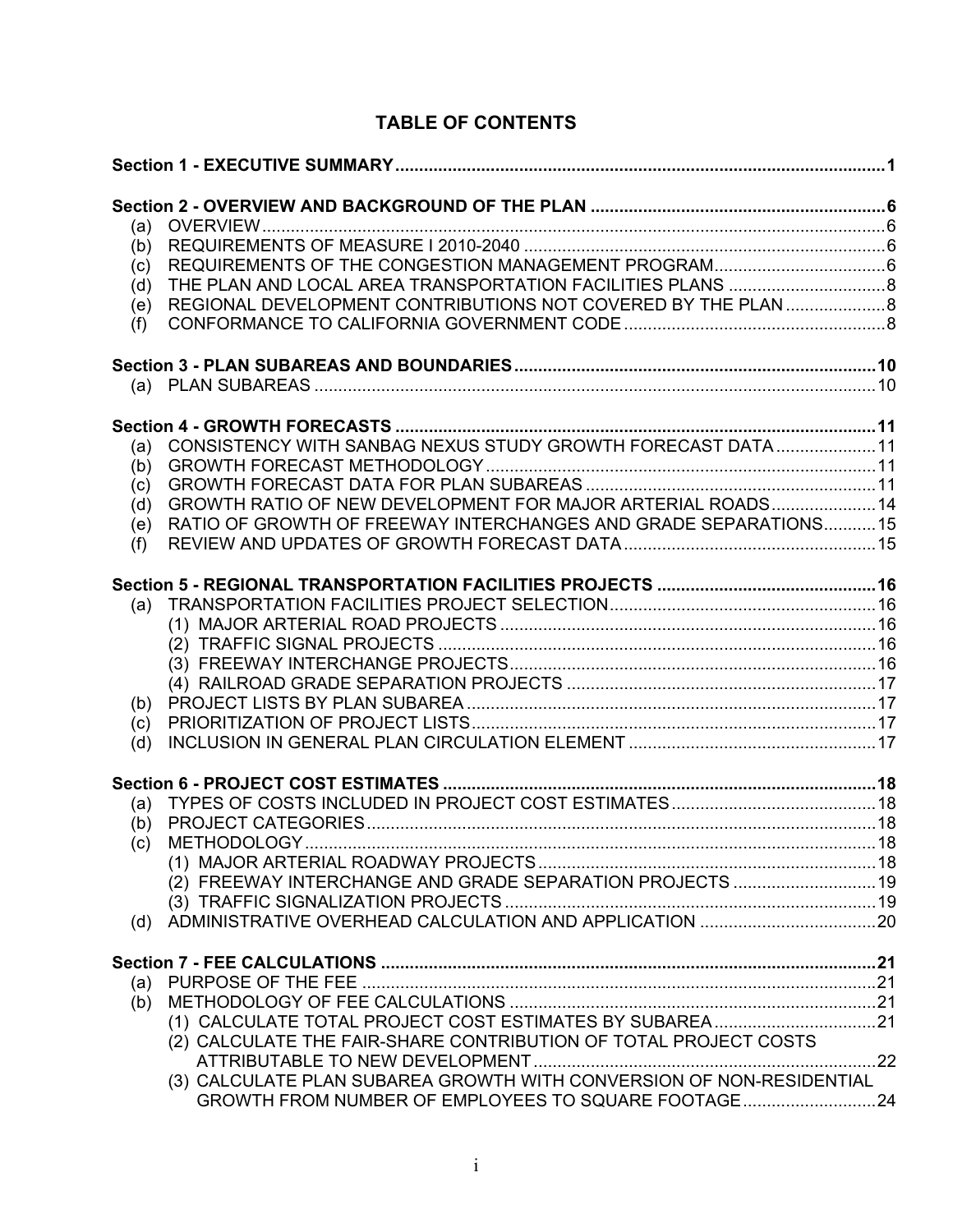|     | (4) CALCULATE THE TOTAL VEHICLE TRIP GENERATION IN PASSENGER CAR    |  |
|-----|---------------------------------------------------------------------|--|
|     | EQUIVALENTS (PCEs) TRIP ENDS FOR EACH TYPE OF DEVELOPMENT 25        |  |
|     | (5) CALCULATE TOTAL PASSENGER CAR EQUIVALENTS (PCEs) VEHICLE MILE   |  |
|     |                                                                     |  |
|     |                                                                     |  |
|     | (7) CALCULATE SUBAREA FEES FOR RESIDENTIAL AND NON-RESIDENTIAL      |  |
|     |                                                                     |  |
|     | (8) VERIFY FEE LEVELS BY CALCULATING TOTAL REVENUE GENERATION29     |  |
|     | (9) VERIFY PLAN GENERATES DEVELOPMENT CONTRIBUTION AMOUNT 30        |  |
|     |                                                                     |  |
| (a) |                                                                     |  |
| (b) | RELATIONSHIP BETWEEN FEE'S USE AND TYPE OF DEVELOPMENT 32           |  |
| (c) | RELATIONSHIP BETWEEN NEED FOR TRANSPORTATION FACILITIES AND TYPE OF |  |
|     |                                                                     |  |
| (d) | RELATIONSHIP BETWEEN FEE AND COST OF TRANSPORTATION FACILITIES      |  |
|     |                                                                     |  |
|     |                                                                     |  |
|     |                                                                     |  |
|     |                                                                     |  |
| (c) | FEE PAYMENT FOR LAND USE CATEGORIES NOT IDENTIFIED IN THE PLAN 37   |  |
| (d) |                                                                     |  |
| (e) |                                                                     |  |
| (f) |                                                                     |  |
| (g) | DEVELOPER FEE CREDITS AND REIMBURSEMENT AGREEMENTS 38               |  |
| (h) |                                                                     |  |
|     |                                                                     |  |
| (a) |                                                                     |  |
|     |                                                                     |  |
|     |                                                                     |  |
| (b) |                                                                     |  |
|     | (1) SANBAG ANNUAL DEVELOPMENT MITIGATION PROGRAM REPORT43           |  |
|     | (2) ANNUAL PLAN REPORTS …………………………………………………………………………………………44        |  |
|     |                                                                     |  |
| (c) |                                                                     |  |
| (d) |                                                                     |  |
|     |                                                                     |  |
|     |                                                                     |  |
| (e) |                                                                     |  |
| (f) | COMBINED DEVELOPMENT MITIGATION PROGRAMS WITH CITIES46              |  |
|     |                                                                     |  |
|     |                                                                     |  |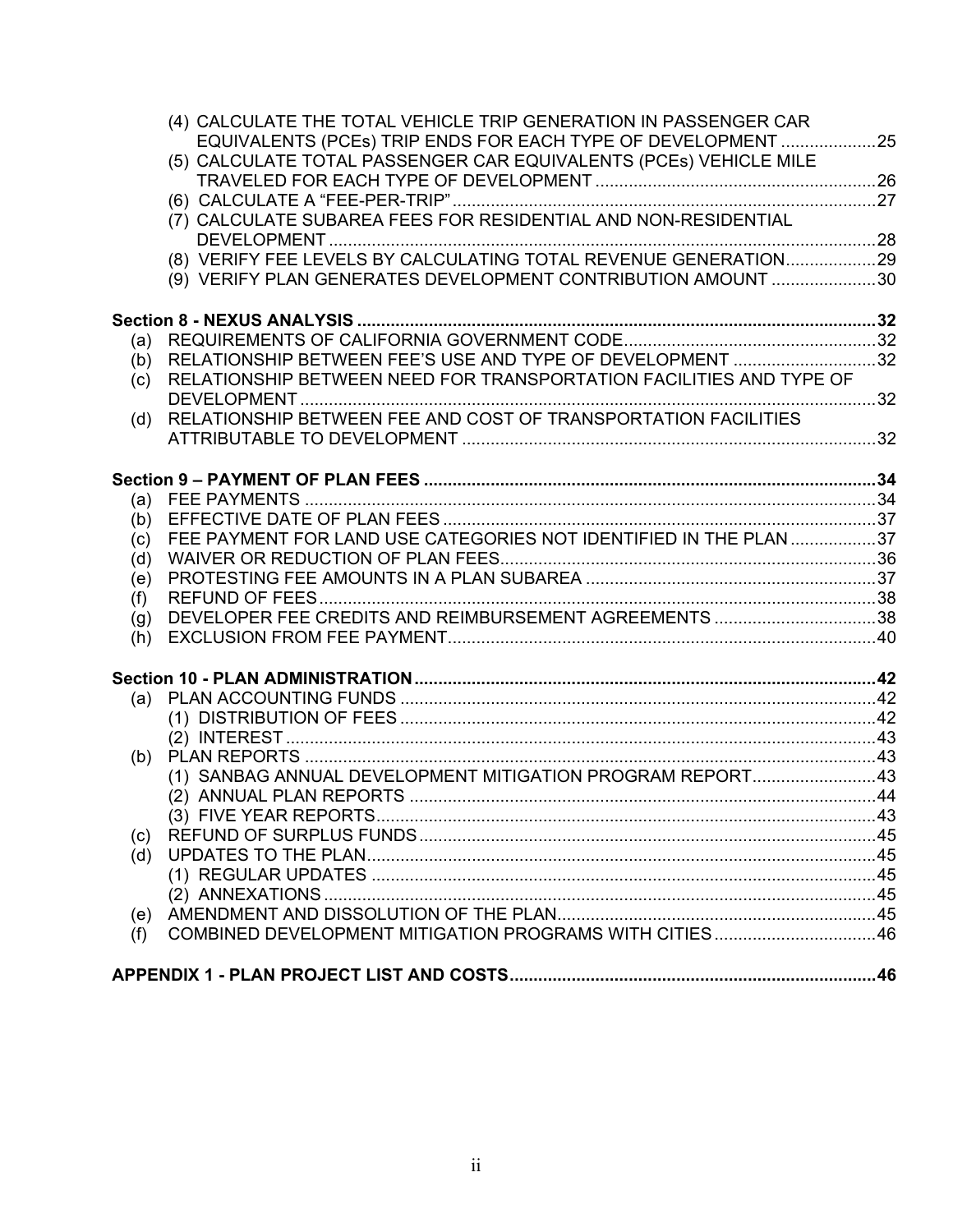#### **Section 1 - EXECUTIVE SUMMARY**

#### **OVERVIEW AND BACKGROUND OF THE PLAN – Section 2**

The Regional Transportation Development Mitigation Plan of the County of San Bernardino (hereafter "the PLAN") was developed to satisfy the provisions of the San Bernardino County Congestion Management Program (CMP). Pursuant to Measure I 2010-2040, the County CMP was updated and adopted by the County Congestion Management Agency, San Bernardino Associated Governments (SANBAG), in November 2, 2005.

Each local jurisdiction, including the County of San Bernardino, was required to adopt a regional transportation development mitigation program prior to November 2006. Failure to adopt and maintain a program that is compliant with the CMP may result in significant loss to the County of State Gas Tax, regional Measure I, and federal/state grant funding necessary for the ongoing maintenance of and improvements to the County Maintained Road System (CMRS).

The SANBAG Development Mitigation Nexus Study (SANBAG Nexus Study) determines the fair-share contributions from new development for each local jurisdiction and was updated on November 6, 2013. The total development fair-share of cost, or "target share amount" for which the County is responsible to generate through the PLAN is \$240.05 million. This total is distributed among the PLAN SUBAREAS based upon project lists and growth forecasts.

The PLAN is intended to generate only the development fair-share contribution of project costs as required by the CMP and is not intended to provide 100% funding for or construct all projects listed in the PLAN. Additional regional Measure I and federal/state funds administered by SANBAG are required for full funding of projects listed in the PLAN.

#### **PLAN BOUNDARIES – Section 3**

The PLAN contains sixteen (16) PLAN SUBAREAS, twelve (12) of which represent unincorporated areas within the San Bernardino Valley and four (4) of which represent unincorporated areas within the Victor Valley. With two exceptions, the boundaries of these PLAN SUBAREAS correspond to the boundaries of the city spheres of influence as defined by the Local Agency Formation Commission (LAFCO) of San Bernardino County. The two exceptions are urbanized unincorporated areas in the San Bernardino Valley that are not contained in any city's sphere of influence, the Redlands "Donut Hole" and the Devore/Glen Helen areas.

- 1. Adelanto Sphere of Influence
- 2. Apple Valley Sphere of Influence
- 3. Chino Sphere of Influence
- 4. Colton Sphere of Influence
- 5. Devore/Glen Helen Unincorporated Areas
- 6. Fontana Sphere of Influence
- 7. Hesperia Sphere of Influence
- 8. Loma Linda Sphere of Influence
- 9. Montclair Sphere of Influence
- 10. Redlands "Donut Hole" Unincorporated Area
- 11. Redlands Sphere of Influence
- 12. Rialto Sphere of Influence
- 13. San Bernardino Sphere of Influence
- 14. Upland Sphere of Influence
- 15. Victorville Sphere of Influence
- 16. Yucaipa Sphere of Influence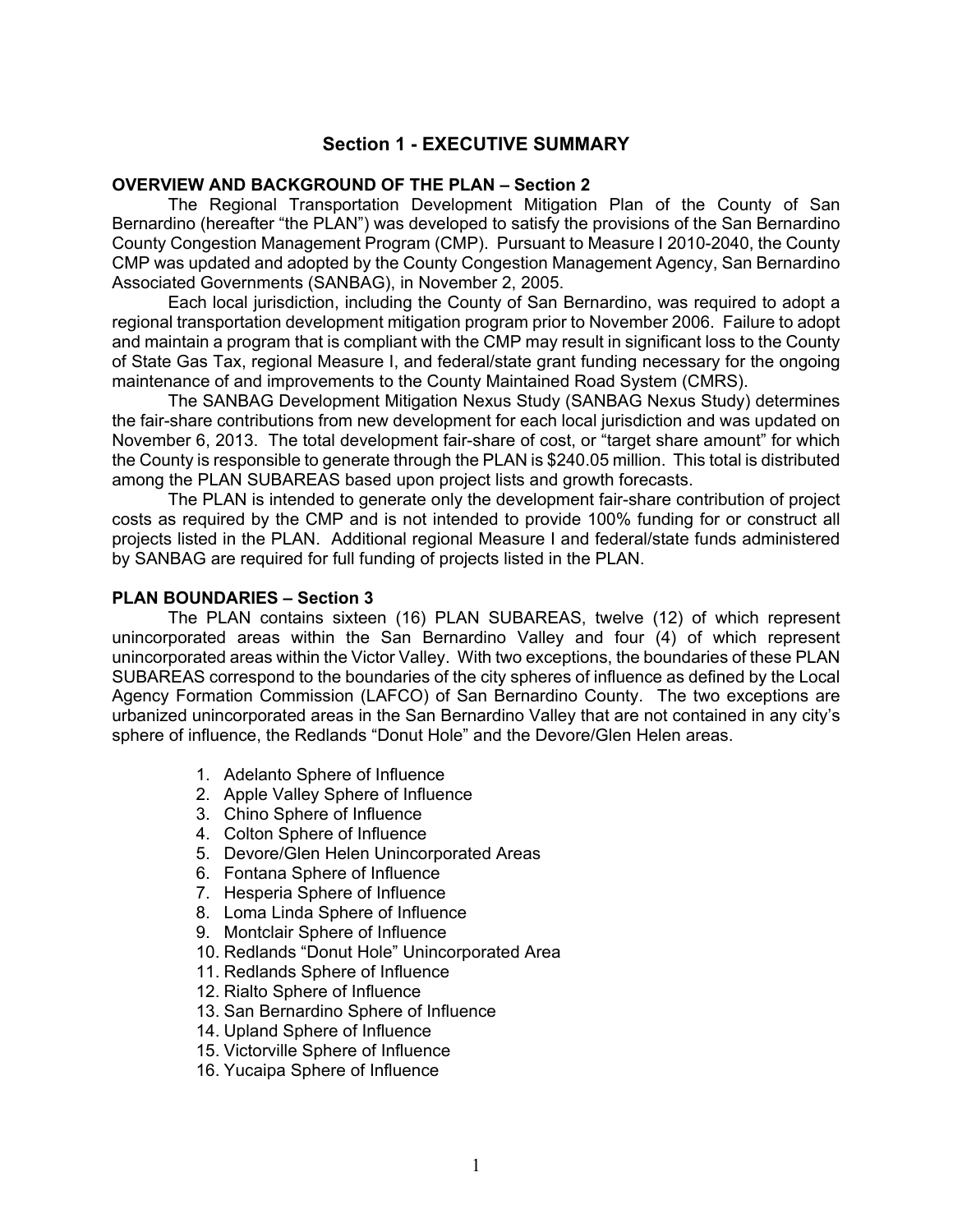#### **GROWTH FORECASTS – Section 4**

Growth forecast data for the PLAN is based upon the growth forecast data contained in the SANBAG Nexus Study. The PLAN utilizes the same forecast growth data in order to remain consistent with the SANBAG Nexus Study and generate the required "target share amounts". For residential and non-residential development, growth forecast data is projected separately in each PLAN SUBAREA to be used in calculating development impact fees. Regular review of growth forecast data is essential to the success of the PLAN in generating a fair-share contribution of development toward the SANBAG Nexus Study "target share amount". County Department of Public Works will coordinate with SANBAG and the County Land Use Services Department in periodic reviews and adjustment, as necessary, to the growth forecast data.

#### **REGIONAL TRANSPORTATION FACILITY PROJECTS – Section 5**

A list of Major Arterial Road projects was developed for each PLAN SUBAREA beginning with all County maintained roads with an existing Master Plan classification of Secondary or greater, as designated in the 1989 General Plan Circulation Element. The list has been evaluated further and certain roads removed that were not necessary or feasible to construct. Although not a requirement of the CMP or the SANBAG Nexus Study, County Department of Public Works also developed a list of traffic signal projects for inclusion in the PLAN. Traffic Signal projects were identified for construction wherever two of the PLAN's major arterial road projects intersect and a signal does not exist currently. The list of freeway interchange projects was compiled by SANBAG as part of its Nexus Study. The list was originally based upon the interchanges submitted by SANBAG and local jurisdictions for the 2004 Regional Transportation Plan (RTP) and then modified for the Nexus Study after local jurisdiction input. SANBAG also compiled a list of Railroad Grade Separation projects for inclusion in its Nexus Study. Only freeway interchange and grade separation projects on the SANBAG Nexus Study Network were included in the PLAN.

#### **PROJECT COST ESTIMATES – Section 6**

Within each PLAN SUBAREA, specific projects have been identified as regional transportation facilities. The project costs associated with each project identified in the PLAN are for additional traveled roadway only and include engineering, environmental, right-of-way, construction, and administrative overhead costs. Environmental impact mitigation such as purchase of habitat for endangered species is not included. Where another local agency shares jurisdiction with the County for a project, costs are prorated between the jurisdictions based upon actual road miles within each jurisdiction, and only the County's share of the project cost is identified in the PLAN.

County Department of Public Works' staff have field reviewed the projects and prepared planning level cost estimates based upon current unit cost estimates for road improvement projects included in the PLAN. For traffic signal installation projects, costs were calculated based upon historical contracts and unit prices and fiscal year 2010/2011 engineer's estimates for signal installation projects currently in progress but not yet awarded for construction. The PLAN utilized SANBAG Nexus Study costs for Freeway Interchanges and Railroad Grade Separation projects.

An administrative overhead cost was calculated for major arterial and traffic signal projects consistent with the formula used for the County Department of Public Works Measure I administrative overhead rate. Currently, all indirect costs for labor, services, supplies, and overhead are paid initially out of the County Road Fund. The PLAN will reimburse the County Road Fund for the PLAN's share of those indirect costs. This is consistent with existing Department policy concerning reimbursement of the County Road Fund from Measure I revenues through direct labor costs attributable to Measure I projects.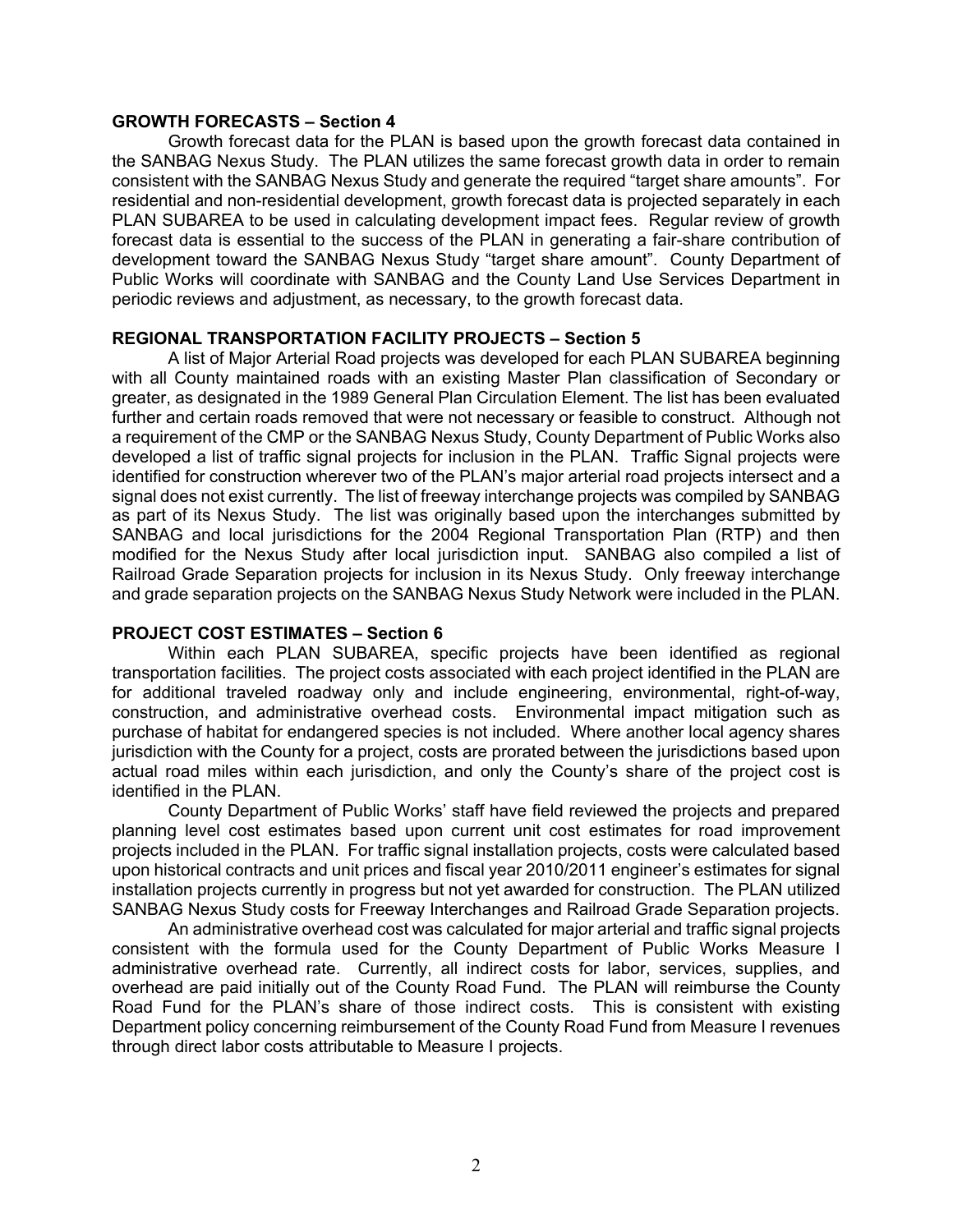#### **FEE CALCULATIONS – Section 7**

The purpose of the fees is to fund the fair-share development contribution of improvement costs for specific transportation facilities as identified in Appendix 1 of the PLAN. Fees are intended to generate only the development fair-share contribution of project costs as required by the CMP and are not intended to provide 100% funding for or construct all projects listed in the PLAN. Additional regional Measure I and federal/state funds administered by SANBAG (SANBAG Public Share) are required for full funding of projects listed in the PLAN. Fees vary between PLAN SUBAREAS due to the unique project lists and growth projections for those unincorporated areas. In all PLAN SUBAREAS, a residential fee is required for each dwelling unit. Non-residential fees are based upon the predominate use of the building or structure and calculated on the total square footage of the building or structure. To calculate fees, the fair share development contribution of total project costs in a PLAN SUBAREA is divided by the projected vehicular trip generation (per Institute of Transportation Engineers (ITE) rates) attributable to new development in the PLAN SUBAREA. The fair-share fees attributable to new development for PLAN SUBAREA are summarized in the following tables:

| <b>PLAN SUBAREA</b>           | Fee for<br><b>Single</b><br>Family<br><b>Dwelling</b><br>Unit | Fee for<br><b>Multi</b><br>Family<br><b>Dwelling</b><br>Unit | Fee for<br>Commercial<br>per square<br>foot | Fee for<br>Hotel/Motel<br>per room | Fee for<br>Office per<br>square<br>foot | Fee for<br><b>Industrial</b><br>per<br>square<br>foot | Fee for<br>High<br>Cube per<br>square<br>foot | Fee for<br>Institutional<br>per square<br>foot |
|-------------------------------|---------------------------------------------------------------|--------------------------------------------------------------|---------------------------------------------|------------------------------------|-----------------------------------------|-------------------------------------------------------|-----------------------------------------------|------------------------------------------------|
| Adelanto                      | \$0                                                           | \$0                                                          | \$0                                         | \$0                                | \$0                                     | \$0                                                   | \$0                                           | \$0                                            |
| Apple Valley                  | \$2,770                                                       | \$1,925                                                      | \$5.97                                      | \$1,528                            | \$3.82                                  | \$2.11                                                | \$0.64                                        | \$2.59                                         |
| Chino                         | \$7,022                                                       | \$4,880                                                      | \$15.14                                     | \$3,873                            | \$9.69                                  | \$5.35                                                | \$1.62                                        | \$6.56                                         |
| Colton                        | \$4,409                                                       | \$3,064                                                      | \$9.51                                      | \$2,432                            | \$6.08                                  | \$3.36                                                | \$1.01                                        | \$4.12                                         |
| Devore/Glen Helen             | \$6,413                                                       | \$4,456                                                      | \$13.83                                     | \$3,537                            | \$8.85                                  | \$4.88                                                | \$1.48                                        | \$5.99                                         |
| Fontana                       | \$6,723                                                       | \$4,671                                                      | \$14.49                                     | \$3,708                            | \$9.28                                  | \$5.12                                                | \$1.55                                        | \$6.28                                         |
| Hesperia                      | \$10,060                                                      | \$6,991                                                      | \$21.69                                     | \$5,549                            | \$13.88                                 | \$7.66                                                | \$2.32                                        | \$9.40                                         |
| Loma Linda                    | \$4,617                                                       | \$3,208                                                      | \$9.95                                      | \$2,546                            | \$6.37                                  | \$3.51                                                | \$1.06                                        | \$4.31                                         |
| Montclair                     | \$3,668                                                       | \$2,549                                                      | \$7.91                                      | \$2,023                            | \$5.06                                  | \$2.79                                                | \$0.84                                        | \$3.43                                         |
| Redlands                      | \$7,063                                                       | \$4,908                                                      | \$15.23                                     | \$3,896                            | \$9.75                                  | \$5.38                                                | \$1.63                                        | \$6.60                                         |
| <b>Redlands Donut</b><br>Hole | \$3,163                                                       | \$2,198                                                      | \$6.82                                      | \$1,745                            | \$4.36                                  | \$2.41                                                | \$0.73                                        | \$2.95                                         |
| Rialto                        | \$7,895                                                       | \$5,486                                                      | \$17.02                                     | \$4,355                            | \$10.90                                 | \$6.01                                                | \$1.82                                        | \$7.37                                         |
| San Bernardino                | \$2,489                                                       | \$1,729                                                      | \$5.37                                      | \$1,373                            | \$3.43                                  | \$1.89                                                | \$0.57                                        | \$2.32                                         |
| Upland                        | \$1,155                                                       | \$802                                                        | \$2.49                                      | \$637                              | \$1.59                                  | \$0.88                                                | \$0.27                                        | \$1.08                                         |
| Victorville                   | \$4,554                                                       | \$3,164                                                      | \$9.82                                      | \$2,512                            | \$6.28                                  | \$3.47                                                | \$1.05                                        | \$4.25                                         |
| Yucaipa                       | \$2,284                                                       | \$1,587                                                      | \$4.92                                      | \$1,260                            | \$3.15                                  | \$1.74                                                | \$0.53                                        | \$2.13                                         |

#### **NEXUS ANALYSIS – Section 8**

The unincorporated communities in the urbanized areas of the San Bernardino Valley and the Victor Valley are developing rapidly. The existing County Maintained Road System (CMRS) is marginally able to handle the existing traffic, and future development within these areas will result in traffic volumes exceeding the capacity of the existing regional transportation facilities. If the capacity of the regional transportation facilities is not increased, continuing development will result in substantial traffic congestion and unacceptable levels of service. It can no longer be expected that the regional transportation facilities that will be needed for the urbanized, unincorporated areas of the San Bernardino Valley and Victor Valley can be funded fully from the traditional revenue sources that constructed the existing highway system and road network, such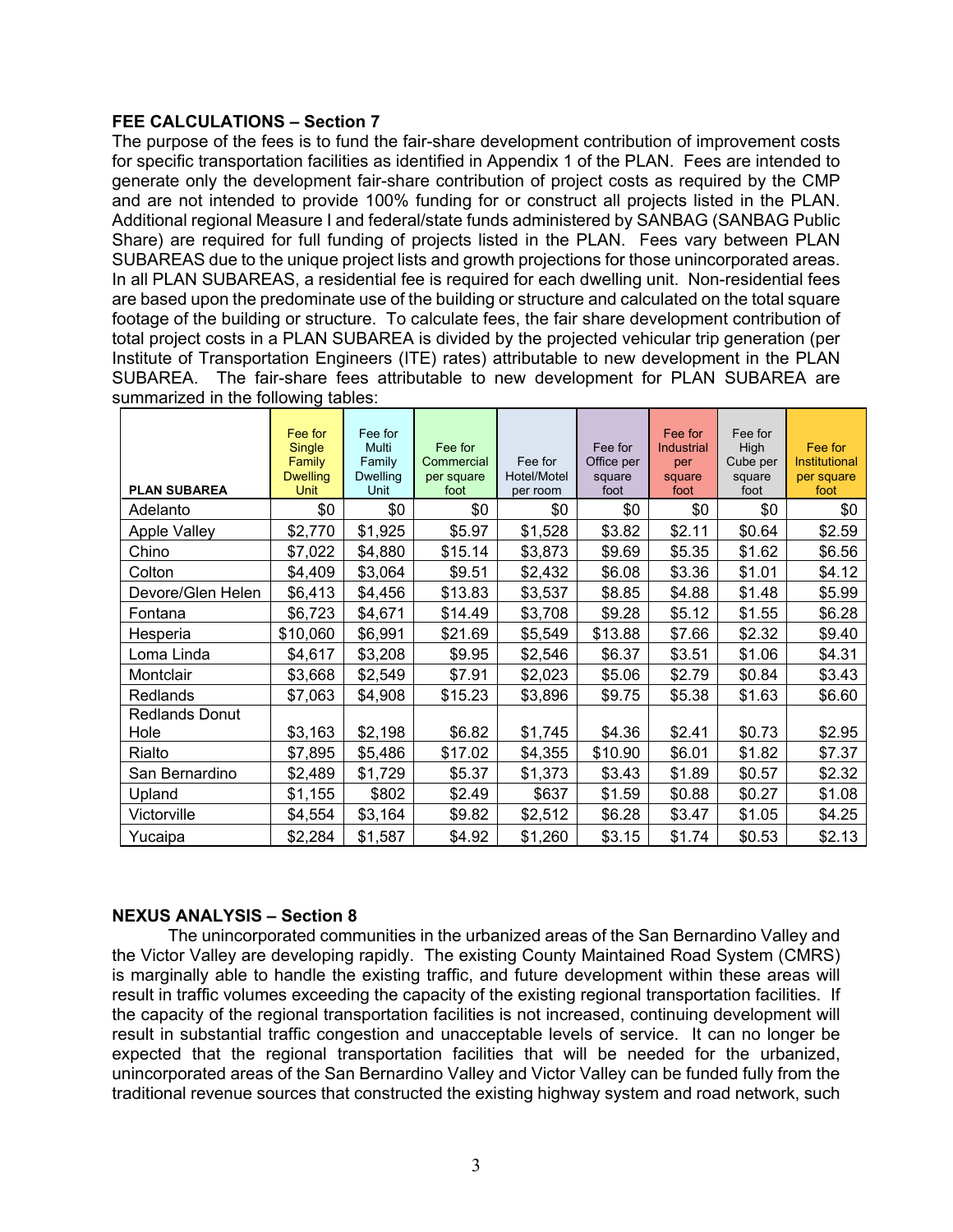as the County's share of State Highway Excise Tax (Gas Tax) and Measure I Local Streets passthrough funds. Supplemental funding sources must be developed if important components of the County's transportation road system are to be constructed.

The transportation development mitigation fees generated by the PLAN represent a potential source of supplemental funds which will be utilized to construct projects that will mitigate the impacts of development. Future development within the described benefit area will benefit from constructing the proposed transportation facilities plan and should pay for them in proportion to projected traffic demand attributed to each.

Revenues generated by the PLAN are not intended to fund fully the cost of the PLAN's transportation facilities projects. Fees levels have been developed to provide for only that portion of project costs attributable directly to new development. Construction of the projects identified in the PLAN are dependent upon receipt of additional regional Measure I funds and federal/state grant funds that are administered by SANBAG.

#### **PAYMENT OF PLAN FEES – Section 9**

Residential and non-residential fee categories will be determined based upon the Land Use Classification as defined in the County Code, Title 8: Development Code, Division 2: Land Use Zoning Districts and Allowed Land Uses, Chapter 82.01: Land Use Plan and Land Use Zoning Districts. Fees are calculated based on the land use category, not the land use zoning. Fees do not cover the immediate local impact of a development on the County road system. A focused traffic study will still be required of a developer, and additional mitigation of immediate local impacts on the County road system may be required. Fees are effective sixty (60) days following the adoption of the PLAN Ordinance.

Upon approval of the Director of Public Works, the County may enter into a written Fee Credit agreement whereby the developer may advance money, or considerations may be accepted in-lieu of part or all of the payment of fees, for the design, land acquisition, construction, financing, or purchase of a Plan transportation facility. Improvements to a regional transportation facility by a developer must be a project identified specifically in the Project List of a PLAN SUBAREA. Upon approval of the Director of Public Works, the County may enter into a developer reimbursement agreement for the balance of project costs only after one-hundred percent (100%) of required fees have been credited to a developer.

Because the PLAN fees are calculated based upon total estimated project costs identified in the PLAN's Project List, construction of transportation facilities not identified in the PLAN are ineligible for fee credit or reimbursement from the PLAN funds. Other provisions of the County General Plan or Development Code may apply to reimbursement for construction of transportation projects not on the Plan's Project List.

For Land Use Categories in a PLAN SUBAREA for which a fee is not established by the PLAN, developer contributions toward mitigation of impacts to regional transportation facilities shall follow the San Bernardino County Congestion Management Program Traffic Impact Analysis process (CMP TIA) to determine a developer mitigation amount.

#### **PLAN ADMINISTRATION – Section 10**

All fees collected under the PLAN will be deposited into separate accounts to avoid any commingling of the fees with other revenues and funds of the County. Fees will be deposited into funds based upon the PLAN SUBAREA in which the development occurs and prorated among four project category funds within those subareas (Major Arterial, Traffic Signal, Freeway Interchange, and Railroad Grade Separation) based upon total project category project costs. Funds will be expended solely for the purpose for which the fees are collected and specifically for the construction of the transportation facilities projects listed in the PLAN SUBAREAS. Fees will not be used to construct any other transportation facility not expressly identified in the PLAN.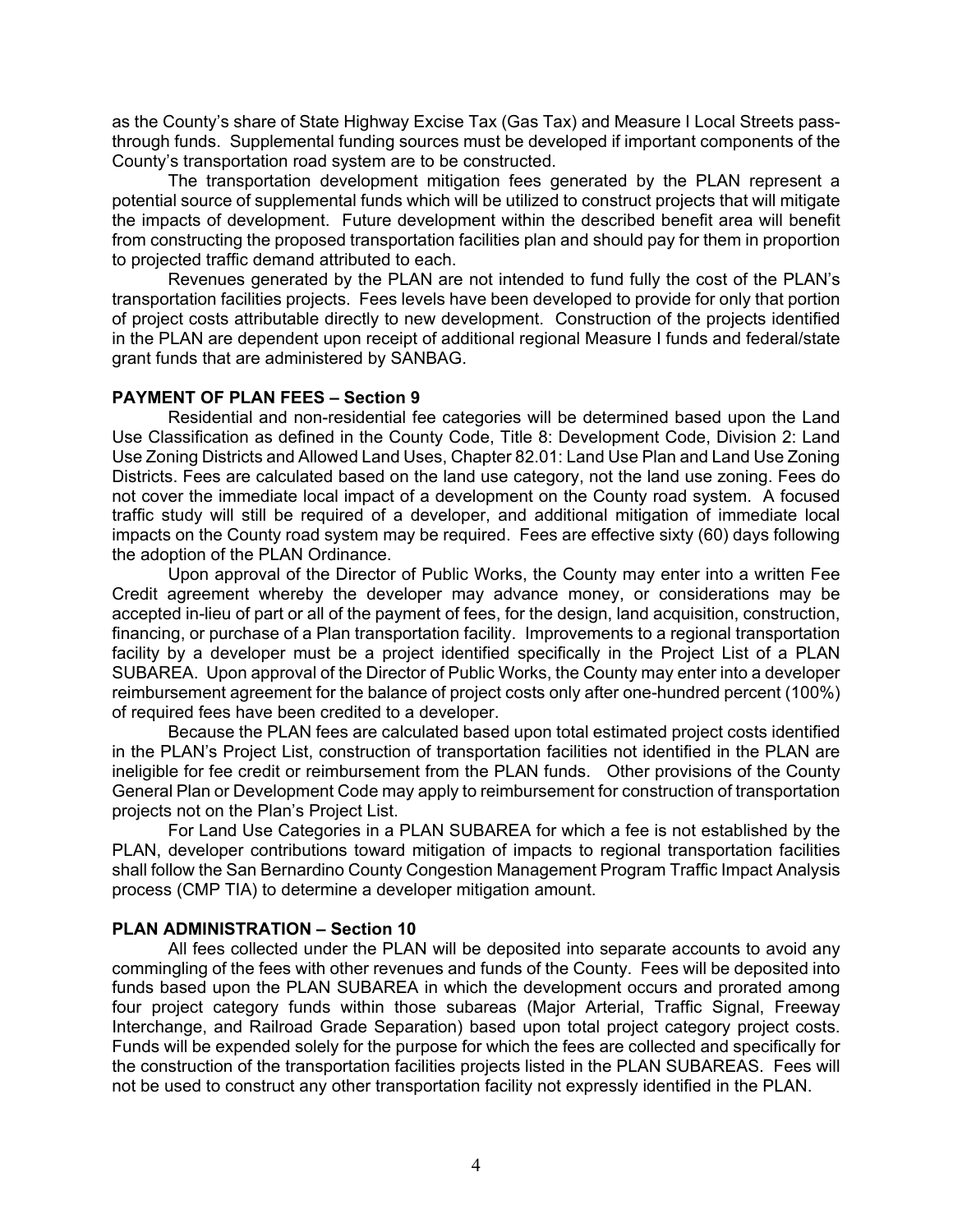As set forth in Appendix J.8 of the San Bernardino County Congestion Management Program, the County Department of Public Works – Transportation shall submit an annual development mitigation report to SANBAG. The report shall be provided to SANBAG within ninety (90) days of the end of the fiscal year. Appendix J of the CMP, Section J.3 requires that local jurisdictions must provide for an annual review and adjustment to project cost estimates. Although not required by the CMP, the County's annual review of the PLAN will also include possible addition or removal of projects. If necessary, fees will be recalculated accordingly.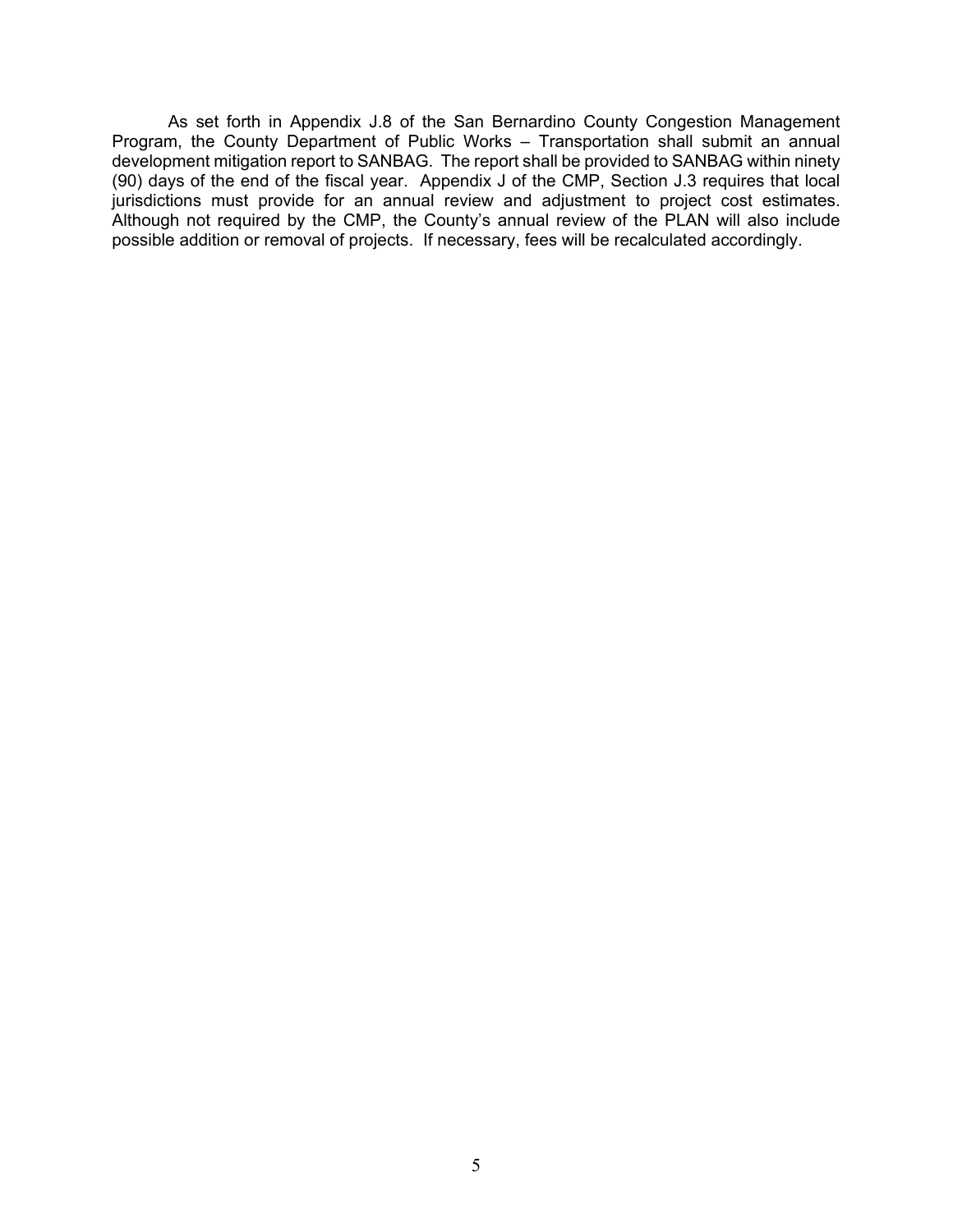#### **Section 2 - OVERVIEW AND BACKGROUND OF THE PLAN**

#### (a) OVERVIEW

The Regional Transportation Development Mitigation Plan of the County of San Bernardino (hereafter "the PLAN") was adopted by the Board of Supervisors in December 2006 to satisfy the provisions of the San Bernardino County Congestion Management Program (CMP). Pursuant to Measure I 2010-2040, the County CMP was updated and adopted by the County Congestion Management Agency, San Bernardino Associated Governments (SANBAG), in November 2, 2005. Each local jurisdiction, including the County of San Bernardino, was required to adopt a regional transportation development mitigation program by November 2006. Failure to adopt and maintain a program that is compliant with the CMP may result in significant loss to the County of State Gas Tax, regional Measure I, and federal/state transportation funding necessary for the ongoing maintenance of and improvements to the County Maintained Road System (CMRS).

#### (b) REQUIREMENTS OF MEASURE I 2010-2040

In November 2004, San Bernardino County voters approved Measure I 2010-2040, a halfcent transaction and use tax dedicated to countywide transportation improvements. Section VIII of the Measure I Ordinance states, *"No revenue generated from the tax shall be used to replace the fair share contributions required from new development."* To accomplish this, the Ordinance requires that "*each jurisdiction identified in the Development Mitigation Program must adopt a development financing mechanism within 24 months of the voter approval of Measure I*" to ensure that new development contributes its fair share to the construction of regional transportation infrastructure. Included in these transportation facilities are freeway interchanges, major arterial roads, and railroad grade separations.

Further, the Measure I Ordinance requires that the cities and the unincorporated sphere of influence areas in the San Bernardino Valley and Victor Valley must adopt a mechanism to "*require all future development to pay its fair share for needed transportation facilities as a result of new development pursuant to California Government Code 66000 et seq. and as determined by the Congestion Management Agency,*" and to "*comply with the Land Use/Transportation Analysis and Deficiency Plan provisions of the San Bernardino County Congestion Management Program pursuant to California Government Code Section 65089.*" The Land Use/Transportation Analysis and Deficiency Plan provisions are found in Appendix J of the CMP.

#### (c) REQUIREMENTS OF THE CONGESTION MANAGEMENT PROGRAM

Section VIII of Measure I 2010-2040 also requires that the "*Congestion Management Agency shall require fair share mitigation for regional transportation facilities through a Congestion Management Program update to be approved within 12 months of voter approval of Measure I.*"

SANBAG serves as the San Bernardino County Congestion Management Agency, and as such, implements and maintains the Congestion Management Program (CMP) for San Bernardino County. As part of the CMP Update process required by Measure I 2010-2040, SANBAG developed and adopted the SANBAG Development Mitigation Nexus Study (hereafter "SANBAG Nexus Study") on November 2, 2005 (updated on November 7, 2007, November 4, 2009, November 2, 2011, and November 6, 2013). The SANBAG Nexus Study provides a framework for fair-share development contributions to regional transportation improvements.

The SANBAG Nexus Study determines the fair-share contributions from new development for each jurisdiction in the urbanized areas of the County. This includes the subareas identified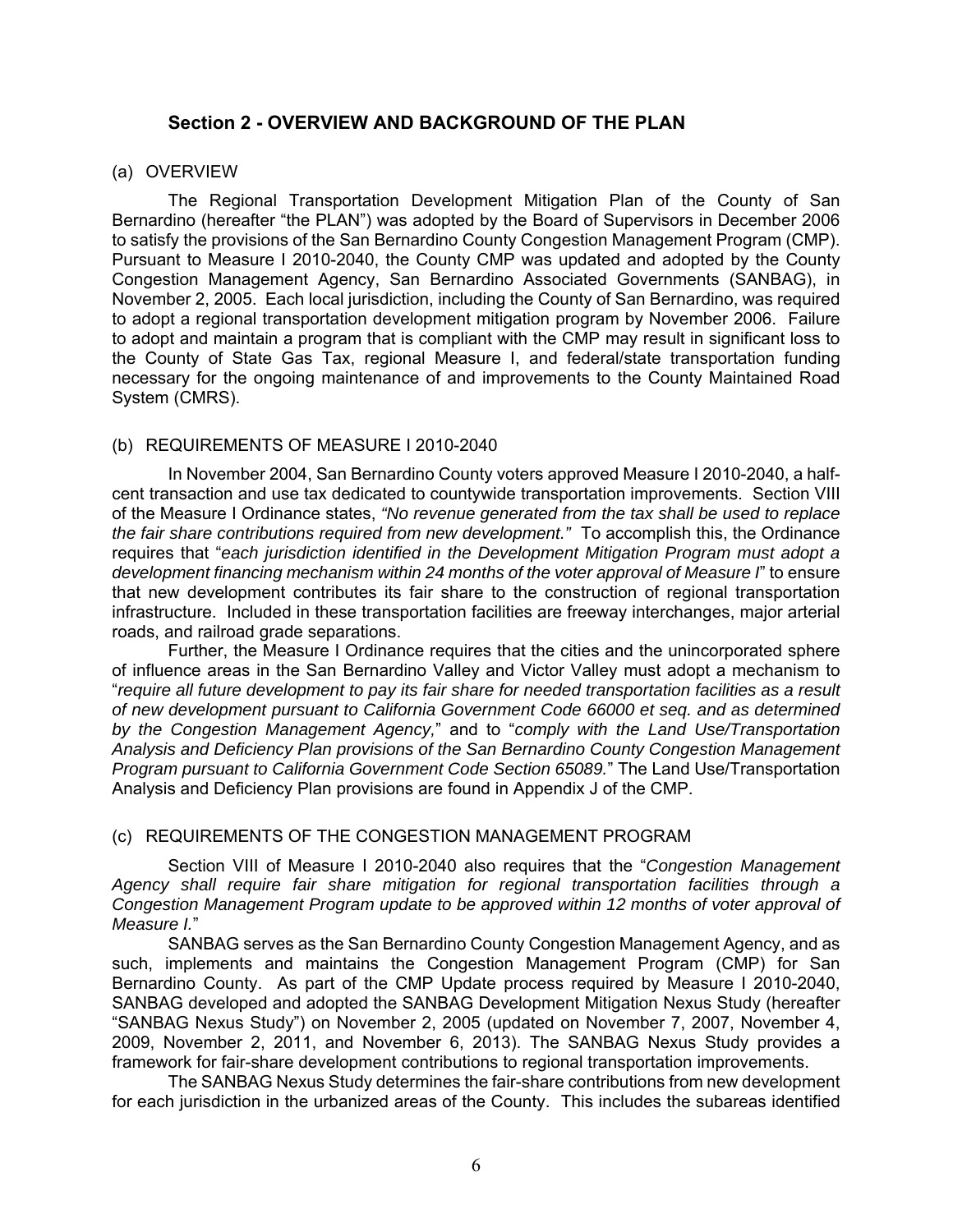in the PLAN, which are limited generally to the unincorporated spheres of influence of the cities in the San Bernardino and Victor Valleys. The County's fair-share contributions are based upon growth projections reviewed and approved by the County Land Use Planning Department and specific transportation projects submitted to SANBAG by the Department of Public Works – Transportation (hereafter "County Department of Public Works"). Projects identified in the PLAN must be included in the SANBAG Nexus Study to be eligible to receive SANBAG public share contributions of regional Measure I funding or allocations of state or federal transportation funds administered by SANBAG.

The SANBAG Nexus Study determined that the total development fair-share of cost that the County is responsible to generate through the PLAN is \$240.05 million. For each unincorporated city sphere of influence or other unincorporated area within the boundaries of the PLAN (hereafter "PLAN SUBAREA"), the fair share development contribution amounts for which the County of San Bernardino is responsible, as determined by the SANBAG Nexus Study, are as follows:

|                            | <b>Development</b>    | <b>Development</b> | <b>Development</b> |                       |
|----------------------------|-----------------------|--------------------|--------------------|-----------------------|
|                            | <b>Share of Total</b> | Share of           | <b>Share of RR</b> | <b>Development</b>    |
|                            | <b>Arterial Cost</b>  | Interchange        | <b>Grade Sep</b>   | <b>Share of Total</b> |
| <b>JURISDICTION</b>        | (SMill)               | Cost (\$Mill)      | Cost (\$Mill)      | Cost (\$Mill)         |
| <b>Adelanto Sphere</b>     | \$0.00                | \$0.00             | \$0.00             | \$0.00                |
| <b>Apple Valley Sphere</b> | \$6.26                | \$1.53             | \$0.00             | \$7.79                |
| Chino Sphere               | \$10.63               | \$1.74             | \$0.00             | \$12.37               |
| <b>Colton Sphere</b>       | \$2.56                | \$0.41             | \$0.00             | \$2.97                |
| Devore/Glen Helen          | \$11.16               | \$0.00             | \$8.28             | \$19.44               |
| Fontana Sphere             | \$23.48               | \$48.68            | \$0.00             | \$72.16               |
| Hesperia Sphere            | \$11.47               | \$4.74             | \$0.00             | \$16.20               |
| Loma Linda Sphere          | \$0.00                | \$5.94             | \$0.00             | \$5.94                |
| Montclair Sphere           | \$4.50                | \$3.26             | \$0.00             | \$7.75                |
| Redlands Sphere            | \$7.90                | \$12.53            | \$0.00             | \$20.43               |
| Redlands Donut Hole        | \$0.93                | \$15.70            | \$0.00             | \$16.63               |
| <b>Rialto Sphere</b>       | \$15.13               | \$26.86            | \$0.00             | \$42.00               |
| San Bernardino Sphere      | \$3.12                | \$5.44             | \$0.00             | \$8.55                |
| <b>Upland Sphere</b>       | \$2.90                | \$0.00             | \$0.00             | \$2.90                |
| Victorville Sphere         | \$3.95                | \$0.61             | \$0.00             | \$4.56                |
| Yucaipa Sphere             | \$0.34                | \$0.00             | \$0.00             | \$0.34                |
| <b>Sphere Totals</b>       | \$104.34              | \$127.44           | \$8.28]            | \$240.05              |

**Table 2.1 – Total SANBAG Nexus Study Fair-Share Costs of New Development** 

The PLAN generates the above SANBAG Nexus Study totals for Freeway Interchange and Railroad Grade Separation costs. In the development of the PLAN, the total development contribution generated for major arterial costs above were calculated by County Department of Public Works after completion of the Department of Public Works' Planning Level Project Cost Estimate Study and further refinement of the major arterial project list. Minor adjustments have also been made to the growth projections as a result of further coordination between the County Land Use Services Department and County Department of Public Works.

The PLAN is intended to generate only the development fair-share contribution of project costs as required by the CMP and is not intended to provide 100% funding for or construction of all projects listed in the PLAN. Additional regional Measure I and federal/state funds administered by SANBAG are required for full funding of projects listed in the PLAN.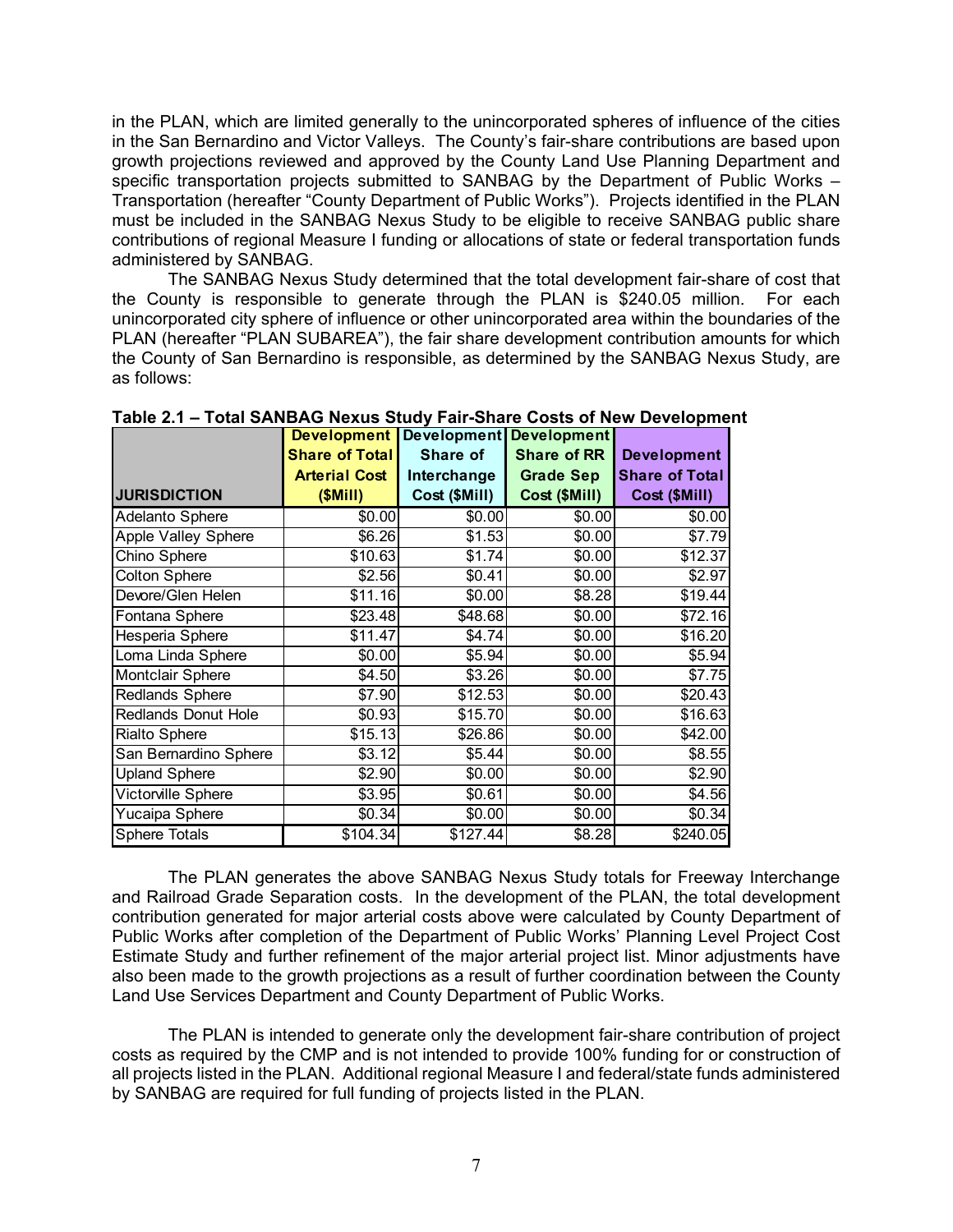#### (d) THE PLAN AND LOCAL AREA TRANSPORTATION FACILITIES PLANS

The PLAN is limited to regional transportation facilities, and specifically the requirements of the CMP and the SANBAG Nexus Study. In addition to the PLAN, the County Board of Supervisors has adopted local area transportation facilities plans as funding mechanisms for construction of or improvements to local roads. The local area transportation facilities plans are entirely separate from the PLAN, as the primary intent of those plans is to construct a backbone of north/south and east/west major thoroughfares within the boundaries of an unincorporated community. The PLAN is intended to meet the requirements of the CMP by addressing the need for increased capacity on regional transportation facilities as a result of increased vehicular traffic resulting from new development.

Where the PLAN and local area transportation facilities plan boundaries overlap, separate fees will be required of development for the regional and local plan in the overlapping area. Because the specific projects listed in the PLAN are unique from those found in the local area transportation facilities plans, funds from overlapping plans shall not be intermingled. Planning and programming, updates and revisions to the PLAN may occur in conjunction with that of local transportation facilities plans in order to provide a comprehensive program to meet transportation needs in the unincorporated areas.

#### (e) REGIONAL DEVELOPMENT CONTRIBUTIONS NOT COVERED BY THE PLAN

Fees required by the PLAN only apply to development occurring within the PLAN boundaries. For areas outside the San Bernardino Valley and Victor Valley PLAN SUBAREAS, the County shall require Congestion Management Program - Traffic Impact Analysis (CMP-TIA) reports for proposed development projects exceeding specified thresholds of trip generations. This is a continuation of a requirement established when the CMP was approved originally by the SANBAG Board of Directors in 1992. CMP-TIA reports must comply with requirements contained in Appendix C of the CMP.

In the San Bernardino Valley and the Victor Valley PLAN SUBAREAS, payment of fees required by the PLAN replaces the TIA requirements of the CMP. Payment of PLAN fees, however, does not absolve a developer from further mitigation of impacts. Additional traffic studies and contributions may be required to mitigate local impacts of a development project. For example, local traffic studies may be required to determine a development's impact on the local road system, which may result in conditioning a development project to construct or contribute toward roadway widening, turn lanes, curb, gutter, storm drains, match-up pavement, and/or traffic signals.

#### (f) CONFORMANCE TO CALIFORNIA GOVERNMENT CODE

Pursuant to Measure I 2010-2040, the subsequent sections of the PLAN are intended to satisfy all the requirements set forth in the California Government Code, Chapter 5, Section 66000 et seq., Fees for Development Projects (also known as California Assembly Bill 1600 (AB 1600) or the Mitigation Fee Act). Requirements include:

- 1. Identify the purpose of the fee.
- 2. Identify the uses which are supportive of the fee and the transportation facilities which will be provided with the fees.
- 3. Determine that a reasonable relationship exists between the fee's use and the type of development project on which the fee is imposed.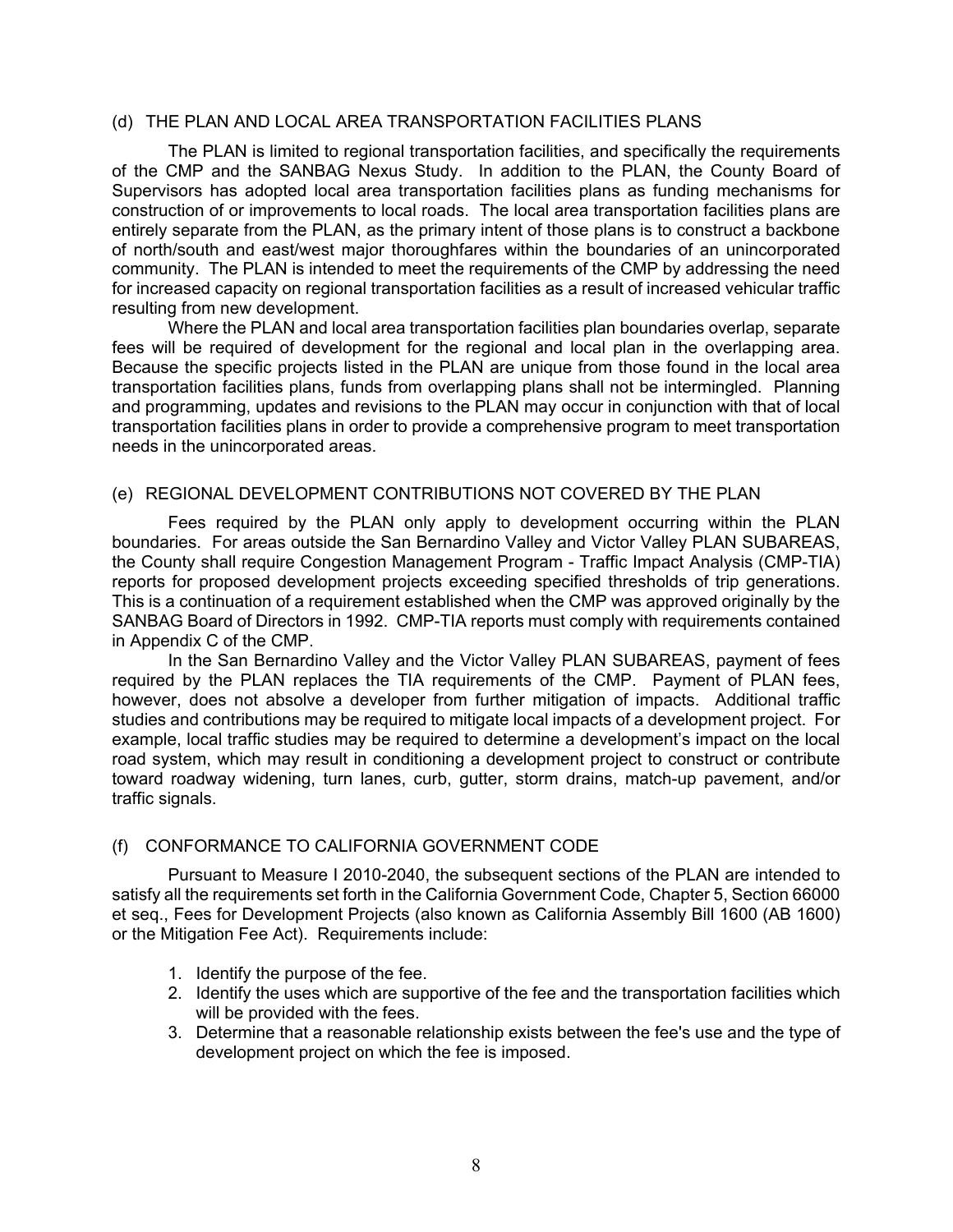- 4. Determine that a reasonable relationship exists between the need for the transportation facilities and the type of development project on which the fee is imposed.
- 5. Determine that a relationship exists between the amount of the fee and the cost of the Transportation Facility, or portion thereof, attributable to the development on which the fee is imposed.
- 6. Separate capital facilities funds will be created to deposit, invest, account for, and expend the fees.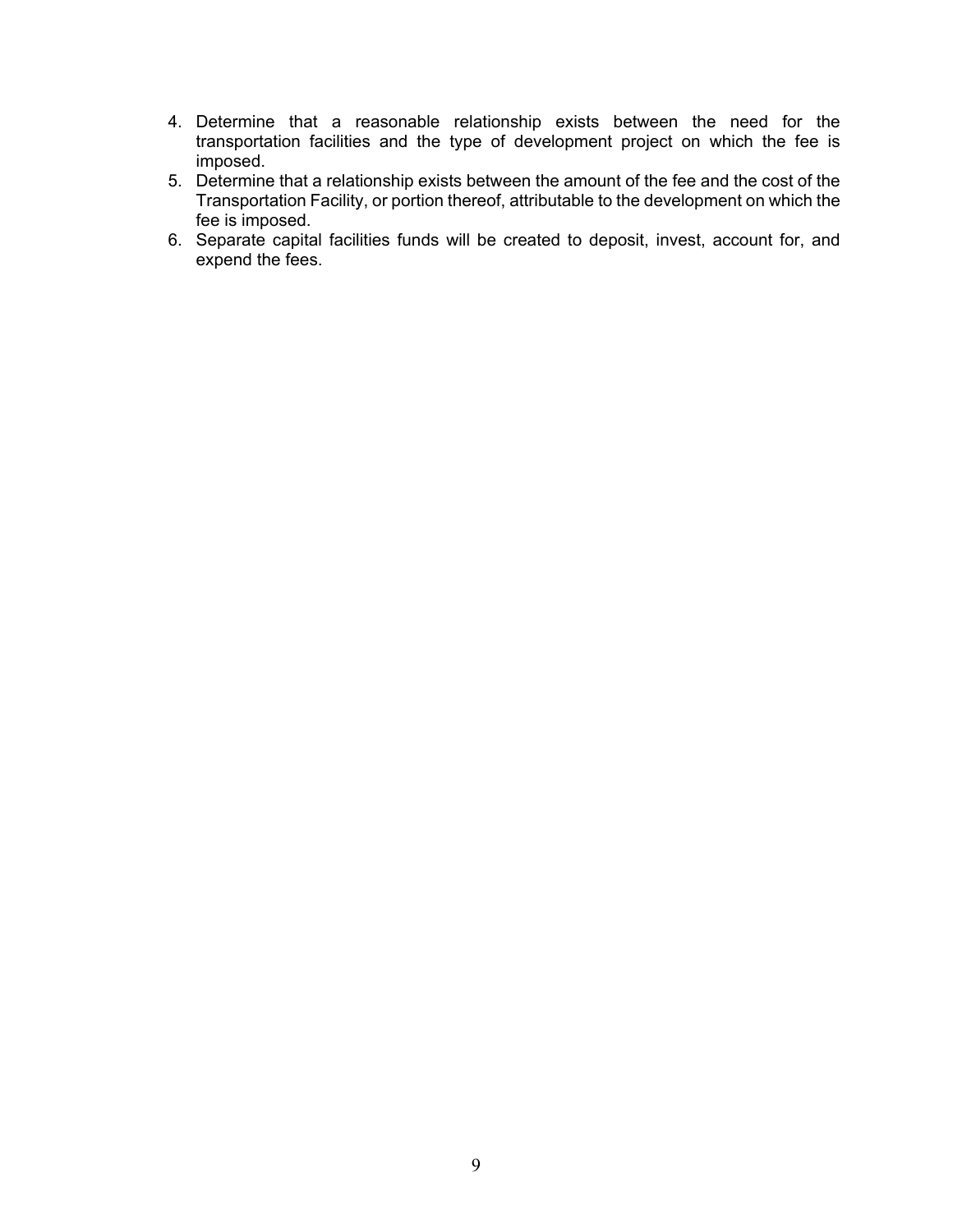#### **Section 3 - PLAN SUBAREAS AND BOUNDARIES**

#### (a) PLAN SUBAREAS

The PLAN contains sixteen (16) PLAN SUBAREAS, twelve (12) of which represent unincorporated areas within the San Bernardino Valley and four (4) of which represent unincorporated areas within the Victor Valley. With two exceptions, the boundaries of these PLAN SUBAREAS will correspond exactly to the boundaries of the city spheres of influence as defined at any time by the Local Agency Formation Commission (LAFCO) of San Bernardino County. The two exceptions are areas that are not contained in any city's sphere of influence. These are 1) the "Redlands Donut Hole" which is bounded by the City of Redlands on all sides and located north of Interstate 10 and west of Interstate 210, and 2) the unincorporated areas of Devore and Glen Helen, which are bounded on the south and west by the City of Rialto Sphere of Influence, on the north by the San Bernardino National Forest, and on the east by the City of San Bernardino or its sphere of influence. The PLAN SUBAREAS are:

- 1. Adelanto Sphere of Influence
- 2. Apple Valley Sphere of Influence
- 3. Chino Sphere of Influence
- 4. Colton Sphere of Influence
- 5. Devore/Glen Helen Unincorporated Areas
- 6. Fontana Sphere of Influence
- 7. Hesperia Sphere of Influence
- 8. Loma Linda Sphere of Influence
- 9. Montclair Sphere of Influence
- 10. Redlands "Donut Hole" Unincorporated Area
- 11. Redlands Sphere of Influence
- 12. Rialto Sphere of Influence
- 13. San Bernardino Sphere of Influence
- 14. Upland Sphere of Influence
- 15. Victorville Sphere of Influence
- 16. Yucaipa Sphere of Influence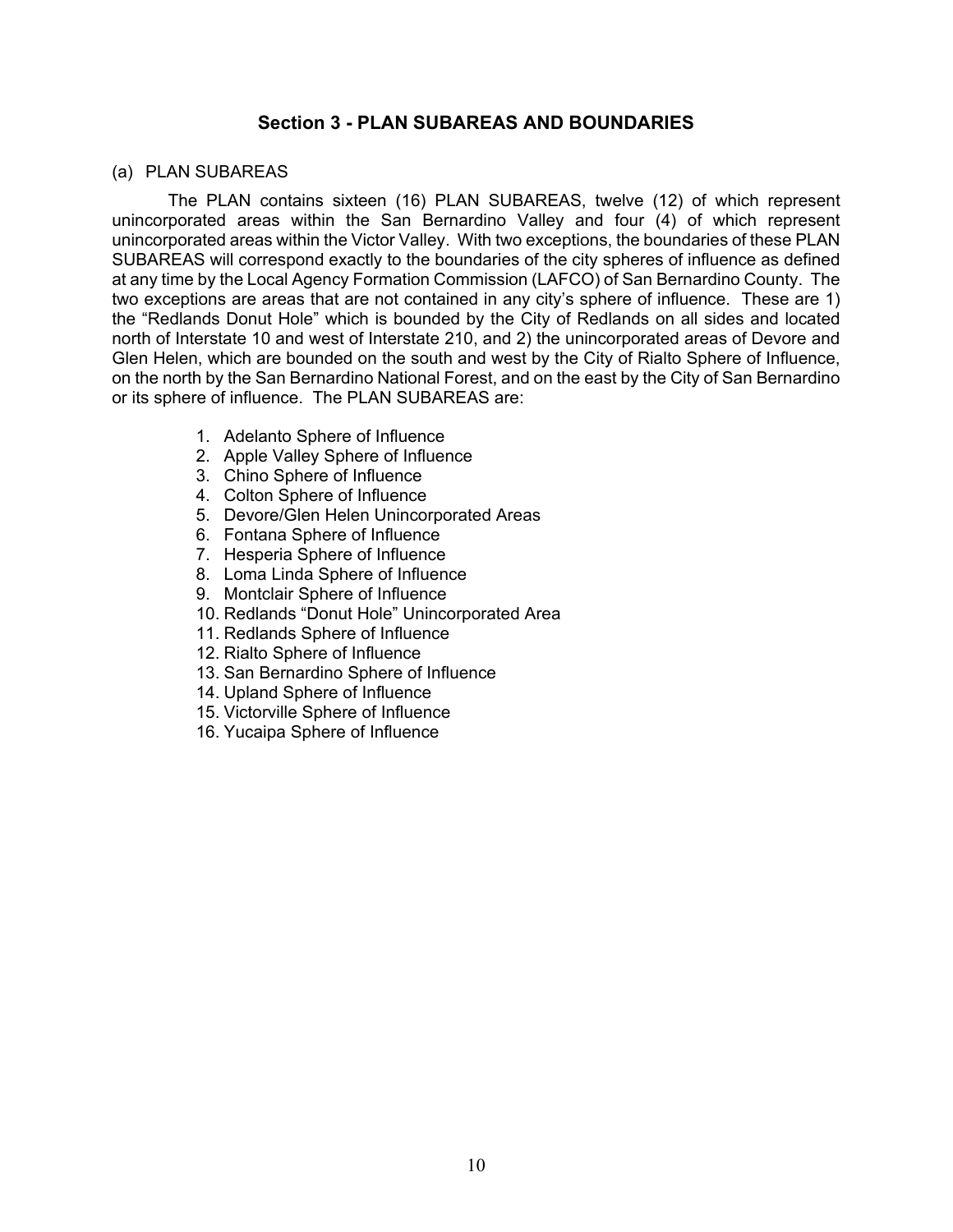#### **Section 4 - GROWTH FORECASTS**

#### (a) CONSISTENCY WITH SANBAG NEXUS STUDY GROWTH FORECAST DATA

The following Growth forecast data for the PLAN is based upon the growth forecast data contained in the SANBAG Nexus Study. The SANBAG Nexus Study requires that local jurisdictions generate fair-share contributions from new development, or "target share amounts", which are based upon growth forecast data reviewed and approved by local jurisdictions. In order to remain consistency with the SANBAG Nexus Study and generate the required "target share amounts", the PLAN utilizes the same forecast growth data.

#### (b) GROWTH FORECAST METHODOLOGY

The SANBAG Nexus Study describes the methodology for forecasting growth in all San Bernardino County jurisdictions as follows:

*"The calculation of fair share development contributions requires an estimate of projected growth for residential and non-residential development. The data set used as the starting point for projection of residential development (single and multi-family dwelling units) and nonresidential development (retail and non-retail employment) was the 2030 local input provided as part of the growth forecasting process for the 2004 Regional Transportation Plan (RTP). This iterative process, well-documented in the 2004 RTP of the Southern California Association of Governments (SCAG), generates an initial forecast for the entire Southern California region by jurisdiction, which is then given to local jurisdictions for review, comment, and possible modification. The "local input" 2030 data set was used for the Nexus Study because it was developed through the direct involvement of and review by each of the local jurisdictions. Each local jurisdiction signed off on its local input data in late 2002. These forecasts have been reviewed and updated by local jurisdictions in early and mid-2005…. [The County Land Use Services Department reviewed and approved the forecasts as part of this process.]* 

*The year 2004 was used as the base year for the analysis of growth forecasts. The 2004 dwelling unit totals by jurisdiction are based on California Department of Finance data. The 2004 employment data (retail and non-retail) was derived by adding one year of growth to the 2003 employment data reviewed by each of the local jurisdictions. The growth was estimated as 1/27th of the projected growth between 2003 and 2030…."* 

*By way of comparison, an average of approximately 8000 new residential dwelling units were permitted annually by local jurisdictions in San Bernardino County between 1994 and 2010 (California Department of Finance Table I-6). The range in annual housing permits is large, from a high of approximately 18,000 in 2004 to a low of approximately 2000 units in 2010. The projected growth of about 290,000 dwelling units over the next 26 year Nexus Study planning period equates to an average annual rate of about 10,700 units. Thus, the rate of growth contained in the projections for the Nexus Study would appear to be slightly higher than the historic rate, but the total growth would be achieved with additional years of growth beyond 2030."* 

#### (c) GROWTH FORECAST DATA FOR PLAN SUBAREAS

For residential and non-residential development type, Growth Forecast Data is projected separately in each PLAN SUBAREA to be used in calculating development impact fees. The tables below present the projected growth over the 27-year planning period addressed by the SANBAG Nexus Study by calculating the change between 2004 and 2030 residential dwelling units and non-residential employment.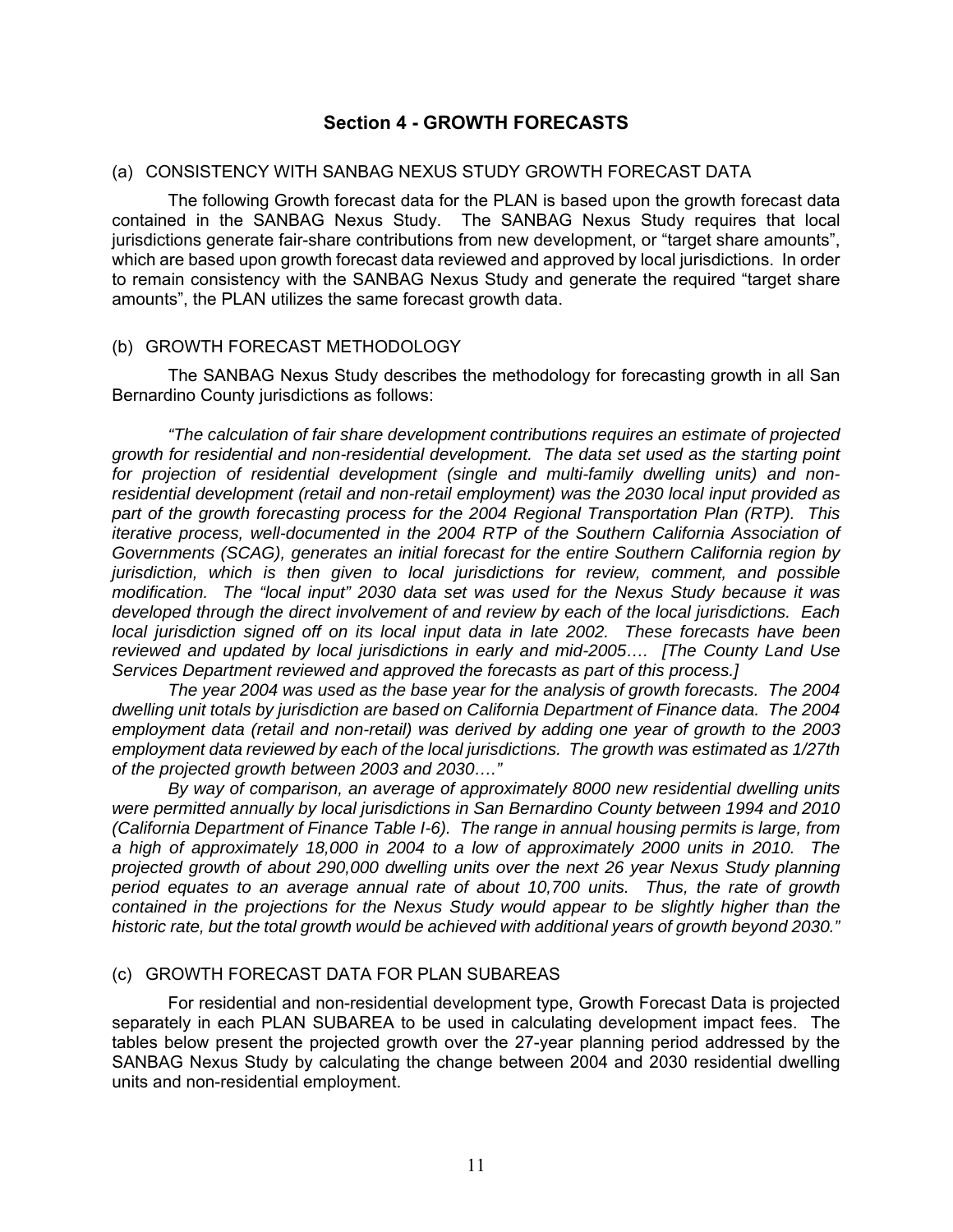The growth for each of the residential and non-residential categories was then converted to Passenger Car Equivalents (PCEs) subtotals as a standard factor of vehicular trip generation. A Passenger Car Equivalents Trip is "trip ends" divided by two. Residential trips generation rates used in the SANBAG Nexus Study are based upon the Institute of Transportation Engineers report *Trip Generation*, and non-residential trip generation rates are based upon per-employee rates used by Southern California Associated Governments (SCAG). The following trip generation factors were used:

Single Family Dwelling Unit – 9.57 vehicle trip ends per day

Multi Family Dwelling Unit – 6.63 vehicle trip ends per day

Retail – 19.5 vehicle trip ends per employee per day

Non-retail – 1.85 vehicle trip ends per employee per day

An example calculation of Single Family dwelling units (SFDU) PCE trip growth for the Adelanto Sphere is:

SFDU trip ends divided by 2  $9.57 / 2 = 4.79$ 

PCE Trips times 2004-2030 Change in SFDU = PCE Trip Growth for SFDU 2004-2030  $4.79 \times 83 = 397$ 

|                            |                       |                       | Growth in             | <b>PCE Trip</b>      |
|----------------------------|-----------------------|-----------------------|-----------------------|----------------------|
|                            | <b>Single Family</b>  | <b>Single Family</b>  | <b>Single Family</b>  | <b>Growth for</b>    |
|                            | <b>Dwelling Units</b> | <b>Dwelling Units</b> | <b>Dwelling Units</b> | <b>Single Family</b> |
| <b>JURISDICTION</b>        | 2004                  | 2030                  | 2004-2030             | 2004-2030            |
| <b>Adelanto Sphere</b>     | 62                    | 145                   | 83                    | 397                  |
| Apple Valley Sphere        | 1,539                 | 4,000                 | 2,461                 | 11,776               |
| Chino Sphere               | 1,243                 | 1,837                 | 594                   | 2,842                |
| <b>Colton Sphere</b>       | 674                   | 983                   | 309                   | 1,479                |
| Devore/Glen Helen          | 1,102                 | 3,635                 | 2,533                 | 12,120               |
| Fontana Sphere             | 5,634                 | 8,706                 | 3,072                 | 14,700               |
| Hesperia Sphere            | 1,667                 | 3,019                 | 1,352                 | 6,469                |
| Loma Linda Sphere          | 245                   | 1,173                 | 928                   | 4,440                |
| Montclair Sphere           | 1,289                 | 1,949                 | 660                   | 3,158                |
| <b>Redlands Sphere</b>     | 2,307                 | 3,910                 | 1,603                 | 7,670                |
| <b>Redlands Donut Hole</b> | З                     | 10                    |                       | 33                   |
| <b>Rialto Sphere</b>       | 5,805                 | 9,459                 | 3,654                 | 17,484               |
| San Bernardino Sphere      | 6,838                 | 8,662                 | 1,824                 | 8,728                |
| <b>Upland Sphere</b>       | 1,144                 | 1,680                 | 536                   | 2,565                |
| Victorville Sphere         | 3,748                 | 4,356                 | 608                   | 2,909                |
| Yucaipa Sphere             | 123                   | 204                   | 81                    | 388                  |
| <b>Sphere Totals</b>       | 33,423                | 53,728                | 20,305                | 97,159               |

| Table 4.1 – Single Family Residences (SFR) |  |  |
|--------------------------------------------|--|--|
|                                            |  |  |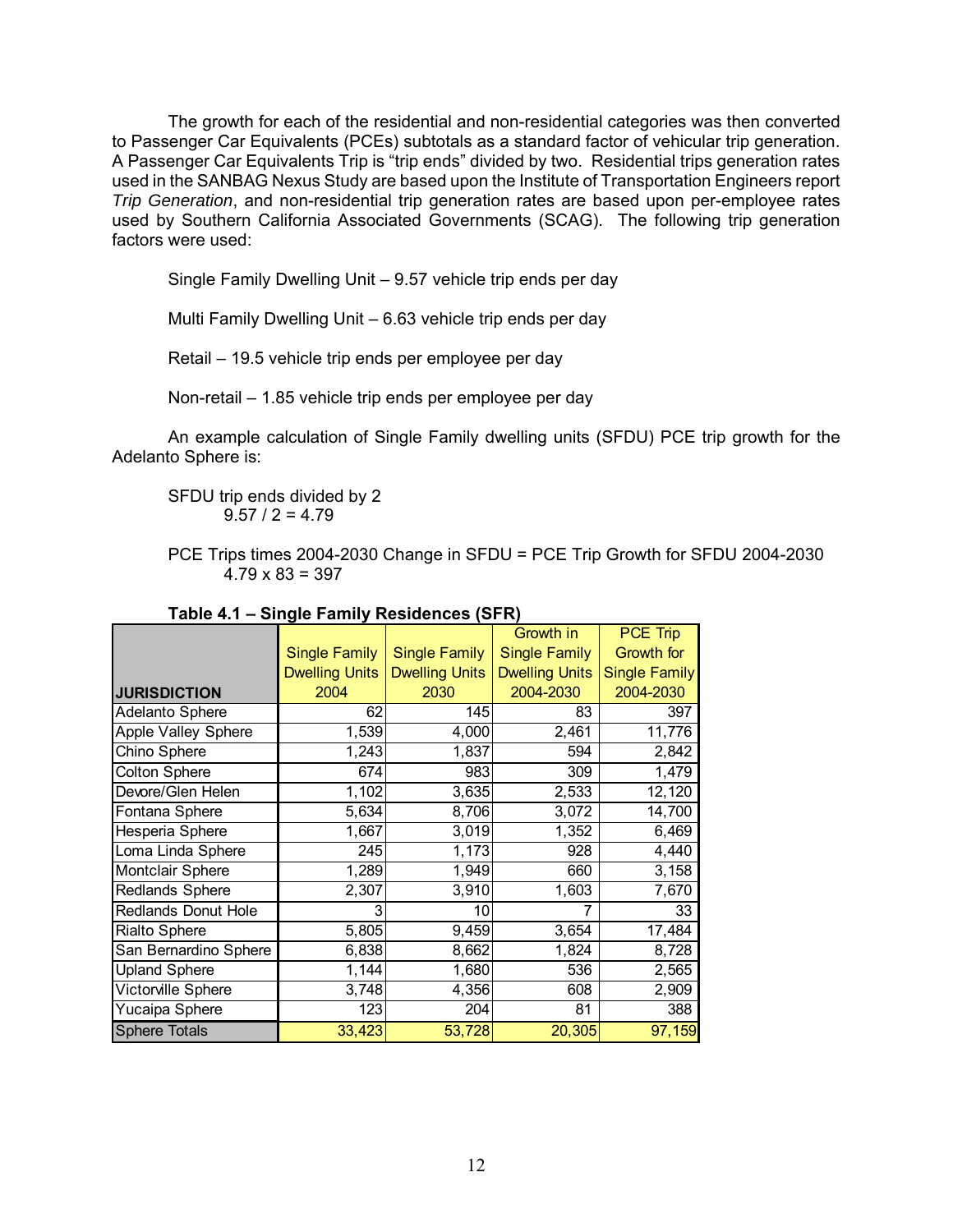Calculations for PCE Trip Growth for Multi Family and non-residential development are based upon the same formula, using the corresponding PCE trip generation rates.

|                            |                       |                       | Growth in Multi-      | PCE Trip            |
|----------------------------|-----------------------|-----------------------|-----------------------|---------------------|
|                            | Multi-Family          | Multi-Family          | Family                | Growth for          |
|                            | <b>Dwelling Units</b> | <b>Dwelling Units</b> | <b>Dwelling Units</b> | <b>Multi Family</b> |
| <b>JURISDICTION</b>        | 2004                  | 2030                  | 2004-2030             | 2004-2030           |
| Adelanto Sphere            | 26                    | 50                    | 24                    | 80                  |
| Apple Valley Sphere        | 325                   | 457                   | 132                   | 438                 |
| Chino Sphere               | 357                   | 513                   | 156                   | 517                 |
| <b>Colton Sphere</b>       | 175                   | 299                   | 124                   | 411                 |
| Devore/Glen Helen          | 121                   | 338                   | 217                   | 719                 |
| Fontana Sphere             | 1,922                 | 3,501                 | 1,579                 | 5,234               |
| Hesperia Sphere            | 372                   | 524                   | 152                   | 504                 |
| Loma Linda Sphere          | 122                   | 281                   | 159                   | 527                 |
| Montclair Sphere           | 830                   | 1,160                 | 330                   | 1,094               |
| Redlands Sphere            | 735                   | 1,233                 | 498                   | 1,651               |
| <b>Redlands Donut Hole</b> | 11                    | 11                    |                       |                     |
| Rialto Sphere              | 876                   | 1,344                 | 468                   | 1,551               |
| San Bernardino Sphere      | 2,142                 | 2,853                 | 711                   | 2,357               |
| <b>Upland Sphere</b>       | 72                    | 105                   | 33                    | 109                 |
| Victorville Sphere         | 392                   | 649                   | 257                   | 852                 |
| Yucaipa Sphere             | 40                    | 63                    | 23                    | 76                  |
| <b>Sphere Totals</b>       | 8,518                 | 13,381                | 4,863                 | 16,121              |

**Table 4.2 – Multi Family Residences (MFR)** 

#### **Table 4.3 – Retail Employment**

|                            |                  |                  | Growth in        | <b>PCE Trip</b> |
|----------------------------|------------------|------------------|------------------|-----------------|
|                            | Retail           | Retail           | Retail           | Growth for      |
|                            | <b>Employees</b> | <b>Employees</b> | <b>Employees</b> | Retail 2004-    |
| <b>JURISDICTION</b>        | 2004             | 2030             | 2004-2030        | 2030            |
| Adelanto Sphere            | 2                | 18               | 16               | 156             |
| <b>Apple Valley Sphere</b> | 58               | 120              | 62               | 605             |
| Chino Sphere               | 626              | 1,078            | 452              | 4,407           |
| <b>Colton Sphere</b>       | $22 \vert$       | 51               | 29               | 283             |
| Devore/Glen Helen          | 12               | 17               | 5                | 49              |
| Fontana Sphere             | 2,792            | 5,717            | 2,925            | 28,519          |
| Hesperia Sphere            | 99               | 134              | 35               | 341             |
| Loma Linda Sphere          | 9                | 27               | 18               | 176             |
| <b>Montclair Sphere</b>    | 670              | 1,155            | 485              | 4,729           |
| <b>Redlands Sphere</b>     | 30 <sup>2</sup>  | 64               | 34               | 332             |
| <b>Redlands Donut Hole</b> |                  | 1612             | 1,605            | 15,649          |
| <b>Rialto Sphere</b>       | 237              | 411              | 174              | 1,697           |
| San Bernardino Sphere      | 229              | 304              | 75               | 731             |
| Upland Sphere              | 1,119            | 1,934            | 815              | 7,946           |
| <b>Victorville Sphere</b>  | 66               | 110              | 44               | 429             |
| Yucaipa Sphere             | 0                |                  | 1                | 10              |
| <b>Sphere Totals</b>       | 5,978            | 12,753           | 6,775            | 66,056          |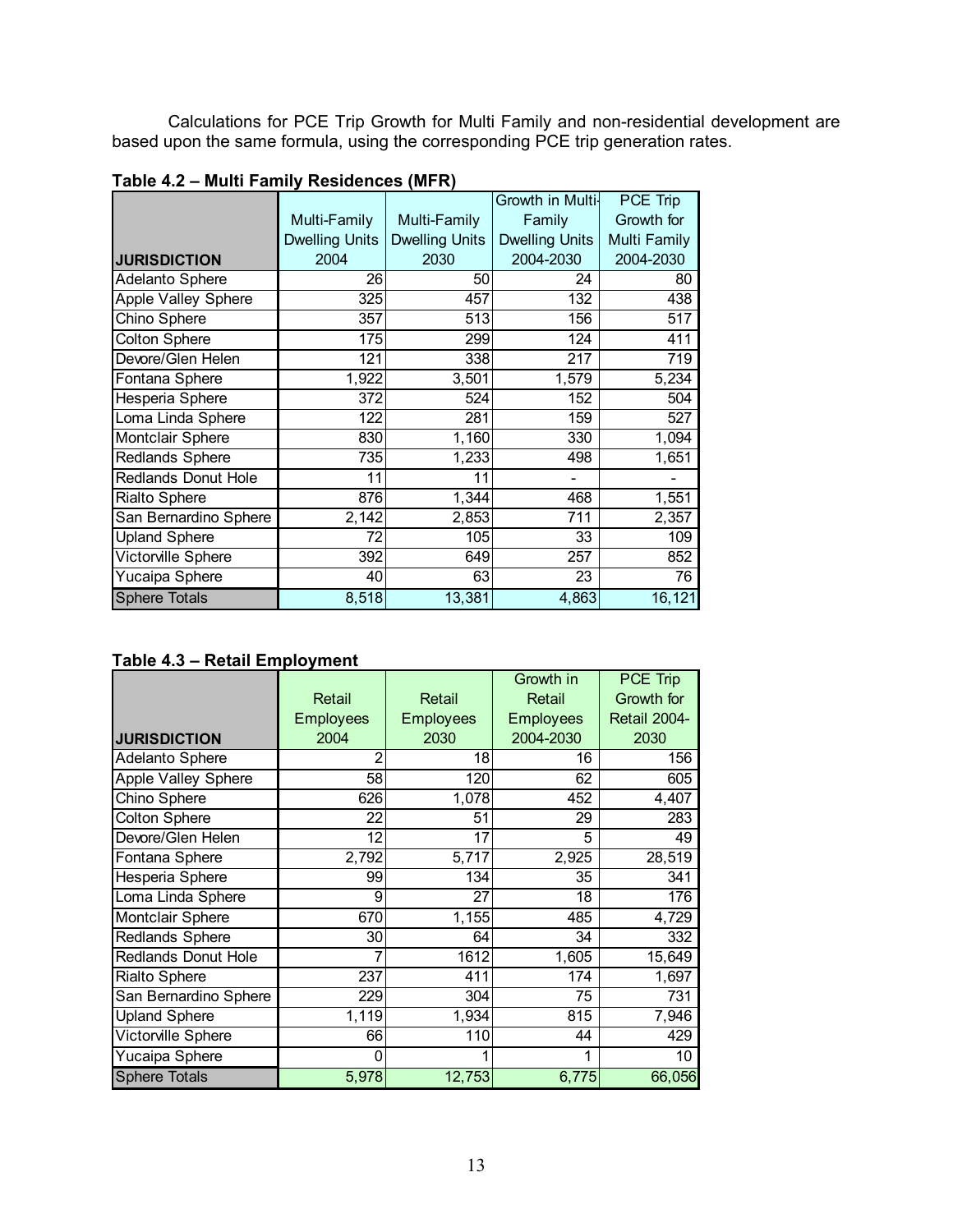|                            | <b>Non-Retail</b><br><b>Employees</b> | Growth in<br><b>Non-Retail</b><br>Non-Retail<br><b>Employees</b><br><b>Employees</b> |           | <b>PCE Trip</b><br>Growth for<br><b>Non-Retail</b> |
|----------------------------|---------------------------------------|--------------------------------------------------------------------------------------|-----------|----------------------------------------------------|
| <b>JURISDICTION</b>        | 2004                                  | 2030                                                                                 | 2004-2030 | 2004-2030                                          |
| <b>Adelanto Sphere</b>     | 18                                    | 114                                                                                  | 96        | 89                                                 |
| <b>Apple Valley Sphere</b> | 709                                   | 1,030                                                                                | 321       | 297                                                |
| Chino Sphere               | 694                                   | 1,200                                                                                | 506       | 468                                                |
| <b>Colton Sphere</b>       | 518                                   | 1,011                                                                                | 493       | 456                                                |
| Devore/Glen Helen          | 1,998                                 | 2,738                                                                                | 740       | 685                                                |
| Fontana Sphere             | 6,323                                 | 8,960                                                                                | 2637      | 2,439                                              |
| Hesperia Sphere            | 456                                   | 648                                                                                  | 192       | 178                                                |
| Loma Linda Sphere          | 417                                   | 889                                                                                  | 472       | 437                                                |
| Montclair Sphere           | 1,010                                 | 1,744                                                                                | 734       | 679                                                |
| Redlands Sphere            | 6,253                                 | 8,183                                                                                | 1930      | 1,785                                              |
| Redlands Donut Hole        | 399                                   | 5,457                                                                                | 5058      | 4,679                                              |
| <b>Rialto Sphere</b>       | 4,579                                 | 6,799                                                                                | 2220      | 2,054                                              |
| San Bernardino Sphere      | 5,018                                 | 7,171                                                                                | 2153      | 1,992                                              |
| <b>Upland Sphere</b>       | 1,403                                 | 2,420                                                                                | 1017      | 941                                                |
| Victorville Sphere         | 716                                   | 1,005                                                                                | 289       | 267                                                |
| Yucaipa Sphere             | 165                                   | 275                                                                                  | 110       | 102                                                |
| <b>Sphere Totals</b>       | 30,676                                | 49,644                                                                               | 18,968    | 17,545                                             |

#### **Table 4.4 – Non-Retail Employment**

#### (d) GROWTH RATIO OF NEW DEVELOPMENT FOR MAJOR ARTERIAL ROADS

The aggregated PCEs from the tables above were grouped by PLAN SUBAREA and a ratio was calculated from the total change in PCEs divided by the total 2030 PCEs.

|                            |                   |                   | <b>Total PCE Trip</b> | <b>Ratio of Trip</b> |
|----------------------------|-------------------|-------------------|-----------------------|----------------------|
|                            | <b>Total 2004</b> | <b>Total 2030</b> | Growth 2004           | Growth to            |
| <b>JURISDICTION</b>        | Trips in PCEs     | Trips in PCEs     | to 2030               | 2030 Trips           |
| Adelanto Sphere            | 419               | 1,141             | 722                   | 63.0%                |
| Apple Valley Sphere        | 9,663             | 22,778            | 13,115                | 57.2%                |
| Chino Sphere               | 13,877            | 22,111            | 8,234                 | 36.7%                |
| <b>Colton Sphere</b>       | 4,499             | 7,127             | 2,628                 | 37.2%                |
| Devore/Glen Helen          | 7,639             | 21,212            | 13,573                | 62.2%                |
| Fontana Sphere             | 66,401            | 117,293           | 50,892                | 41.7%                |
| Hesperia Sphere            | 10,597            | 18,089            | 7,492                 | 41.5%                |
| Loma Linda Sphere          | 2,050             | 7,630             | 5,580                 | 72.3%                |
| Montclair Sphere           | 16,386            | 26,046            | 9,660                 | 36.6%                |
| <b>Redlands Sphere</b>     | 19,552            | 30,990            | 11,438                | 35.5%                |
| <b>Redlands Donut Hole</b> | 488               | 20,849            | 20,361                | 62.0%                |
| Rialto Sphere              | 37,227            | 60,013            | 22,786                | 37.6%                |
| San Bernardino Sphere      | 46,695            | 60,503            | 13,808                | 23.1%                |
| <b>Upland Sphere</b>       | 17,921            | 29,482            | 11,561                | 38.7%                |
| Victorville Sphere         | 20,539            | 24,997            | 4,458                 | 17.8%                |
| Yucaipa Sphere             | 874               | 1,449             | 575                   | 39.5%                |
| <b>Sphere Totals</b>       | 274,827           | 471,709           | 196,882               | 42%                  |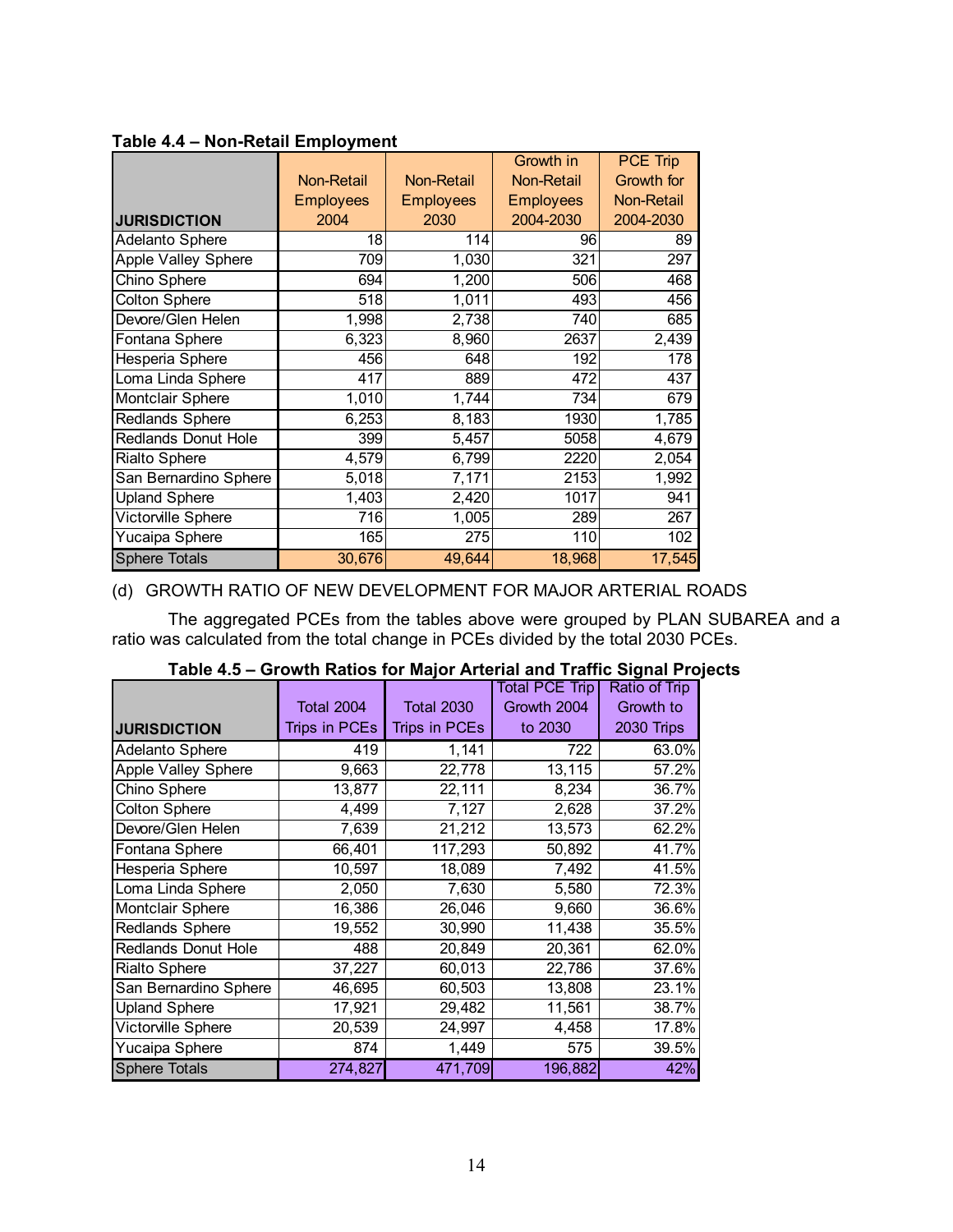The Ratio of Trip Growth to 2030 Trips (hereafter "Growth Ratio") represents the fair-share percentage of Major Arterial and Traffic Signal project costs identified in the PLAN attributable to new development as used in Section 7 – Fee Calculations.

#### (e) RATIO OF GROWTH OF FREEWAY INTERCHANGES AND GRADE SEPARATIONS

The PLAN utilizes Growth Ratios of new development for Freeway Interchange and Grade Separation projects as determined by the SANBAG Nexus Study.

#### (f) REVIEW AND UPDATES OF GROWTH FORECAST DATA

Regular review of growth forecast data is essential to the success of the PLAN in generating a fair-share contribution of development toward the SANBAG Nexus Study "target share amount" required for each PLAN SUBAREA. County Department of Public Works will coordinate with SANBAG and the County Land Use Services Department in periodic reviews and adjustment, as necessary, to the growth forecasts.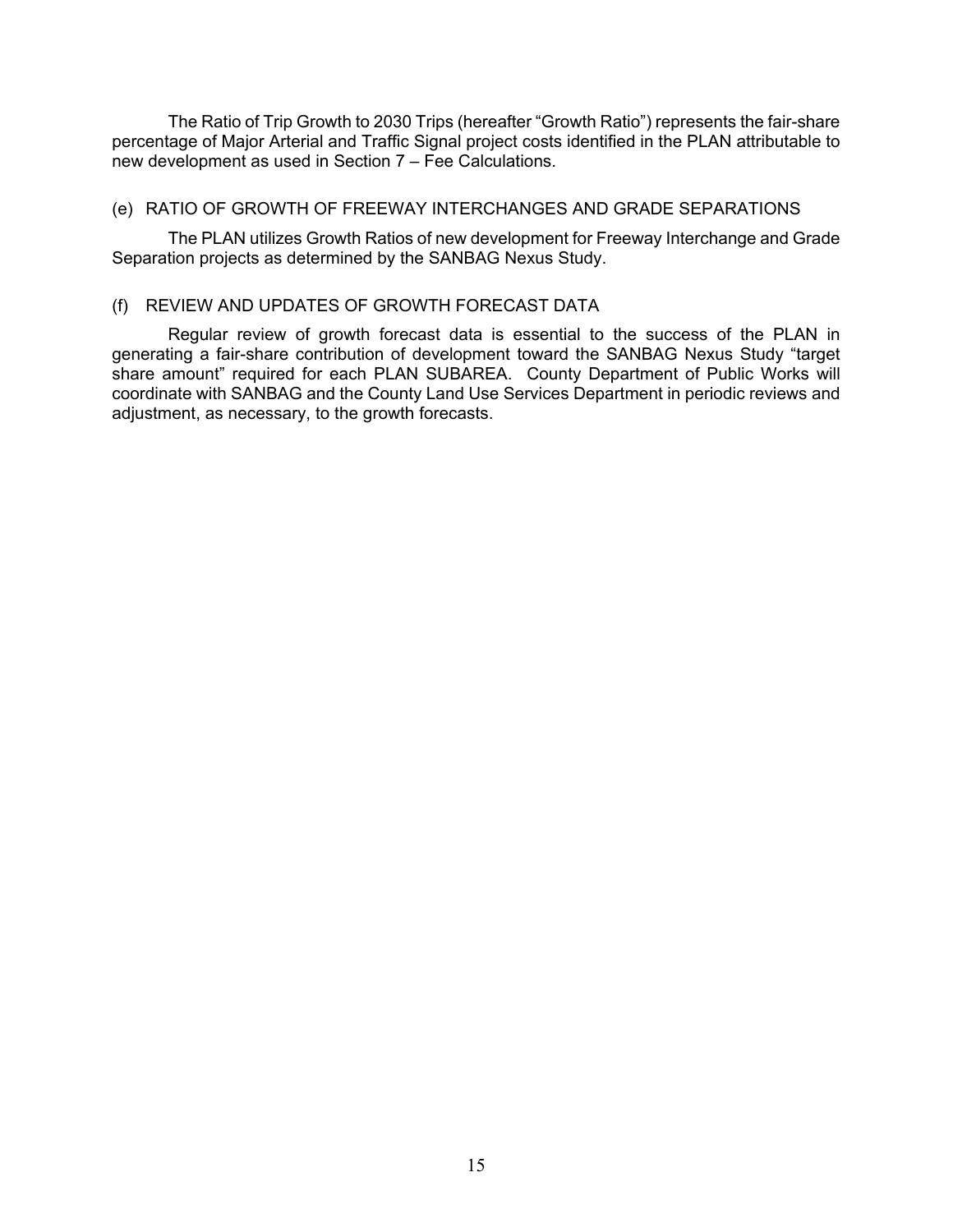#### **Section 5 - REGIONAL TRANSPORTATION FACILITIES PROJECTS**

#### (a) TRANSPORTATION FACILITIES PROJECT SELECTION

The SANBAG Nexus Study required the submission and/or review of a project list representing regional roadways within the urbanized areas of the San Bernardino Valley and the Victor Valley. Submission of the project list and inclusion of projects in the SANBAG Nexus Study is essential to availability of future funding administered by SANBAG for all capital improvement projects within the boundaries of the PLAN SUBAREAS. To receive SANBAG Measure I 2010- 2040 Valley Interchange and Major Street Funds and Victor Valley Major Local Highway Project Funds or SANBAG allocations of state or federal transportation funds included in the Measure I 2010-2040 Expenditure Plan, projects must be included in the PLAN and the SANBAG Nexus Study; absence of a project on the list would prohibit the County from obtaining any regional funding administered by SANBAG for that project. As a result of this restriction, County Department of Public Works developed the PLAN in response to the funding needs for future regional transportation capital improvement projects resulting from the impacts of new development.

#### (1) MAJOR ARTERIAL ROAD PROJECTS

For each PLAN SUBAREA, County Department of Public Works initially submitted a list of Major Arterial Road projects in the PLAN SUBAREAS consisting of all County maintained roads with an existing Master Plan classification of Secondary or greater, per the 1989 General Plan Circulation Element.

Revisions have been made to the project list to reflect updates to the SANBAG Nexus Study and to enhance the accuracy of the list. In some PLAN SUBAREAS, following project specific planning studies, some major arterial road projects were removed from the Project List due to annexation, infeasibility of project delivery, listing in a local area transportation facilities plan, or improvements that will be accomplished through developers existing conditions of approval. The Project List may be revised at other times when appropriate, such as after an annexation within a PLAN SUBAREA or as part of the biennial update of the SANBAG Nexus Study.

#### (2) TRAFFIC SIGNAL PROJECTS

Although not a requirement of the CMP and the SANBAG Nexus Study, County Department of Public Works developed a list of traffic signal projects for inclusion in the PLAN. Traffic Signal projects were identified for construction wherever two of the PLAN's major arterial road projects intersect and a signal does not exist currently. Because the PLAN is intended to mitigate the impacts of development on the County road system, inclusion of traffic signals is a necessary element of mitigating future impacts. Prioritization and construction of a traffic signal projects in the PLAN will be dependent on when the traffic signal is warranted.

#### (3) FREEWAY INTERCHANGE PROJECTS

The list of freeway interchange projects was compiled by SANBAG as part of the SANBAG Nexus Study and most recently updated in November 2013. The list was originally based upon the interchanges submitted by SANBAG and local jurisdictions for the 2004 Regional Transportation Plan (RTP) and then modified for the Nexus Study after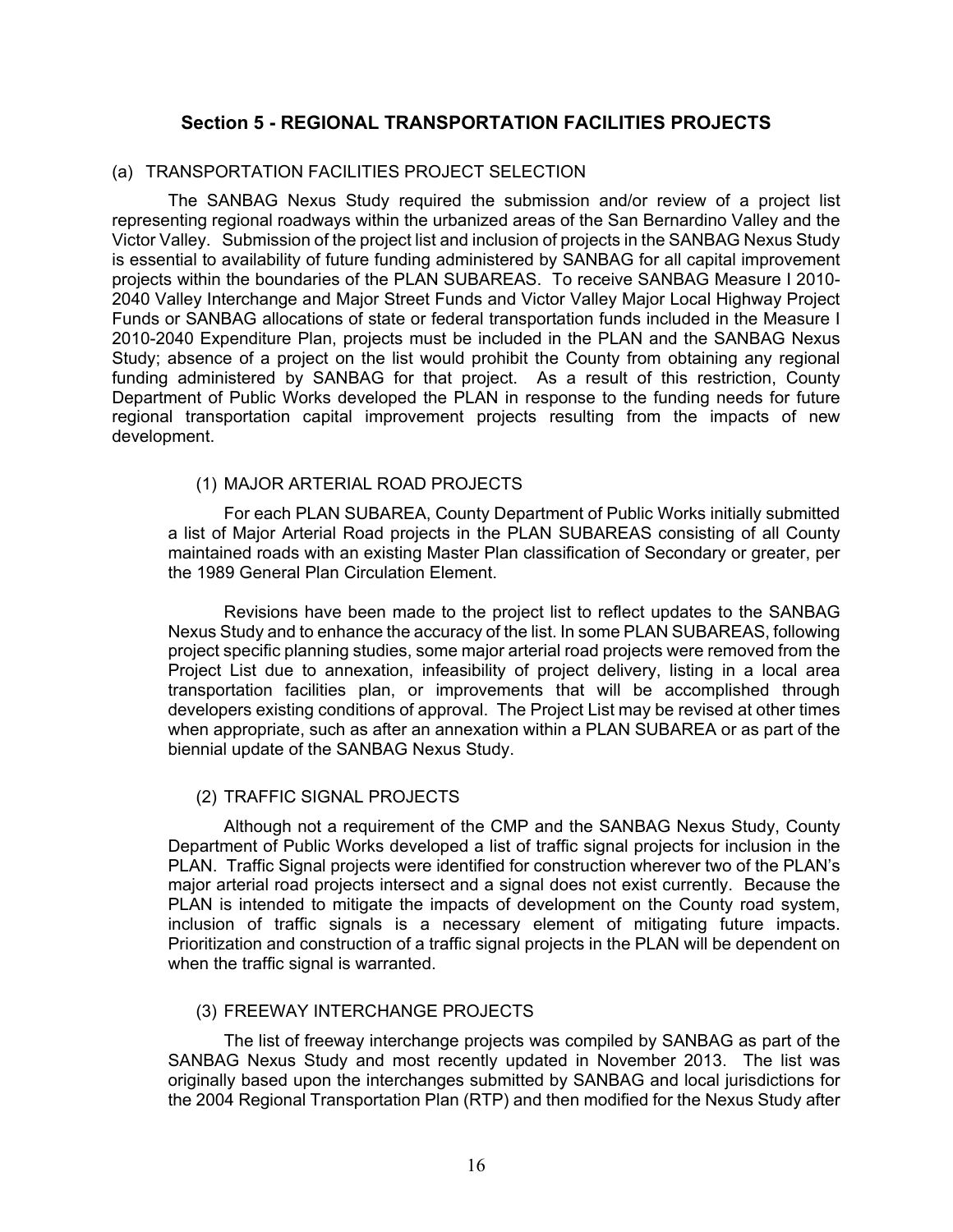local jurisdiction input. The PLAN does not contain any additional freeway interchange projects beyond what is identified in the SANBAG Nexus Study. The SANBAG Nexus Study assigns share-of-costs to local jurisdictions based upon "traffic shed areas" (hereafter "Traffic Sheds"). Traffic Sheds represent the geographic area around the interchange from which most of the traffic using that interchange is likely to be drawn. Traffic sheds often encompass more than one local jurisdiction, and the projected growth within a traffic shed has been divided among those local jurisdictions using SANBAG's GIS system, overlaying the traffic sheds on the traffic analysis zones containing the socioeconomic data.

#### (4) RAILROAD GRADE SEPARATION PROJECTS

SANBAG also compiled a list of Railroad Grade Separation projects for inclusion in its Nexus Study. Only the grade separation projects on the Nexus Study Network were included. This Plan does not add any additional grade separation projects to the Nexus Study list.

#### (b) PROJECT LISTS BY PLAN SUBAREA

All projects identified in the PLAN are grouped by PLAN SUBAREA. Specific projects are listed for each PLAN SUBAREA in Appendix 1 - Plan Project List and Cost Estimates. Project Lists are subject to regular review and possible revision, in response to annexations, changes in growth forecasts, refined planning studies, updates and amendments to the County General Plan, or any other factors which may be applied to maintain the integrity of the PLAN and/or compliance with the CMP.

#### (c) PRIORITIZATION OF PROJECT LISTS

The PLAN does not prioritize projects. For each PLAN SUBAREA, projects will be identified as priorities once sufficient fees are collected to determine short-term revenue projections and availability. Projects will be programmed based upon factors such as generation of funds within PLAN SUBAREAS, participation with other local jurisdiction, accessibility to required additional funding from SANBAG, and actual development patterns within a PLAN SUBAREA. The PLAN is an essential, but limited, funding source available to County Department of Public Works and will be used in conjunction with other funding sources to provide a comprehensive plan to meet the overall transportation needs of the County. As such, projects identified in the PLAN may be programmed, designed, or constructed concurrently with projects funded by other sources to use available funds in the most cost effective and efficient manner possible.

#### (d) INCLUSION IN GENERAL PLAN CIRCULATION ELEMENT

All projects included in the PLAN are listed in the Circulation Element of the County General Plan at least thirty days prior to the implementation of a fee for such facilities.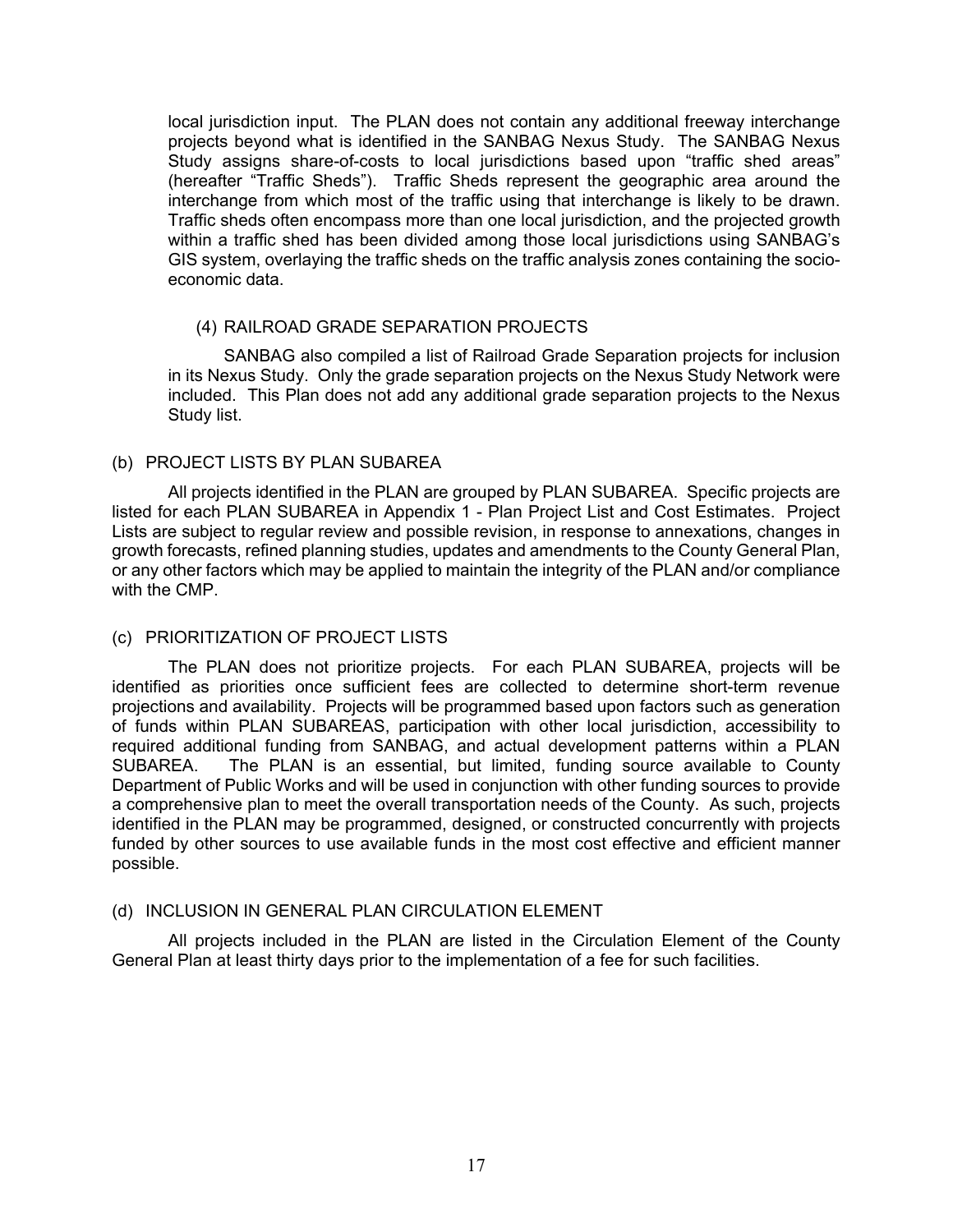#### **Section 6 - PROJECT COST ESTIMATES**

#### (a) TYPES OF COSTS INCLUDED IN PROJECT COST ESTIMATES

Within each PLAN SUBAREA, specific projects have been identified as regional transportation facilities. The project costs associated with each project identified in the PLAN are for additional traveled roadway only and include engineering, environmental, right-of-way, utility relocation, construction, and administrative overhead costs. Environmental impact mitigation such as purchase of habitat for endangered species is not included. Where another local agency shares jurisdiction with the County for a project, costs are prorated between the jurisdictions based upon actual road miles within each jurisdiction, and only the County's share of the project cost is identified in the PLAN.

#### (b) PROJECT CATEGORIES

All projects listed within the PLAN are categorized into one of four Project Categories. The four Project Categories are defined as 1) Major Arterials, 2) Traffic Signals, 3) Freeway Interchanges, and 4) Railroad Grade Separations. Project Categories are utilized in distributing fees equitably toward projects listed in PLAN SUBAREAS to insure that no single project category and its project list receives more than its fair-share of revenues generated by the PLAN. To accomplish this, each fee shall be distributed and deposited among the four category funds of a PLAN SUBAREA based upon a pro-rated share of total project costs by project category. For example, in the Chino sphere PLAN SUBAREA, of a required fee paid for a single family residence, 74% will be deposited into the Major Arterial fund, 16% into the Freeway Interchange fund, and 10% into the Traffic Signal fund. No portion of the fee will be deposited into the Grade Separation fund because this PLAN SUBAREA does not have any grade separation projects within its boundaries. To program projects in the most efficient and cost effective manner, Public Works may loan funds between the Project Categories within a PLAN SUBAREA or between PLAN SUBAREAS.

#### (c) METHODOLOGY

#### (1) MAJOR ARTERIAL ROADWAY PROJECTS

Since the PLAN's adoption in 2006, County Department of Public Works' staff has conducted Project Cost Estimate Studies (hereafter "Cost Studies") to develop a planning level cost estimate for all major arterial road improvement projects included in the PLAN. The PLAN is intended to address increasing capacity needs resulting from increased vehicular traffic caused by new development; therefore, other roadway improvements, such as curb, gutter, sidewalks, storm drains, and match-up pavement not related to vehicular traffic increases and improvements will remain the responsibility of the developing property owners adjacent to the roadway or will be funded by other County transportation funds. All estimates include resurfacing existing lanes to the centerline. Assumptions and methodology used in performing the Cost Study are summarized as follows.

For the purpose of calculating a "fair share" fee to be applied to new development under the PLAN, it was necessary to develop planning level estimates of the cost to complete improvements to the County Maintained Road System (CMRS) of Highways and Arterial roads to adequately accommodate future growth. The planning level cost estimates have been established by collecting data for anticipated changes identified by field assessment between existing Highway and Arterial road configurations and the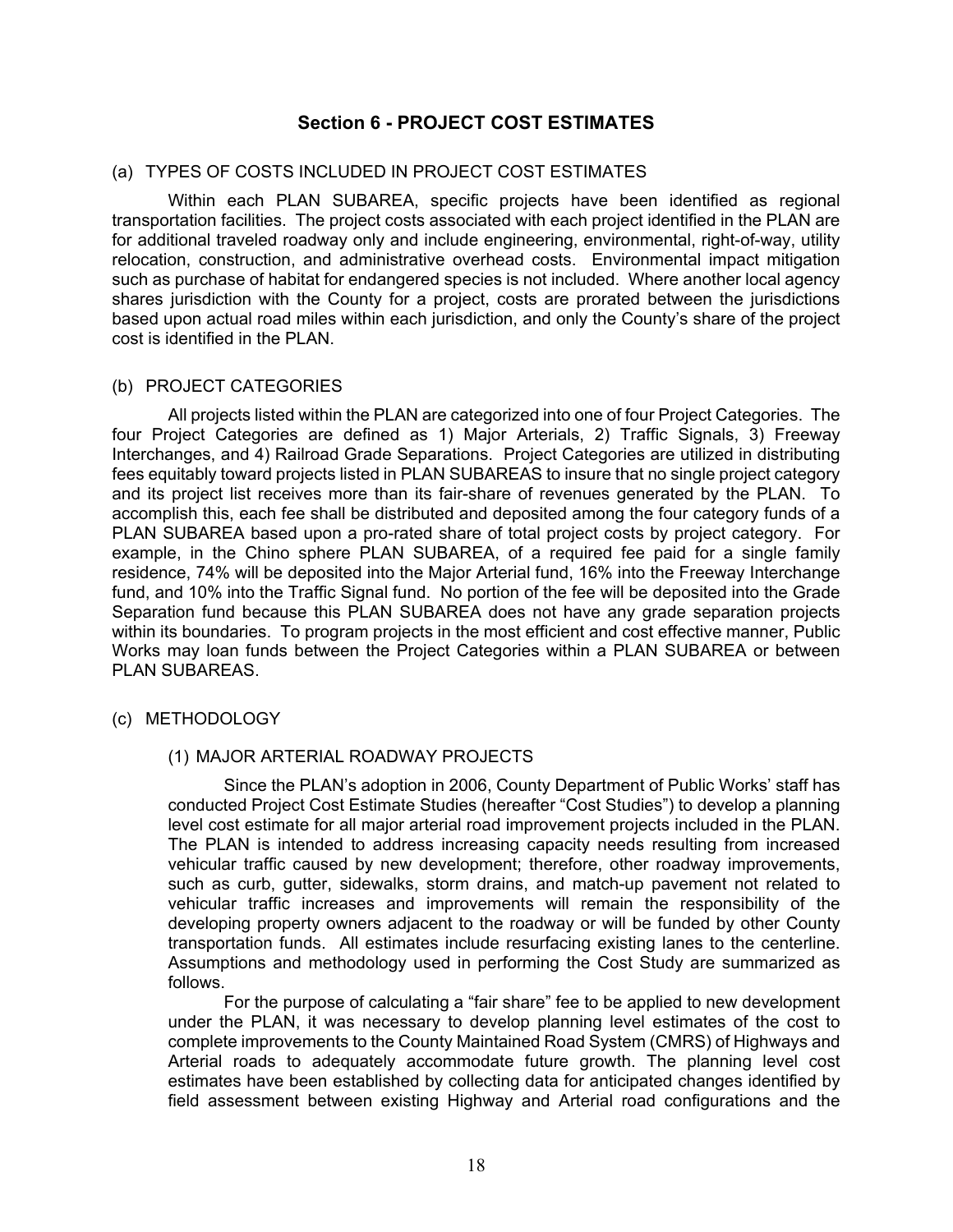identified improvements of these same roads at the standards established by the San Bernardino County Master Plan of Highways; improvements that would provide additional capacity needed to mitigate cumulative regional traffic impacts of new development.

As part of the Cost Study, the field Assessment team established a methodology or protocol to quantify data collected so that data may be aggregated by areas or regions but retain the ability to identify the characteristic planning estimate costs for any individual road. The protocol as developed is intended to provide consistency and accuracy in data collection and efficiency in terms of minimizing the length of time staff needed to be in the field.

All roads and road segments in the County Maintained Road System that the County Master Plan of Highways identifies as a Secondary Highway or higher function road were tabulated by area or region. Most of these roads and road segments are not currently constructed to the ultimate configuration. Many of the roads have differential development; some traverse areas where no right-of-way has been perfected. The existing road conditions were recorded by a Field Assessment team from the Department of Public Works. In establishing costs for the Cost Study, a data matrix has been constructed where the quantified data is applied to costs established by fiscal year 2011/2012 historic contracts and unit prices.

#### (2) FREEWAY INTERCHANGE AND GRADE SEPARATION PROJECTS

For freeway interchange projects, the PLAN utilizes the SANBAG Nexus Study as updated in 2011. The SANBAG Nexus Study describes the methodology used in establishing project cost estimates for freeway interchanges and grade separation projects:

The SANBAG Nexus Study *"used the most recent Project Programming Request (PPR), Regional Transportation Improvement Program (RTIP) data, Project Study Report (PSR) or other updated costs from local jurisdictions. If necessary, these costs were updated to 2011. In some cases, verified cost estimates for one interchange were used to estimate costs for other interchanges where the improvement needs were expected to be similar…. The interchange costs were reduced by the amount of federal earmarks, where specifically identified.* 

*It should be understood that these planning-level estimates are based on the best available information and represent costs for 2011."* 

#### For Grade Separation projects, the Nexus Study report states:

*"Costs were based on the most recent project development activities by SANBAG and local jurisdictions. Again, costs were reduced based on federal earmarks, where specifically identified. Costs are consistent with the Trade Corridors Improvement Fund Project Programming Requests (PPRs) submitted to the California Transportation Committee."* 

#### (3) TRAFFIC SIGNALIZATION PROJECTS

For traffic signal installation projects, costs were calculated based upon historical contracts and unit prices and fiscal year 2011/2012 engineer's estimates for signal installation projects currently in progress but not yet awarded for construction. The average cost for the ten FY 2011/2012 projects, based upon the engineer's estimate, was calculated to be approximately \$600,000. This amount was applied to all traffic signal projects in the plan, except where project field investigations indicated costs may be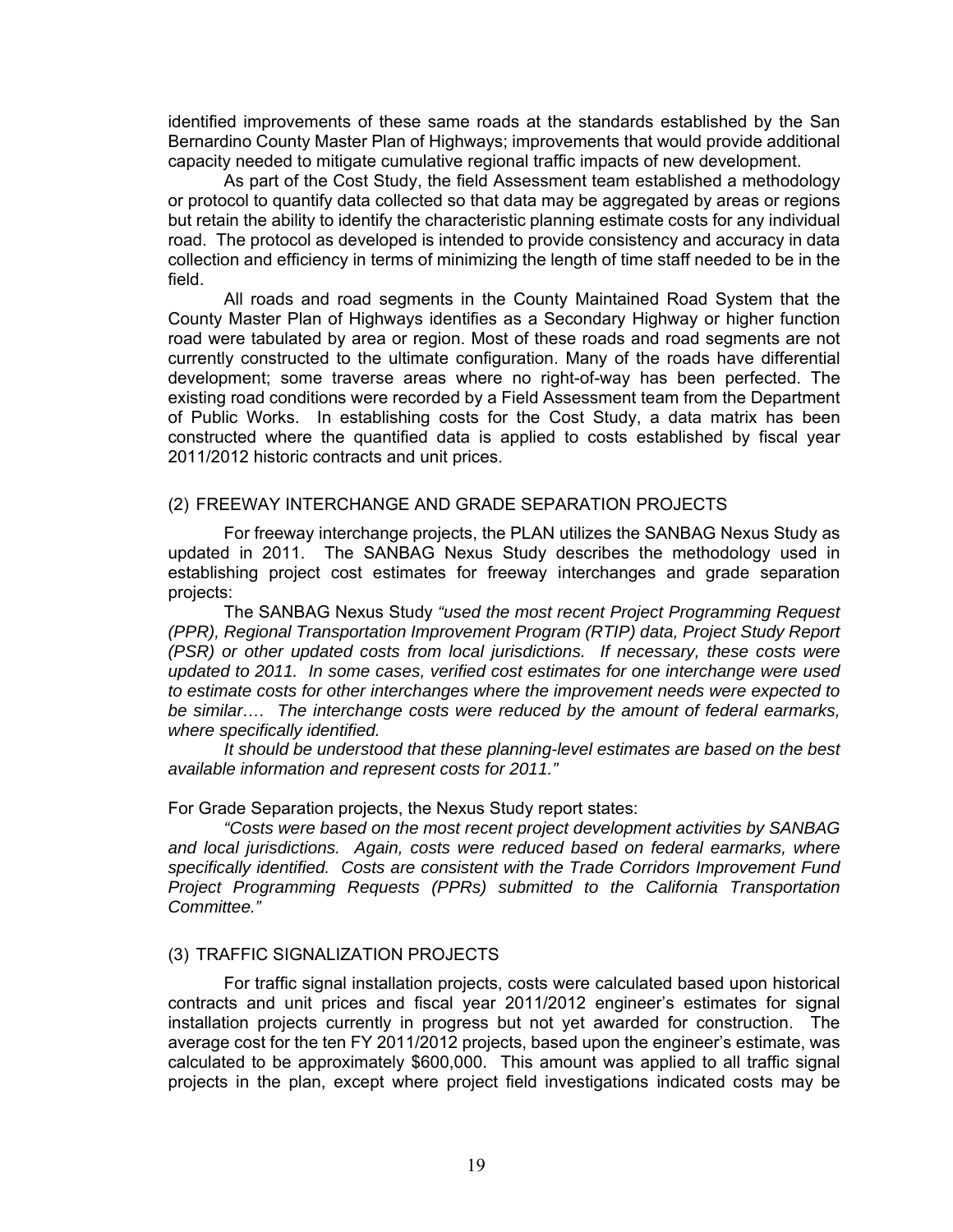substantially higher. Project costs were reduced where the project involved other agency participation.

#### (d) ADMINISTRATIVE OVERHEAD CALCULATION AND APPLICATION

For the purpose of estimating project costs and calculating fees for the PLAN, the formula used for the Measure I Local Street Funds administrative overhead was applied to the PLAN projects. Currently, all indirect costs for labor, services, supplies, and overhead are paid initially out of the County Road Fund. The PLAN will reimburse the County Road Fund for the PLAN's share of those indirect costs. This is consistent with existing Department policy concerning reimbursement of the County Road Fund from Measure I revenues through direct labor costs attributable to Measure I projects. Applying an overhead administrative reimbursement rate against the PLAN's direct labor costs will place an equal burden for indirect overhead costs on revenues generated by the PLAN and reduce negative impacts to the funding necessary for routine maintenance needs of the County Maintained Road System.

The methodology for calculating the administrative overhead rate was a two-step process. The first step entailed analysis of actual project costs for the period of Fiscal Years 2006/2007 through 2010/2011 to determine the percentage of direct labor costs for similar projects. The type of projects analyzed was limited to capital improvement projects such as new road construction, road widening, pavement rehabilitation, construction of left turn lanes, and traffic signal installation. Roadway resurfacing, routine maintenance such as roadway grading and pothole repair, erosion control, and drainage improvements were excluded. Direct Labor Costs included all engineering, technical, and force account job functions. The analysis determined that 15.39% of the total expenditures on these historical projects can be identified as direct labor costs.

Once the direct labor cost percentage was calculated for each Plan project, the Department of Public Works – Transportation Administrative Overhead Rate was applied to the estimated direct labor cost. This method was discussed with, and approved by, the Auditor/Controller-Recorder's Office prior to the initial calculation of the FY 1992/1993 overhead rate. The "cost driver", or denominator, for the overhead equation is a "Direct Labor Costs" (burdened), taken from the County FAS report, less "Indirect Labor". The "Direct Labor" consists of all engineering, technical, and operations job functions. The "Indirect Labor" consists of all non-project-specific, administrative-type functions. Calculations made from this formula and averaged over the prior five fiscal years showed and average rate of 44.0%.

The administrative overhead rate is then applied to total estimated direct labor costs for each project. Graphically, the calculations can be shown as:

Step 1: (Total Estimated Project Cost) \* (.143) = Estimated Direct Labor Costs

Step 2: (Estimated Direct Labor Cost) \* (.440) = Total Administrative Overhead Costs

The result of the above calculations produces an Administrative Overhead Rate of 6.3%. This rate has then been applied to all major arterial and traffic signal projects identified in the PLAN.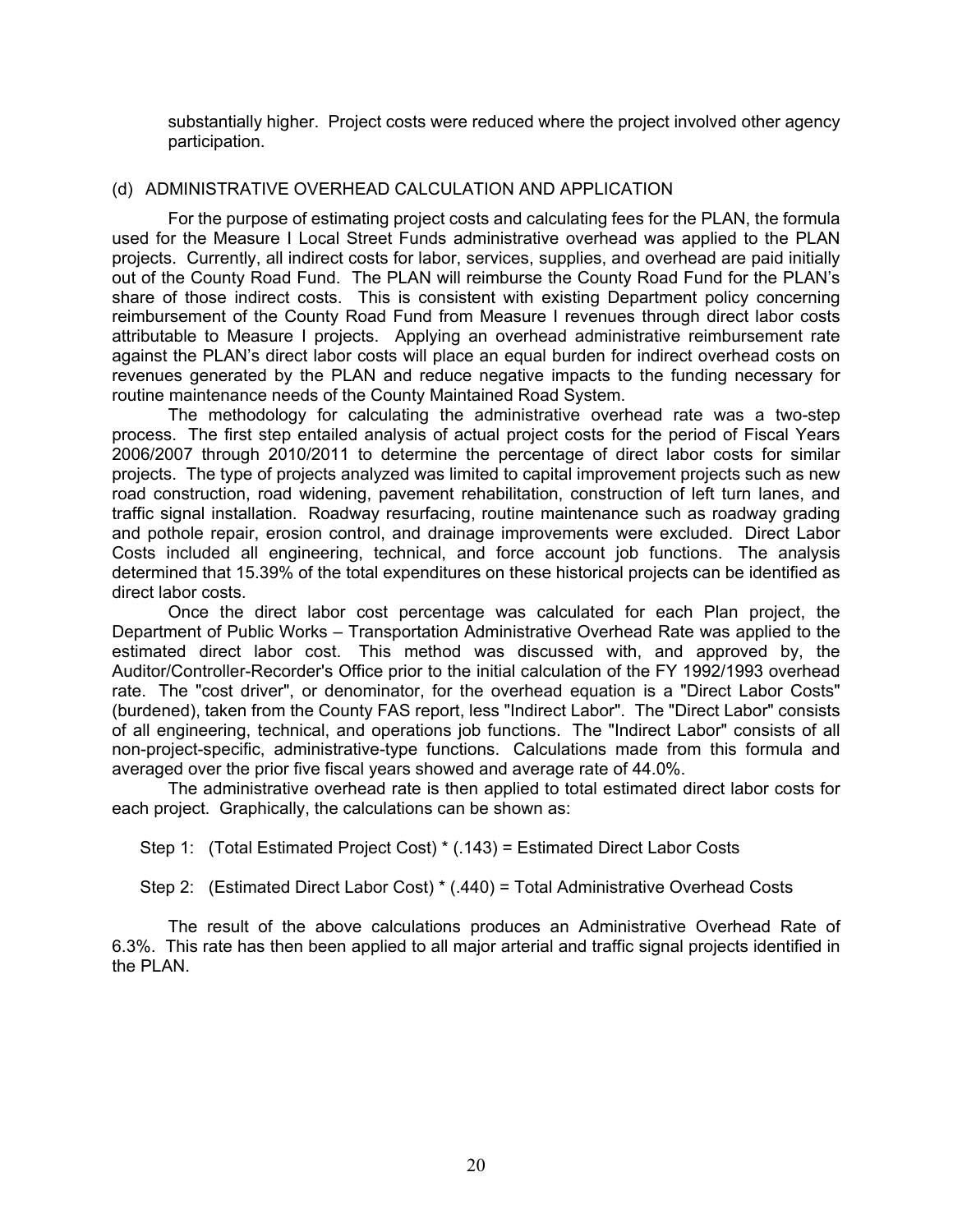#### **Section 7 - FEE CALCULATIONS**

#### (a) PURPOSE OF THE FEE

The purpose of the fees is to fund the fair-share new development contribution of improvement costs for specific transportation facilities as identified in *Appendix 1 – Project Lists and Cost Estimates* of the PLAN. Fees vary between PLAN SUBAREAS due to the unique project lists and growth projections for those unincorporated areas. In all PLAN SUBAREAS, a residential fee is required for each dwelling unit. Non-residential fees are based upon the predominate use of the building or structure as identified in the building permit and calculated on the total square footage of the building or structure.

#### (b) METHODOLOGY OF FEE CALCULATIONS

Fees for each PLAN SUBAREA are calculated by dividing the total fair-share of project costs attributable to new development by the total growth in Passenger Car Equivalent (PCE) trip generation (see Section 4 – Growth Forecasts) attributable to new development. This produces a "fee-per-trip" rate which is then multiplied by the trip generation rates associated with residential and non-residential types of development to establish a fee schedule. Institute of Transportation Engineers (ITE) trip generation rates are used in the calculations. A step-by-step explanation follows.

#### (1) CALCULATE TOTAL PROJECT COST ESTIMATES BY SUBAREA

Calculations for total project costs by PLAN SUBAREA are based upon the projects listed in Appendix 1 of the PLAN. For each PLAN SUBAREA, the total estimated project costs by project category are contained in the following table:

|                            | <b>Total Major</b>                |                      | <b>Interchanges</b> | <b>Total Grade</b>    | <b>TOTAL</b>   |
|----------------------------|-----------------------------------|----------------------|---------------------|-----------------------|----------------|
|                            | <b>Arterial</b>                   | <b>Total Traffic</b> | <b>County Fair-</b> | <b>Sep Fair-share</b> | <b>PROJECT</b> |
| <b>JURISDICTION</b>        | <b>Project Costs Signal Costs</b> |                      | <b>Share Costs</b>  | <b>Costs</b>          | <b>COSTS</b>   |
| Adelanto Sphere            | \$0                               | \$0                  | \$0                 | \$0                   | \$0            |
| Apple Valley Sphere        | \$10,350,000                      | \$600,600            | \$2,840,400         | \$0                   | \$13,791,000   |
| Chino Sphere               | \$25,373,193                      | \$3,592,400          | \$5,324,805         | \$0                   | \$34,290,398   |
| <b>Colton Sphere</b>       | \$6,876,513                       | \$0                  | \$1,210,000         | \$0                   | \$8,086,513    |
| Devore/Glen Helen          | \$17,943,807                      | \$0                  | \$0                 | \$29,568,000          | \$47,511,807   |
| Fontana Sphere             | \$49,584,782                      | \$6,732,000          | \$106,999,731       | \$0                   | \$163,316,513  |
| Hesperia Sphere            | \$27,034,323                      | \$600,600            | \$8,162,900         | \$0                   | \$35,797,823   |
| Loma Linda Sphere          | \$0                               | \$0                  | \$13,079,987        | \$0                   | \$13,079,987   |
| Montclair Sphere           | \$11,084,491                      | \$1,198,800          | \$8,650,125         | \$0                   | \$20,933,416   |
| Redlands Sphere            | \$20,168,718                      | \$2,094,400          | \$35,000,000        | \$0                   | \$57,263,118   |
| <b>Redlands Donut Hole</b> | \$0                               | \$1,496,000          | \$31,696,266        | \$0                   | \$33,192,266   |
| <b>Rialto Sphere</b>       | \$38,152,833                      | \$2,094,400          | \$69,846,946        | \$0                   | \$110,094,179  |
| San Bernardino Sphere      | \$13,501,371                      | \$0                  | \$24,070,930        | \$0                   | \$37,572,301   |
| <b>Upland Sphere</b>       | \$6,904,859                       | \$598,400            | \$0                 | \$0                   | \$7,503,259    |
| Victorville Sphere         | \$22,168,957                      | \$0                  | \$1,246,400         | \$0                   | \$23,415,357   |
| Yucaipa Sphere             | \$568,403                         | \$299,200            | \$0                 | \$0                   | \$867,603      |
| <b>Sphere Totals</b>       | \$249,712,249                     | \$19,306,800         | \$308,128,490       | \$29,568,000          | \$606,715,539  |

#### **Table 7.1 – Total Estimated Project Costs by Project Category**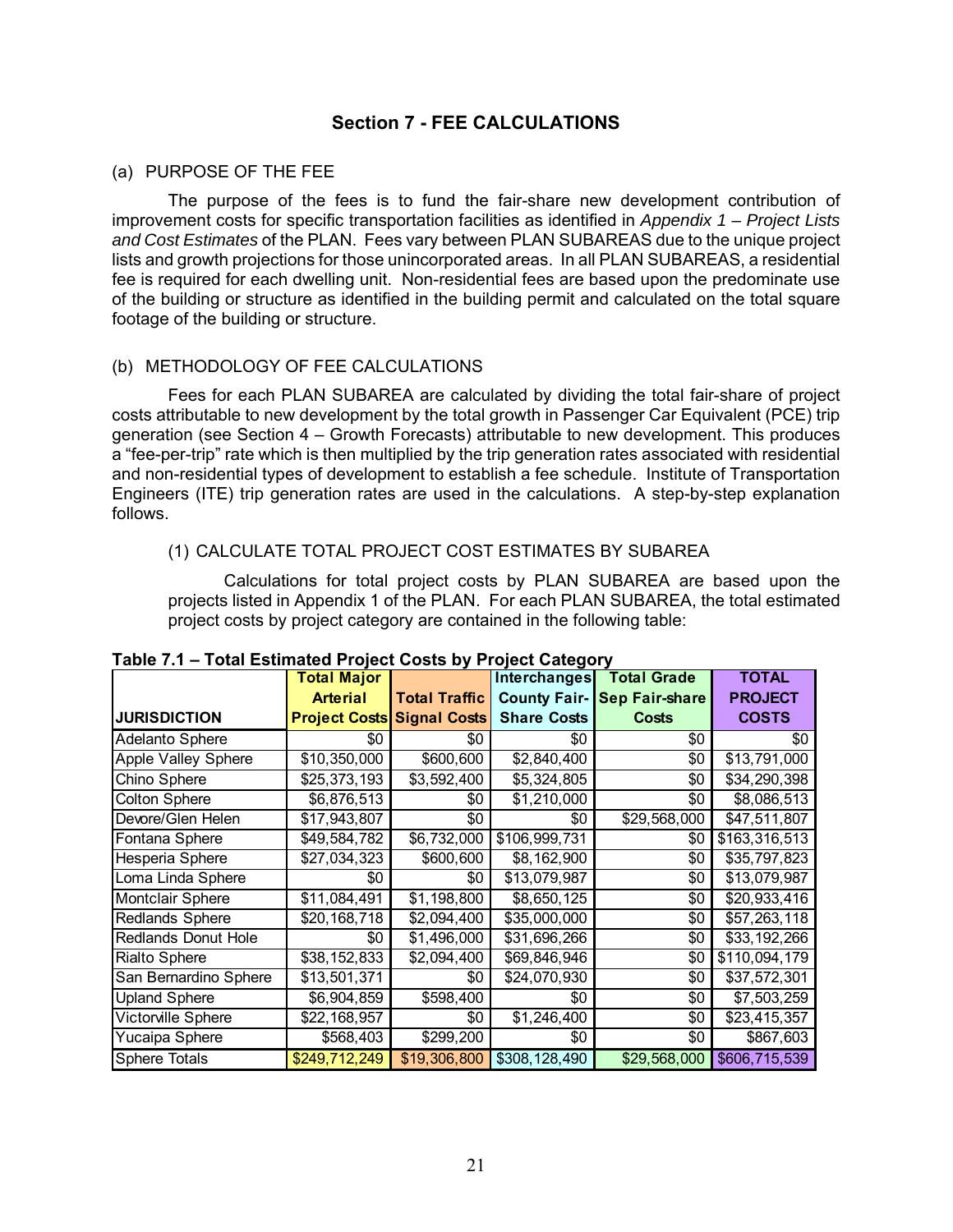#### (2) CALCULATE THE FAIR-SHARE CONTRIBUTION OF TOTAL PROJECT COSTS ATTRIBUTABLE TO NEW DEVELOPMENT

The Growth Ratio of New Development (see Section 4.d – Table 4.5) is applied to the total estimated costs for Major Arterial and Traffic Signal Costs detailed above in Table 7.1. In addition, the Growth Ratio of New Development as determined by the SANBAG Nexus Study has been applied to the total estimated costs for Interchange and Grade Separation Costs. The combined total amount of fair-share contributions of new development for each PLAN SUBAREA is as follows:

| <b>JURISDICTION</b>        | <b>Total</b><br><b>Estimated</b><br><b>Project Costs</b> | <b>Total Sphere</b><br><b>Development</b><br><b>Contribution</b> |
|----------------------------|----------------------------------------------------------|------------------------------------------------------------------|
| <b>Adelanto Sphere</b>     | \$0                                                      | \$0                                                              |
| <b>Apple Valley Sphere</b> | \$13,791,000                                             | \$7,791,836                                                      |
| Chino Sphere               | \$34,290,398                                             | \$12,372,586                                                     |
| <b>Colton Sphere</b>       | \$8,086,513                                              | \$2,969,463                                                      |
| Devore/Glen Helen          | \$47,511,807                                             | \$19,437,131                                                     |
| Fontana Sphere             | \$163,316,513                                            | \$72,162,217                                                     |
| Hesperia Sphere            | \$35,797,823                                             | \$16,204,821                                                     |
| Loma Linda Sphere          | \$13,079,987                                             | \$5,941,774                                                      |
| <b>Montclair Sphere</b>    | \$20,933,416                                             | \$7,752,438                                                      |
| <b>Redlands Sphere</b>     | \$57,263,118                                             | \$20,433,407                                                     |
| <b>Redlands Donut Hole</b> | \$33,192,266                                             | \$16,631,132                                                     |
| <b>Rialto Sphere</b>       | \$110,094,179                                            | \$41,995,989                                                     |
| San Bernardino Sphere      | \$37,572,301                                             | \$8,554,552                                                      |
| <b>Upland Sphere</b>       | \$7,503,259                                              | \$2,903,761                                                      |
| Victorville Sphere         | \$23,415,357                                             | \$4,559,674                                                      |
| Yucaipa Sphere             | \$867,603                                                | \$342,703                                                        |
| <b>Sphere Totals</b>       | \$606,715,539                                            | \$240,053,484                                                    |

| Table 7.2 – Total Contribution from New Development |  |
|-----------------------------------------------------|--|
|                                                     |  |

NOTE: The Adelanto sphere does not have any Interchange, Major Arterial, Traffic Signal or Grade Separation projects currently listed in the PLAN; therefore there are no project costs and sphere development contribution amounts. Additions of projects may occur at a future date should updated growth projections be sufficient to support adding projects to the PI AN

EXAMPLE CALCULATION: For the Redlands Sphere, the total development contribution amount of \$20,433,407 equals the Major Arterial & Traffic Signal development contribution amount plus the Freeway Interchange development contribution amount as follows: Total Major Arterial Road and Traffic Signal portion

- 1. Total Major Arterial Road/Traffic Signal Project Costs = \$22,263,118 (Table 7.1)
- 2. Growth Ratio of Redlands Sphere = 35.5% (Section 4, Table 4.5)
- 3. Total Project Costs x Growth Ratio = Development Contribution

\$22,263,118 x 35.5% = \$7,903,407 Major Arterials/Traffic Signals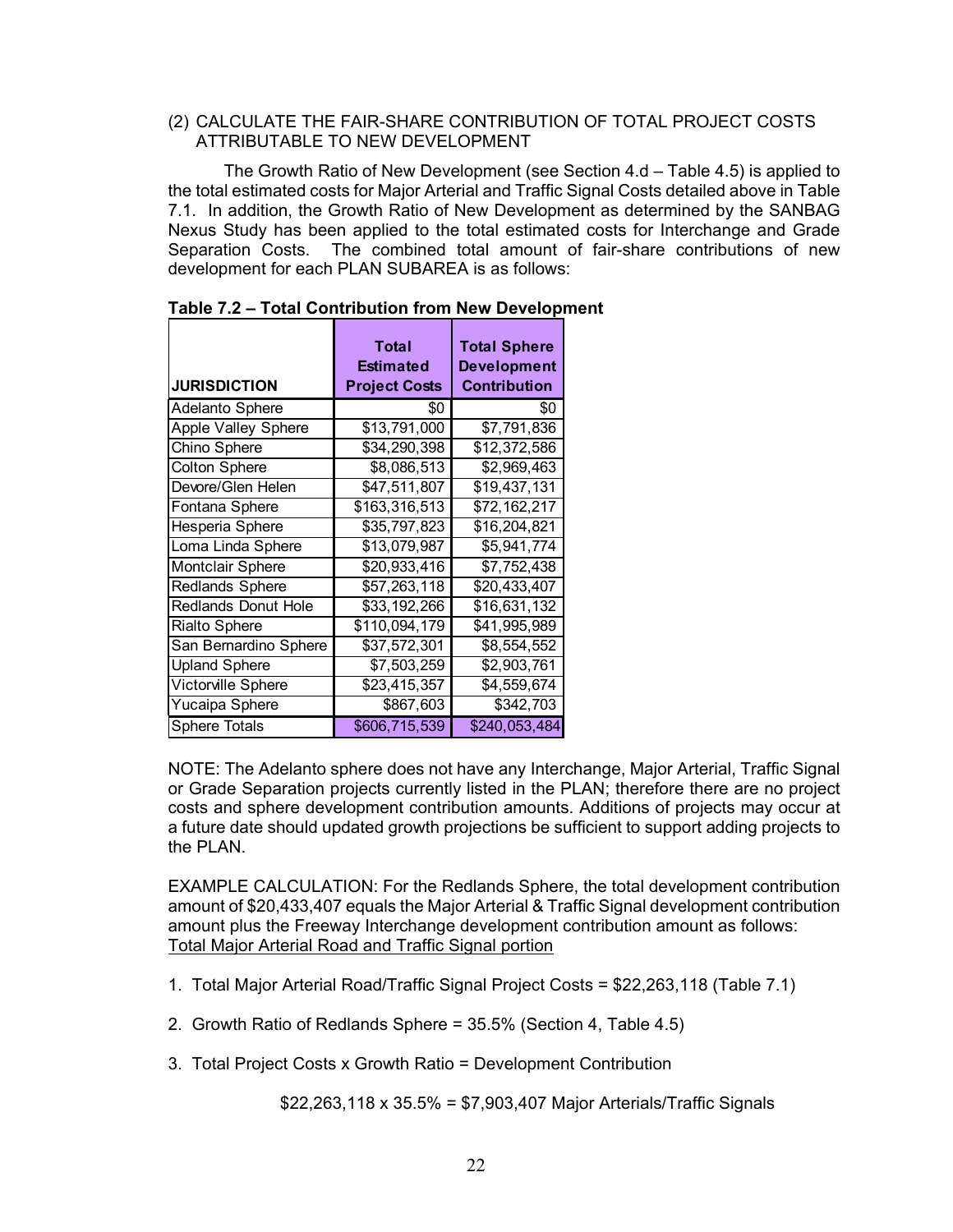#### Freeway Interchange portion

- 1. Total Freeway Interchange Project Costs = \$40,000,000 (Wabash @I-10)
- 2. Development Contribution % of project per SANBAG Nexus Study = 35.8%
- 3. Total Project Cost x Development Contribution % = Development Contribution

\$40,000,000 X 35.8% = \$14,320,000 Development contribution

4. County Redlands Sphere Share of Freeway Interchange Development Contribution

\$14,320,000x 87.5% = \$12,530,000 Sphere share of Development Contribution

#### Total Development Contribution amount

Major Arterial/Traffic Signal portion + Freeway Interchange portion = Total Contribution

\$7,903,407 + \$12,530,000 = \$20,433,407 (See Table 7.2, Redlands)

#### TOTAL DEVELOPMENT SHARE BY PROJECT CATEGORY

The total cost of all projects in the PLAN is estimated to be \$\$606,715,539. By 2030, the PLAN is anticipated to generate \$\$240,053,484, or 37%, in fair-share contributions from new development. The total estimated project costs and development contributions for the PLAN, grouped by Project Category, are:

|                              | <b>Total PLAN Costs</b> | <b>Development Share</b> |                              |
|------------------------------|-------------------------|--------------------------|------------------------------|
| <b>Major Arterial Roads:</b> | \$249,712,249           |                          | \$96,371,245 (39% of Total)  |
| Traffic Signals:             | \$19,306,800            | \$7,965,499              | (41% of Total)               |
| Freeway Interchanges:        | \$308,128,490           |                          | \$127,440,657 (41% of Total) |
| <b>Grade Separations:</b>    | \$29,568,000            | \$8,276,083              | (28% of Total)               |
| TOTAL COSTS:                 | \$606,715,539           |                          | \$240,053,484 (37% of Total) |

NOTE: For the purpose of examples in this report, all figures are rounded to the nearest dollar or percentage, which accounts for any variance in individual amounts and their sums.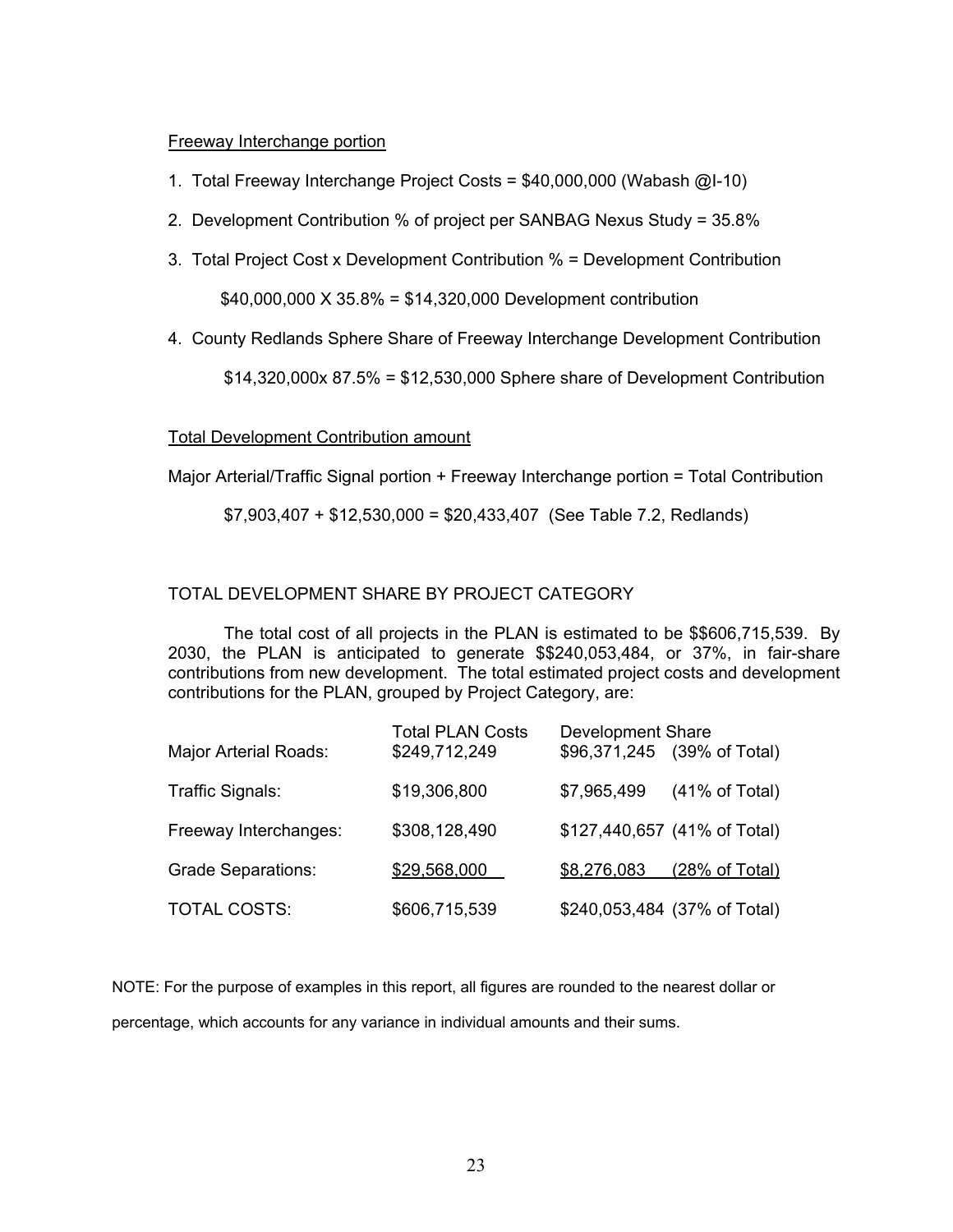(3) CALCULATE PLAN SUBAREA GROWTH WITH CONVERSION OF NON-RESIDENTIAL GROWTH FROM NUMBER OF EMPLOYEES TO SQUARE FOOTAGE

Growth attributable to new development is compiled from Section 4 – Growth Projections, Tables 4.1 - 4.4

|                            | Grow th in<br><b>Single Family</b><br>Dw elling | Grow th in<br>Multi-Family<br>Dw elling | Grow th in<br>Commercial<br>Square | Grow th in<br><b>Office</b><br>Square | Grow th in<br><b>Industrial</b><br>Square | Grow th in<br><b>Institutional</b><br>Square |
|----------------------------|-------------------------------------------------|-----------------------------------------|------------------------------------|---------------------------------------|-------------------------------------------|----------------------------------------------|
| <b>JURISDICTION</b>        | <b>Units</b>                                    | <b>Units</b>                            | Footage                            | Footage                               | Footage                                   | Footage                                      |
| Adelanto Sphere            | 83                                              | 24                                      | 13,600                             |                                       | 57,600                                    |                                              |
| <b>Apple Valley Sphere</b> | 2,461                                           | 132                                     | 52,700                             |                                       | 192,600                                   |                                              |
| Chino Sphere               | 594                                             | 156                                     | 384,200                            | 0                                     | 303,600                                   |                                              |
| <b>Colton Sphere</b>       | 309                                             | 124                                     | 24,650                             |                                       | 295,800                                   |                                              |
| Devore/Glen Helen          | 2,533                                           | 217                                     | 4,250                              |                                       | 444,000                                   |                                              |
| Fontana Sphere             | 3,072                                           | 1,579                                   | 2,486,250                          |                                       | 1,577,471                                 | 1,970                                        |
| Hesperia Sphere            | 1,352                                           | 152                                     | 29,750                             |                                       | 26,401                                    | 36,999                                       |
| Loma Linda Sphere          | 928                                             | 159                                     | 15,300                             | 0                                     | 283,200                                   |                                              |
| Montclair Sphere           | 660                                             | 330                                     | 412,250                            | O                                     | 440,400                                   |                                              |
| <b>Redlands Sphere</b>     | 1,603                                           | 498                                     | 28,900                             | 0                                     | 1,158,000                                 |                                              |
| <b>Redlands Donut Hole</b> |                                                 | 0                                       | 1,364,250                          |                                       | 3,034,800                                 |                                              |
| <b>Rialto Sphere</b>       | 3,654                                           | 468                                     | 147,900                            |                                       | 842,648                                   | 203,897                                      |
| San Bernardino Sphere      | 1,824                                           | 711                                     | 63,750                             | 37,360                                | 956,342                                   | 108,641                                      |
| <b>Upland Sphere</b>       | 536                                             | 33                                      | 692,750                            | 13,269                                | 583,661                                   |                                              |
| Victorville Sphere         | 608                                             | 257                                     | 37,400                             |                                       | 39,176                                    | 55,927                                       |
| Yucaipa Sphere             | 81                                              | 23                                      | 850                                | O                                     | 0                                         | 27,500                                       |

|  |  |  | Table 7.3 – Growth in Dwelling Units and Non-Residential Square Footage |  |  |
|--|--|--|-------------------------------------------------------------------------|--|--|
|--|--|--|-------------------------------------------------------------------------|--|--|

NOTE: Non-residential growth from Tables 4.1 - 4.4 has been converted in the table above from employees to square footage based upon the following conversion factors:

| Office:        | 1 employee per 300 sq ft  |
|----------------|---------------------------|
| Commercial:    | 1 employee per 850 sq ft  |
| Industrial:    | 1 employee per 600 sq ft  |
| High cube:     | 1 employee per 2000 sq ft |
| Institutional: | 1 employee per 250 sq ft  |

NOTE: High Cube Warehousing or Distribution Centers which, are defined as:

*Warehousing/Distribution Centers, which are used primarily for the storage and/or consolidation of manufactured goods (and to a lesser extent, raw materials) prior to their distribution to retail locations or other warehouses. These facilities are commonly constructed utilizing concrete tiltup techniques, with a minimum ceiling height of 24 feet, are greater than 200,000 SF in size, with a minimum dock-high loading door ratio of 1 door per 10,000 SF, a high level of automation, truck activities frequently outside of the peak hour of the adjacent street system and good freeway access, and shall not be used for manufacturing or labor-intensive purposes, nor exceed the ratio of 25 employees per acre. ITE Land Use: 152 (High-Cube Warehouse) is similar.*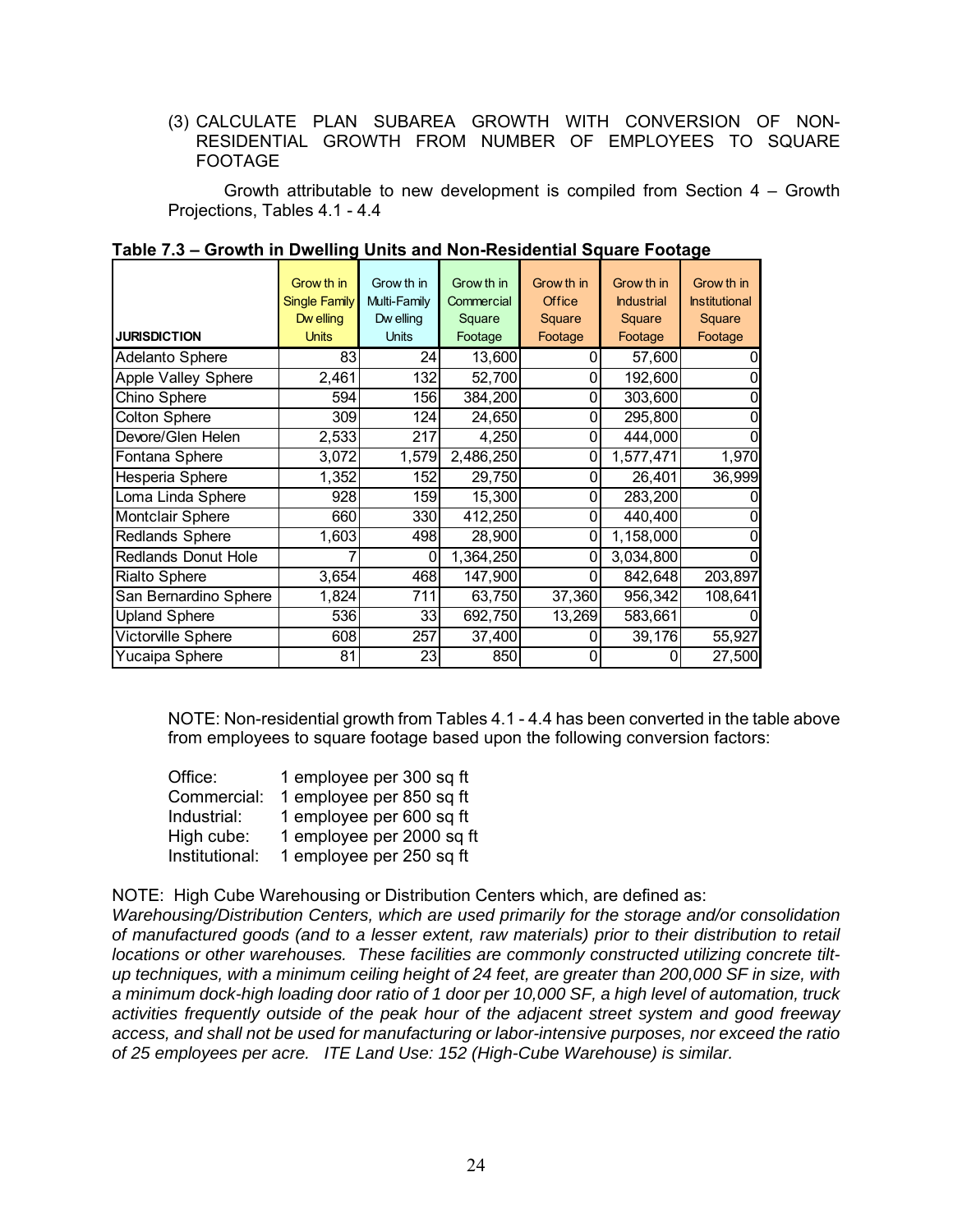EXAMPLE CALCULATION: In the Apple Valley Sphere, conversion from employee to square footage for Commercial development growth is calculated as follows:

1. 62 employees (see Employee Commercial Growth, Section 4, Table 4.3, Apple Valley)

- 2. 1 Commercial employee equals 850 square feet (from conversion factor above)
- 3. 62 employees x 850 square feet per Commercial employee = 52,700 square feet

#### (4) CALCULATE THE TOTAL VEHICLE TRIP GENERATION IN PASSENGER CAR EQUIVALENTS (PCEs) TRIP ENDS FOR EACH TYPE OF DEVELOPMENT

The following ITE trip generation rates were applied to the residential and nonresidential growth data for each PLAN SUBAREA in Table 7.3 above to calculate total PCE Trip Growth by type of development.

| Single Family per dwelling unit: | 9.94 trips  |
|----------------------------------|-------------|
| Multi Family per dwelling unit:  | 6.91 trips  |
| Commercial per 1000 sq ft:       | 29.45 trips |
| Office per 1000 sq ft:           | 11.44 trips |
| Industrial per 1000 sq ft:       | 6.31 trips  |
| Institutional per 1000 sq ft:    | 25.45 trips |
|                                  |             |

High Cube Industrial per 1000 sq ft: 1.91 trips

|                        |                      |                  | J 1 -            |                  |                   |                      |
|------------------------|----------------------|------------------|------------------|------------------|-------------------|----------------------|
|                        | <b>PCE Trips</b>     | <b>PCE Trips</b> | <b>PCE Trips</b> | <b>PCE Trips</b> | <b>PCE Trips</b>  | <b>PCE Trips</b>     |
|                        | Grow th              | Grow th Multi    | Grow th          | Grow th          | Grow th           | Grow th              |
| <b>JURISDICTION</b>    | <b>Single Family</b> | Family           | Commercial       | <b>Office</b>    | <b>Industrial</b> | <b>Institutional</b> |
| Adelanto Sphere        | 825                  | 166              | 400              |                  | 363               |                      |
| Apple Valley Sphere    | 24,470               | 912              | 1,552            |                  | 1,215             |                      |
| Chino Sphere           | 5,906                | 1,078            | 11,313           |                  | 1,916             |                      |
| <b>Colton Sphere</b>   | 3,072                | 857              | 7261             |                  | 1,866             |                      |
| Devore/Glen Helen      | 25,186               | 1,499            | 125              | O                | 2,801             |                      |
| Fontana Sphere         | 30,546               | 10,910           | 73,209           |                  | 9,953             | 50                   |
| Hesperia Sphere        | 13,443               | 1,050            | 876              |                  | 167               | 942                  |
| Loma Linda Sphere      | 9,227                | 1,099            | 451              |                  | 1,787             |                      |
| Montclair Sphere       | 6,563                | 2,280            | 12,139           |                  | 2,779             |                      |
| <b>Redlands Sphere</b> | 15,939               | 3,441            | 851              |                  | 7,307             |                      |
| Redlands Donut Hole    | 70                   |                  | 40,171           |                  | 19,149            |                      |
| <b>Rialto Sphere</b>   | 36,333               | 3,234            | 4,355            |                  | 5,317             | 5,189                |
| San Bernardino Sphere  | 18,136               | 4,913            | 1,877            | 427              | 6,034             | 2,765                |
| <b>Upland Sphere</b>   | 5,330                | 228              | 20,398           | 152              | 3,683             |                      |
| Victorville Sphere     | 6,045                | 1,776            | 1,101            |                  | 247               | 1,423                |
| Yucaipa Sphere         | 805                  | 159              | 25               |                  | 0                 | 700                  |

| Table 7.4 - Total PCE Trip Generation by Type of Development |
|--------------------------------------------------------------|
|--------------------------------------------------------------|

EXAMPLE CALCULATION: In the Devore/Glen Helen Area, PCE Trips Growth for Single Family Dwelling Units is calculated as follows: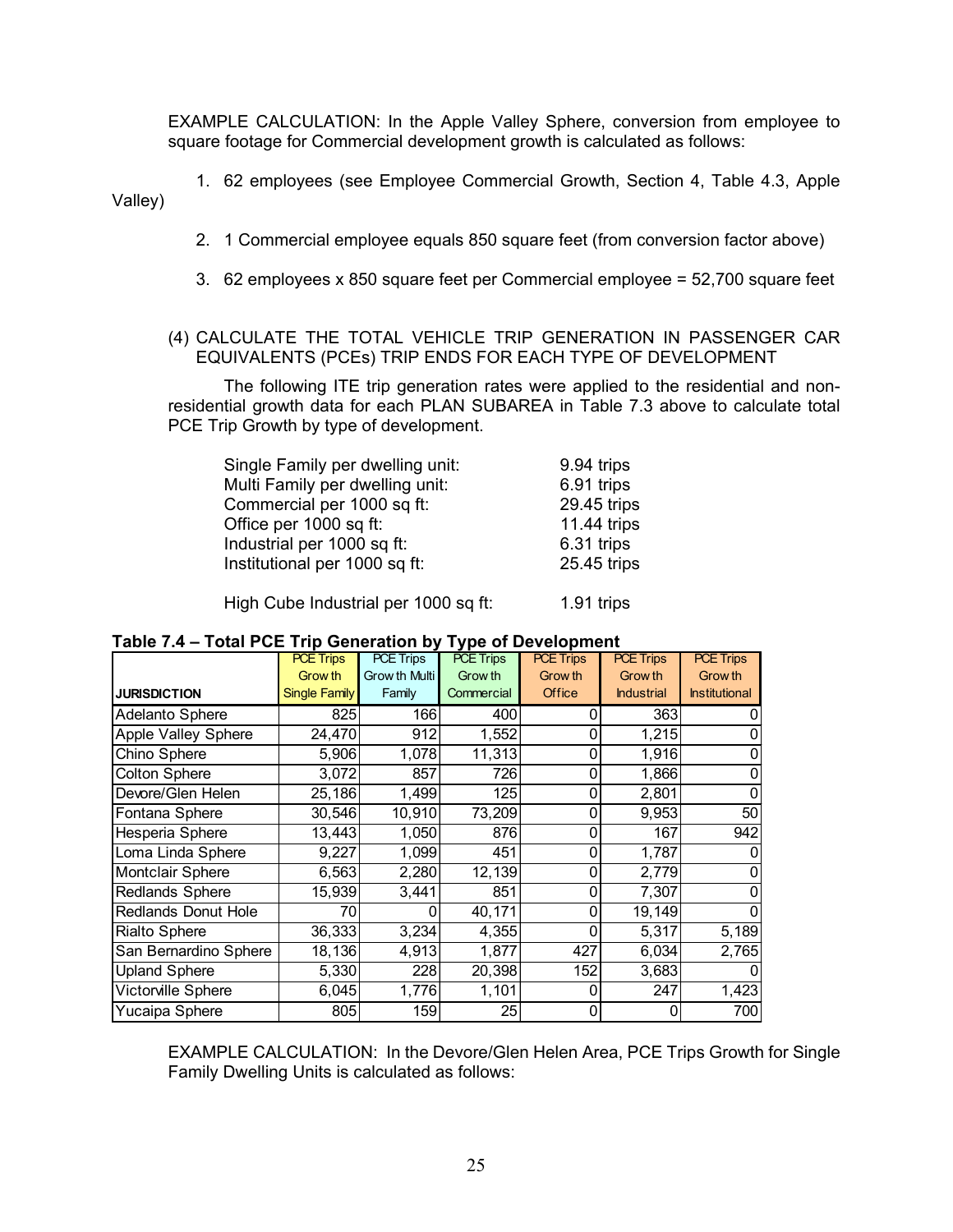- 1. 2,533 Single Family Dwelling Units Growth 2004-2030 from Table 7.3
- 2. 9.94323 PCE Trips per Single Family Dwelling Units from above.
- 3. SFDU Growth 2004-2030 X Trips per SFDU = Total PCE Trips per SFDU

#### 2,533 SFDU X 9.94323 SFDU PCE Trips = 25,186 SFDU PCE Trips

#### (5) CALCULATE TOTAL PASSENGER CAR EQUIVALENTS (PCEs) VEHICLE MILE TRAVELED FOR EACH TYPE OF DEVELOPMENT

For each type of development, using the PCE Trips calculated in Step 4, apply the following ITE factors for vehicle miles traveled (half-length trip) to calculate the total Passenger Car Equivalent – Vehicle Miles Traveled (PCE – VMT):

Single Family per dwelling unit: 3.70 miles per trip Multi Family per dwelling unit: 3.70 miles per trip Commercial per 1000 sq ft: 2.69 miles per trip Office per 1000 sq ft: 4.44 miles per trip Industrial per 1000 sq ft: 4.44 miles per trip High Cube Industrial per 1000 sq ft: 4.44 miles per trip Institutional per 1000 sq  $ft$  4.44 miles per trip Uncategorized per trip 4.44 miles per trip

|                            | <b>Total PCE</b>  | <b>Total PCE</b> | <b>Total PCE</b> | <b>Total PCE</b> | <b>Total PCE</b>  | <b>Total PCE</b>     | <b>Total PCE</b> |
|----------------------------|-------------------|------------------|------------------|------------------|-------------------|----------------------|------------------|
|                            | <b>VMT Single</b> | <b>VMT Multi</b> | <b>VMT</b>       | <b>VMT</b>       | <b>VMT</b>        | <b>VMT</b>           | <b>VMT</b>       |
| <b>JURISDICTION</b>        | Family            | Family           | Commercial       | <b>Office</b>    | <b>Industrial</b> | <b>Institutional</b> | Grow th          |
| Adelanto Sphere            | 3,053             | 613              | 1,079            |                  | 1,613             |                      | 6,358            |
| Apple Valley Sphere        | 90,521            | 3,374            | 4,179            |                  | 5,392             | 0                    | 103,467          |
| Chino Sphere               | 21,849            | 3,987            | 30,469           | 0                | 8,500             | 0                    | 64,805           |
| Colton Sphere              | 11,366            | 3,169            | 1,955            | 0                | 8,282             | 0                    | 24,772           |
| Devore/Glen Helen          | 93,170            | 5,546            | 337              | 0                | 12,431            | 0                    | 111,484          |
| Fontana Sphere             | 112,995           | 40,358           | 197,172          | 0                | 44,167            | 135l                 | 394,828          |
| Hesperia Sphere            | 49,730            | 3,885            | 2,359            | 0                | 739               | 2,536                | 59,249           |
| Loma Linda Sphere          | 34,134            | 4,064            | 1,213            | 0                | 7,929             |                      | 47,340           |
| Montclair Sphere           | 24,276            | 8,435            | 32,694           | 0                | 12,331            | 0                    | 77,735           |
| <b>Redlands Sphere</b>     | 58,962            | 12,729           | 2,292            | 0                | 32,422            | 0                    | 106,405          |
| <b>Redlands Donut Hole</b> | 257               | 0                | 108,192          | 0                | 84,970            | 0                    | 193,419          |
| <b>Rialto Sphere</b>       | 134,403           | 11,962           | 11,729           | 0                | 23,593            | 13,976               | 195,663          |
| San Bernardino Sphere      | 67,091            | 18,173           | 5,056            | 1,896            | 26,776            | 7,447                | 126,439          |
| <b>Upland Sphere</b>       | 19,715            | 843              | 54,939           | 674              | 16,342            | 0                    | 92,513           |
| Victorville Sphere         | 22,364            | 6,569            | 2,966            | 0                | 1,097             | 3,833                | 36,829           |
| Yucaipa Sphere             | 2,979             | 588              | 67               | 0                |                   | 1,885                | 5,520            |

#### **Table 7.5 – Total SUBAREA Passenger Car Equivalent Vehicle Miles Traveled**

EXAMPLE CALCULATION: In the Hesperia Area, Total PCE Vehicle Miles Traveled Growth for Single Family Dwelling Units is calculated as follows: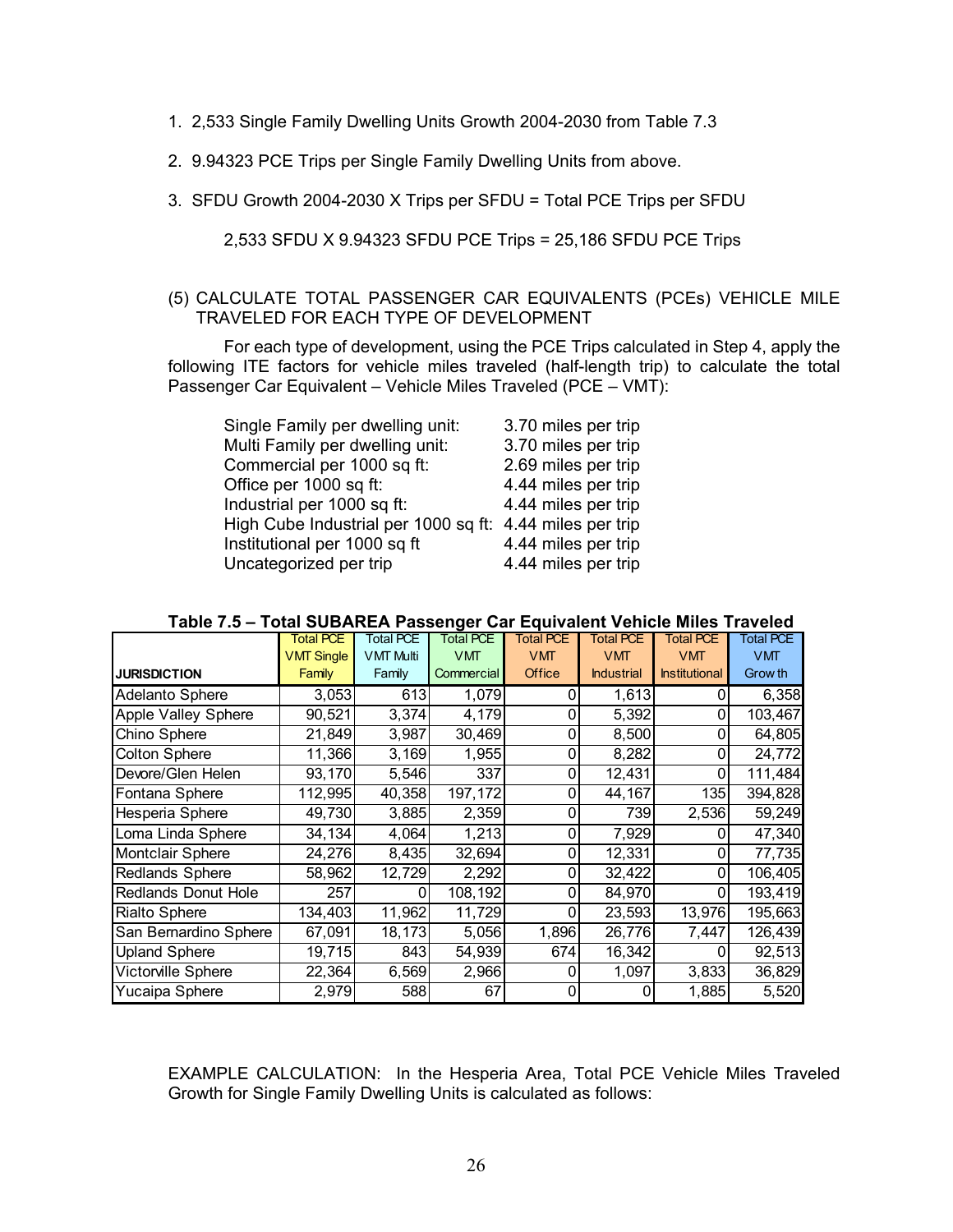- 1. PCE Trips Growth from Table 7.5 Hesperia Sphere X VMT Rate from above: 13,443 Single Family PCE Trips X 3.7 miles/trip = 49,730 PCE VMT Growth 1,050 Multi Family PCE Trips  $X$  3.7 miles/trip = 3,885 PCE VMT Growth 876 Commercial PCE Trips X 2.69 miles/trip = 2,359 PCE VMT Growth 0 Office PCE Trips X 4.44 miles/trip = 0 PCE VMT Growth 167 Industrial PCE Trips X 4.44 miles/trip = 739 PCE VMT Growth 942 Institutional PCE Trips X 2.69 miles/trip = 2,536 PCE VMT Growth Note: For the purpose of this example miles/trip are rounded to nearest one-hundredth
- 2. Total all types of development VMT Growth from Step 1 above: 49,730 + 3,885 + 2,359 + 0 + 739 + 2,356 = 59,249 Total PCE VMT Growth

#### (6) CALCULATE A "FEE-PER-TRIP"

For each Sphere, the development fair-share contribution (Table 7.2: Total Sphere Development Contribution) is divided by the Total PCE VMT Growth in Table 7.5 to calculate a "Fee-per-Vehicle Mile Traveled" rate:

|                            |                            |                      | Fee Per Vehicle    |  |
|----------------------------|----------------------------|----------------------|--------------------|--|
|                            | <b>Total Developer</b>     | <b>Total PCE VMT</b> | Mile Traveled (Fee |  |
| <b>JURISDICTION</b>        | <b>Share Project Costs</b> | Grow th              | per VMT)           |  |
| Adelanto Sphere            | \$0                        | 6,358                | \$0.00             |  |
| <b>Apple Valley Sphere</b> | \$7,791,836                | 103,467              | \$75.31            |  |
| Chino Sphere               | \$12,372,586               | 64,805               | \$190.92           |  |
| <b>Colton Sphere</b>       | \$2,969,463                | 24,772               | \$119.87           |  |
| Devore/Glen Helen          | \$19,437,131               | 111,484              | \$174.35           |  |
| Fontana Sphere             | \$72,162,217               | 394,828              | \$182.77           |  |
| Hesperia Sphere            | \$16,204,821               | 59,249               | \$273.50           |  |
| Loma Linda Sphere          | \$5,941,774                | 47,340               | \$125.51           |  |
| Montclair Sphere           | \$7,752,438                | 77,735               | \$99.73            |  |
| Redlands Sphere            | \$20,433,407               | 106,405              | \$192.03           |  |
| <b>Redlands Donut Hole</b> | \$16,631,132               | 193,419              | \$85.98            |  |
| <b>Rialto Sphere</b>       | \$41,995,989               | 195,663              | \$214.63           |  |
| San Bernardino Sphere      | \$8,554,552                | 126,439              | \$67.66            |  |
| <b>Upland Sphere</b>       | \$2,903,761                | 92,513               | \$31.39            |  |
| Victorville Sphere         | \$4,559,674                | 36,829               | \$123.81           |  |
| Yucaipa Sphere             | \$342,703                  | 5,520                | \$62.09            |  |

#### **Table 7.6 – Fee per Trip**

EXAMPLE CALCULATION: In the Devore/Glen Helen unincorporated area, Total Sphere Development Contribution amount is divided by Total PCE VMT Growth:

- 1. \$19,437,131 Devore/Glen Helen Development Contribution Amount from Table 7.2
- 2. 111,484 PCE VMT Growth from Table 7.5.
- 3. Sphere Development Contribution / PCE VMT Growth = Fee per VMT

\$19,437,131 / 111,484 VMT Growth = \$174.35 Fee per VMT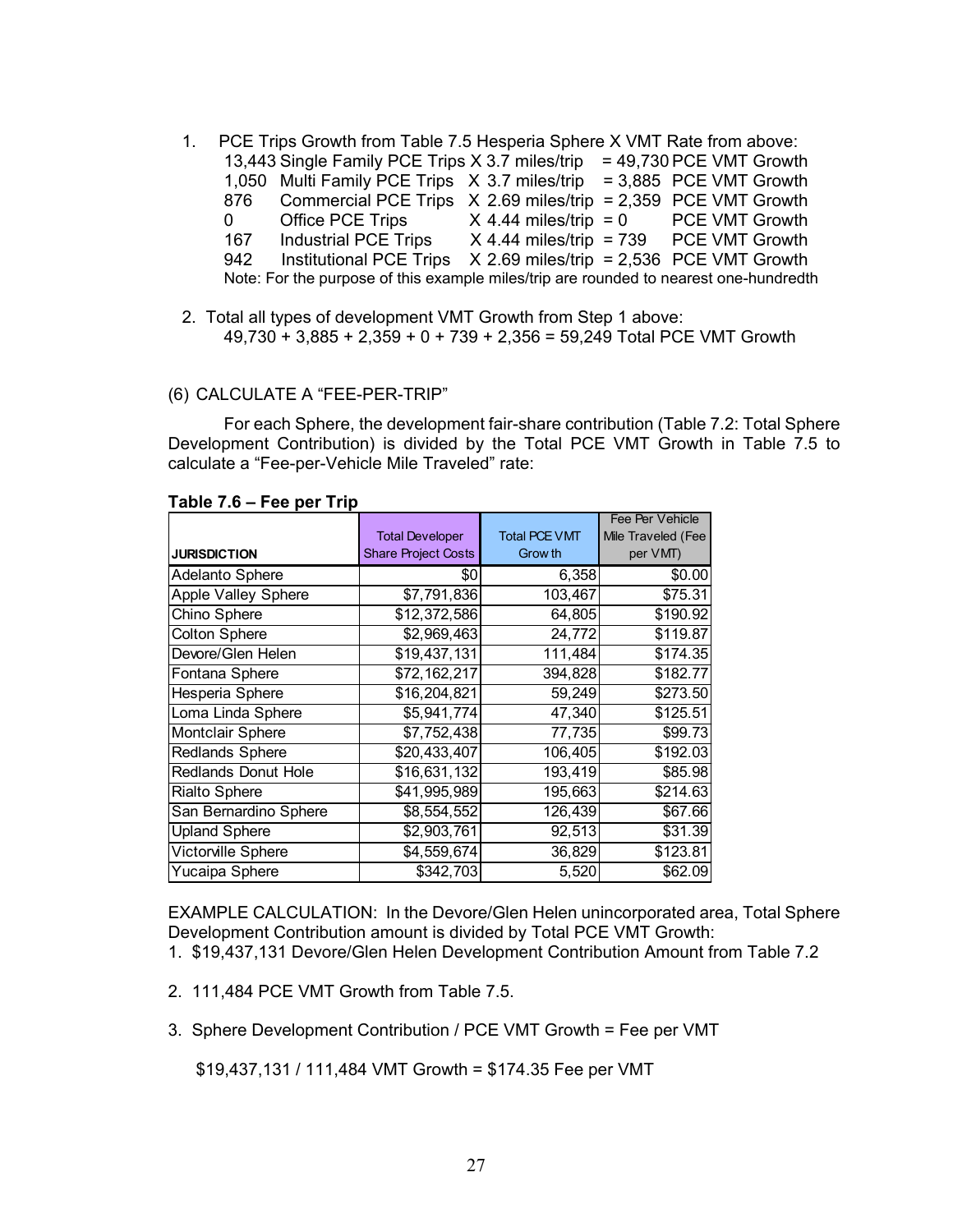#### (7) CALCULATE SUBAREA FEES FOR RESIDENTIAL AND NON-RESIDENTIAL DEVELOPMENT

PLAN SUBAREA fees are calculated by multiplying the fee-per-VMT amount in Table 7.6 by the ITE trip Generation rates as defined for each type of development in Step 4 and then multiplied by the Vehicle Miles Traveled factors in Step 5. Non-residential fees are converted from per-thousand-square feet to a square foot amount.

In lieu of a traffic study, and at the discretion of, and authorization by, the Department of Public Works-Traffic Division, an applicant for a development not identified in the fee plan categories may be allowed to conduct a trip generation study. In the event a trip generation study is authorized in lieu of a traffic study for a development not identified in the fee plan, the developer shall hire a third-party contractor to conduct ingoing and outgoing traffic counts from at least three separate existing facilities performing a similar function to the proposed development over a seven-consecutive day period. The third-party contractor shall extrapolate the estimated number of trips based on the size of the proposed development and the sizes of the three facilities. The estimated number of trips will be explained and justified in a trip generation report submitted to the Department of Public Works-Traffic Division. For the purposes of calculating the PLAN SUBAREA fee for unclassified development, each subarea's cost per trip does not take into consideration a passenger car equivalent for trucks so that a single vehicle regardless of classification is used as the uniform unit in calculating the number of trips.

The Department of Public Works-Traffic Division will review and approve the trip generation report based on consistency with County standards and traffic engineering practices. The calculated number of trips is then multiplied by the cost per trip determined in the Fee Plan for each subarea.

 EXAMPLE CALCULATION: A developer in the Fontana PLAN SUBAREA conducts a trip generation study pursuant to the procedure outlined above and determines that the uncategorized development will generate 100 trips. The fee shall be calculated as follows:

(\$182.77 per VMT) X (4.44 VMT per Trip) = \$811.50 per trip

(\$811.50 per trip) X (100 trips) = \$81,150

| <b>PLAN SUBAREA</b> | Fee for<br>Single<br>Family<br><b>Dwelling</b><br>Unit | Fee for<br>Multi<br>Family<br><b>Dwelling</b><br>Unit | Fee for<br>Commercial<br>per square<br>foot | Fee for<br>Hotel/Motel<br>per room | Fee for<br>Office per<br>square<br>foot | Fee for<br><b>Industrial</b><br>per<br>square<br>foot | Fee for<br>High<br>Cube per<br>square<br>foot | Fee for<br><b>Institutional</b><br>per square<br>foot |
|---------------------|--------------------------------------------------------|-------------------------------------------------------|---------------------------------------------|------------------------------------|-----------------------------------------|-------------------------------------------------------|-----------------------------------------------|-------------------------------------------------------|
| Adelanto            | \$0                                                    | \$0                                                   | \$0                                         | \$0                                | \$0                                     | \$0                                                   | \$0                                           | \$0                                                   |
| <b>Apple Valley</b> | \$2,770                                                | \$1,925                                               | \$5.97                                      | \$1,528                            | \$3.82                                  | \$2.11                                                | \$0.64                                        | \$2.59                                                |
| Chino               | \$7,022                                                | \$4,880                                               | \$15.14                                     | \$3,873                            | \$9.69                                  | \$5.35                                                | \$1.62                                        | \$6.56                                                |
| Colton              | \$4,409                                                | \$3,064                                               | \$9.51                                      | \$2,432                            | \$6.08                                  | \$3.36                                                | \$1.01                                        | \$4.12                                                |
| Devore/Glen Helen   | \$6,413                                                | \$4,456                                               | \$13.83                                     | \$3,537                            | \$8.85                                  | \$4.88                                                | \$1.48                                        | \$5.99                                                |
| Fontana             | \$6,723                                                | \$4,671                                               | \$14.49                                     | \$3,708                            | \$9.28                                  | \$5.12                                                | \$1.55                                        | \$6.28                                                |
| Hesperia            | \$10,060                                               | \$6,991                                               | \$21.69                                     | \$5,549                            | \$13.88                                 | \$7.66                                                | \$2.32                                        | \$9.40                                                |
| Loma Linda          | \$4,617                                                | \$3,208                                               | \$9.95                                      | \$2,546                            | \$6.37                                  | \$3.51                                                | \$1.06                                        | \$4.31                                                |
| Montclair           | \$3,668                                                | \$2,549                                               | \$7.91                                      | \$2,023                            | \$5.06                                  | \$2.79                                                | \$0.84                                        | \$3.43                                                |

#### **Table 7.7 – PLAN Fee per SUBAREA**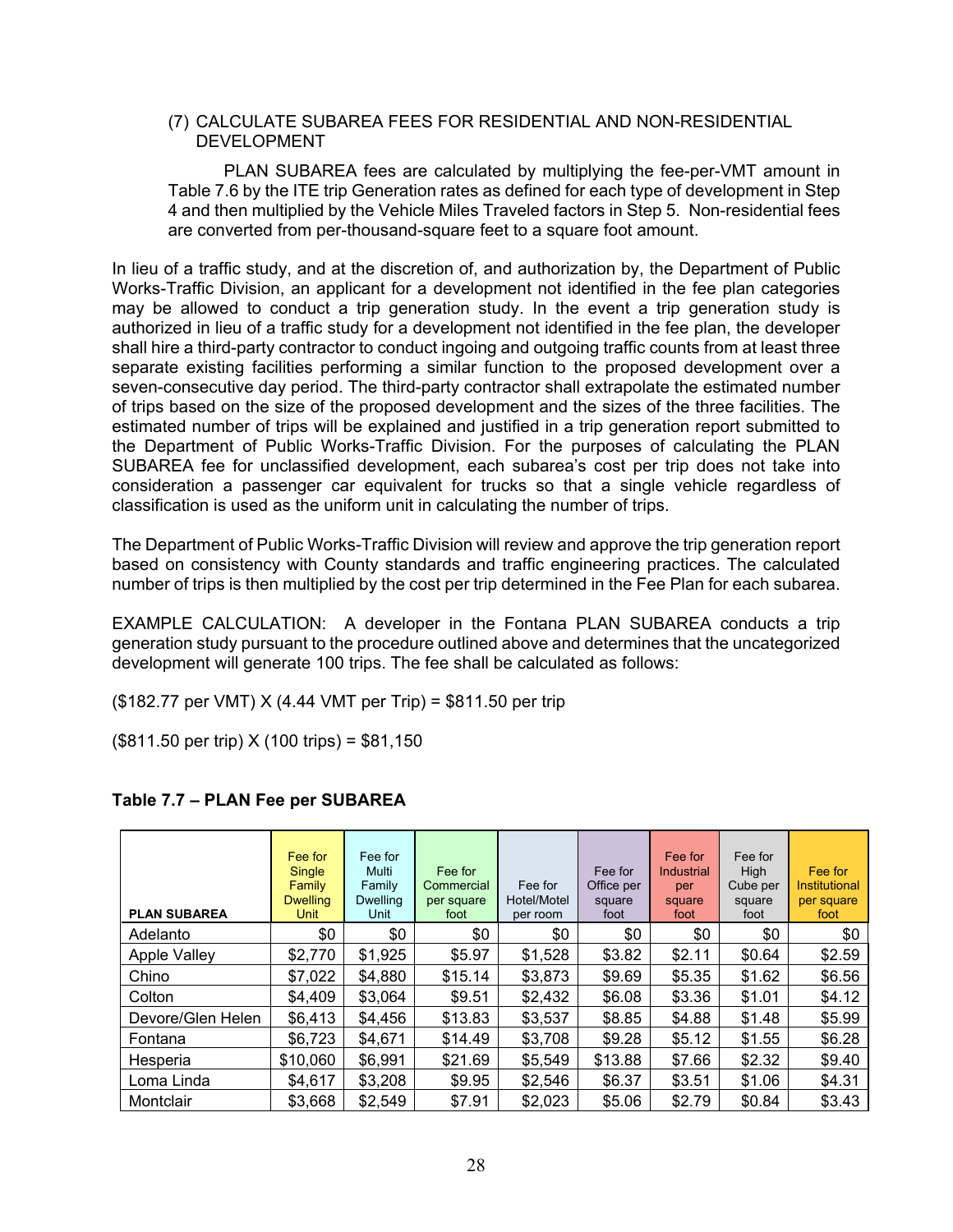| Redlands              | \$7,063 | \$4,908 | \$15.23 | \$3,896 | \$9.75  | \$5.38 | \$1.63 | \$6.60 |
|-----------------------|---------|---------|---------|---------|---------|--------|--------|--------|
| <b>Redlands Donut</b> |         |         |         |         |         |        |        |        |
| Hole                  | \$3,163 | \$2,198 | \$6.82  | \$1,745 | \$4.36  | \$2.41 | \$0.73 | \$2.95 |
| Rialto                | \$7,895 | \$5,486 | \$17.02 | \$4,355 | \$10.90 | \$6.01 | \$1.82 | \$7.37 |
| San Bernardino        | \$2,489 | \$1,729 | \$5.37  | \$1,373 | \$3.43  | \$1.89 | \$0.57 | \$2.32 |
| Upland                | \$1,155 | \$802   | \$2.49  | \$637   | \$1.59  | \$0.88 | \$0.27 | \$1.08 |
| Victorville           | \$4,554 | \$3,164 | \$9.82  | \$2,512 | \$6.28  | \$3.47 | \$1.05 | \$4.25 |
| Yucaipa               | \$2,284 | \$1,587 | \$4.92  | \$1,260 | \$3.15  | \$1.74 | \$0.53 | \$2.13 |

EXAMPLE CALCULATION: In the Montclair unincorporated area, the fee for a Multi Family Dwelling Unit (MFDU) is calculated as follows:

- 1. Fee per trip for Montclair subarea = \$99.73 (from Table 7.6)
- 2. Adjusted ITE trip generation rate for MFDU = 6.91 trips (from Section 7.4 above)
- 3. Fee per trip x trip generation rate  $=$  Fee per trip

 $$99.73 \times 6.91 = $689.13$ 

4. Fee per trip x trip length (VMT) = Fee per Multi Family Dwelling Unit

 $$689.13 \times 3.7 \text{ VMT} = $2,549$ 

(Compare to Table 7.7, Montclair, Fee for Multi Family Dwelling Unit)

#### (8) VERIFY FEE LEVELS BY CALCULATING TOTAL REVENUE GENERATION

Sufficient fee levels are verified by calculating the total revenue generated. Total revenues for each type of development are calculated by multiplying fees in Table 7.7 by the projected growth in dwelling units or square footage in Table 7.3. The total summed amount should equal the development contribution amount.

#### **Table 7.8 – Total PLAN Revenues generated by Fee Schedule**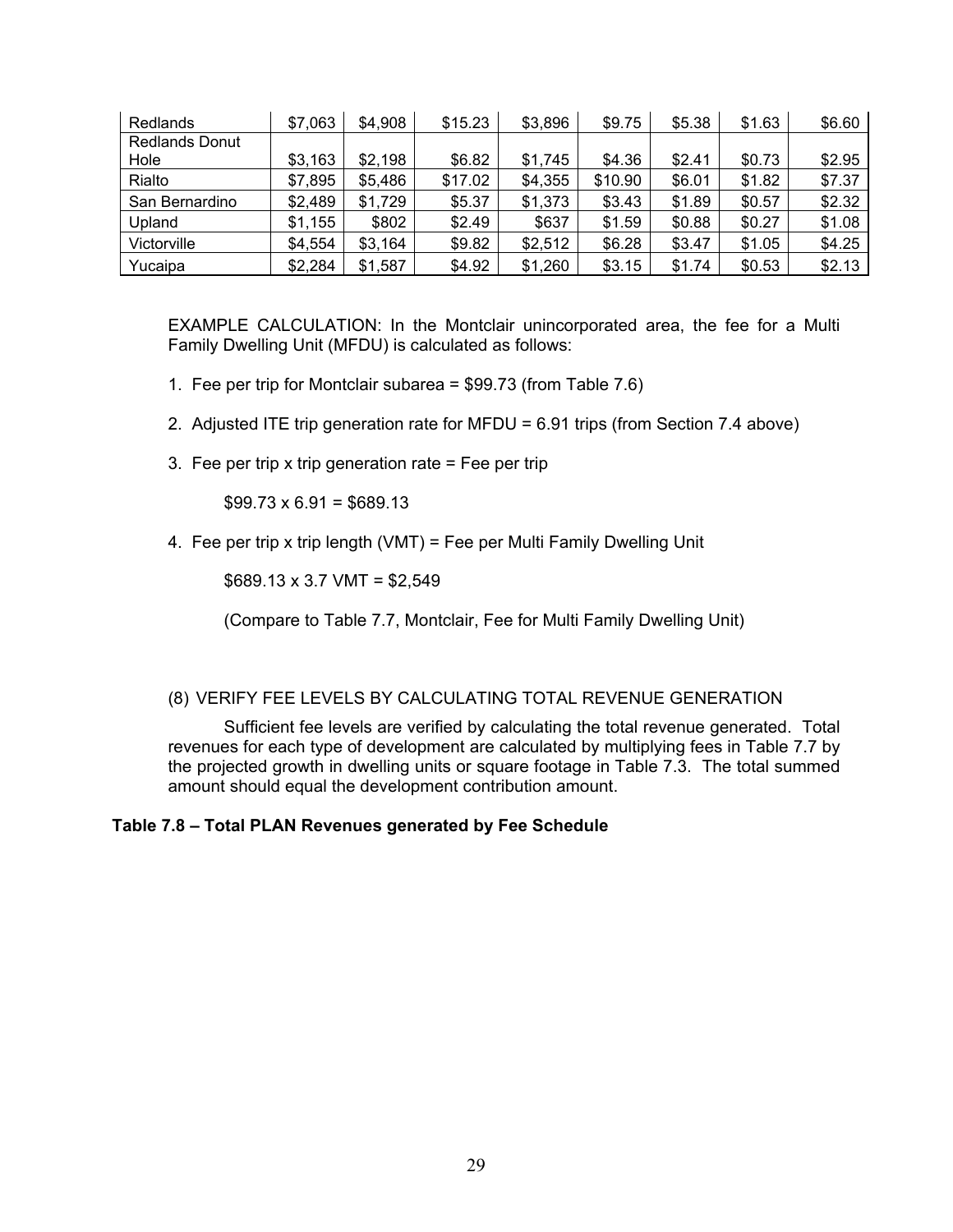|                       | <b>Single Family</b>                                           | <b>Multi Family</b> | Commercial   | <b>Office</b> | <b>Industrial</b> | <b>Institutional</b> | <b>High Cube</b> |                      |
|-----------------------|----------------------------------------------------------------|---------------------|--------------|---------------|-------------------|----------------------|------------------|----------------------|
| <b>JURISDICTION</b>   | <b>Revenue</b>                                                 | Revenue             | Revenue      | Revenue       | Revenue           | Revenue              | Revenue          | <b>Total Revenue</b> |
| Apple Valley Sphere   | \$6,816,928                                                    | \$254,074           | \$314,738    | 0             | \$406,095         | \$0                  | \$0              | \$7,791,836          |
| Chino Sphere          | \$4,171,342                                                    | \$761,244           | \$5,817,126  | \$0           | \$1,622,875       | \$0                  | \$0              | \$12,372,586         |
| Colton Sphere         | \$1,362,437                                                    | \$379,918           | \$234,335    | \$0           | \$992,773         | \$0                  | \$0              | \$2,969,463          |
| Devore/Glen Helen     | \$16,243,990                                                   | \$967,001           | \$58,764     | \$0           | \$2,167,377       | \$0                  | \$0              | \$19,437,131         |
| Fontana Sphere        | \$20,652,043                                                   | \$7,376,216         | \$36,036,977 | \$0           | \$8,072,298       | \$24,684             | \$0              | \$72,162,217         |
| Hesperia Sphere       | \$13,601,179                                                   | \$1,062,559         | \$645,281    | \$0           | \$202,173         | \$693,629            | \$0              | \$16,204,821         |
| Loma Linda Sphere     | \$4,284,213                                                    | \$510,070           | \$152,292    | \$0           | \$995,200         | \$0                  | \$0              | \$5,941,774          |
| Montclair Sphere      | \$2,421,059                                                    | \$841,172           | \$3,260,497  | \$0           | \$1,229,710       | \$0                  | \$0              | \$7,752,438          |
| Redlands Sphere       | \$11,322,775                                                   | \$2,444,322         | \$440,128    | \$0           | \$6,226,182       | \$0                  | \$0              | \$20,433,407         |
| Redlands Donut Hole   | \$22,139                                                       | \$0                 | \$9,302,886  | \$0           | \$7,306,106       | \$0                  | \$0              | \$16,631,132         |
| <b>Rialto Sphere</b>  | \$28,847,504                                                   | \$2,567,410         | \$2,517,501  | \$0           | \$5,063,838       | \$2,999,736          | \$0              | \$41,995,989         |
| San Bernardino Sphere | \$4,539,227                                                    | \$1,229,522         | \$342,057    | \$128,308     | \$1,811,608       | \$503,829            | \$0              | \$8,554,552          |
| <b>Upland Sphere</b>  | \$618,820                                                      | \$26,474            | \$1,724,400  | \$21,142      | \$512,926         | \$0                  | \$0              | \$2,903,761          |
| Victorville Sphere    | \$2,768,789                                                    | \$813,259           | \$367,214    | \$0           | \$135,801         | \$474,611            | \$0              | \$4,559,674          |
| Yucaipa Sphere        | \$184,984                                                      | \$36,499            | \$4,185      | \$0           | \$0               | \$117,035            | \$0              | \$342,703            |
| Plan Totals           | \$117,857,428 \$19,269,742 \$61,218,380 \$149,450 \$36,744,960 |                     |              |               |                   | \$4,813,523          | \$0              | \$240,053,484        |

EXAMPLE CALCULATION: In the Montclair unincorporated area, verification of fee level for a Single Family Dwelling Unit (SFDU) is as follows:

- 1. Fee for SFDU =  $$3,668$  per unit (from Table 7.7)
- 2. Growth in SFDU =  $660$  units (from Table 7.3)
- 3. Fee for SFDU x Growth in  $SF = Total SFDU$  revenue generated

\$3,668 x 660 = \$2,421,059 (See Table 7.8, Montclair, SFDW)

#### (9) VERIFY PLAN GENERATES DEVELOPMENT CONTRIBUTION AMOUNT

The total revenues of \$249,341,908 generated by the fees in Table 7.9 equals the total development fair-share contribution of \$249,341,908 in Table 7.2.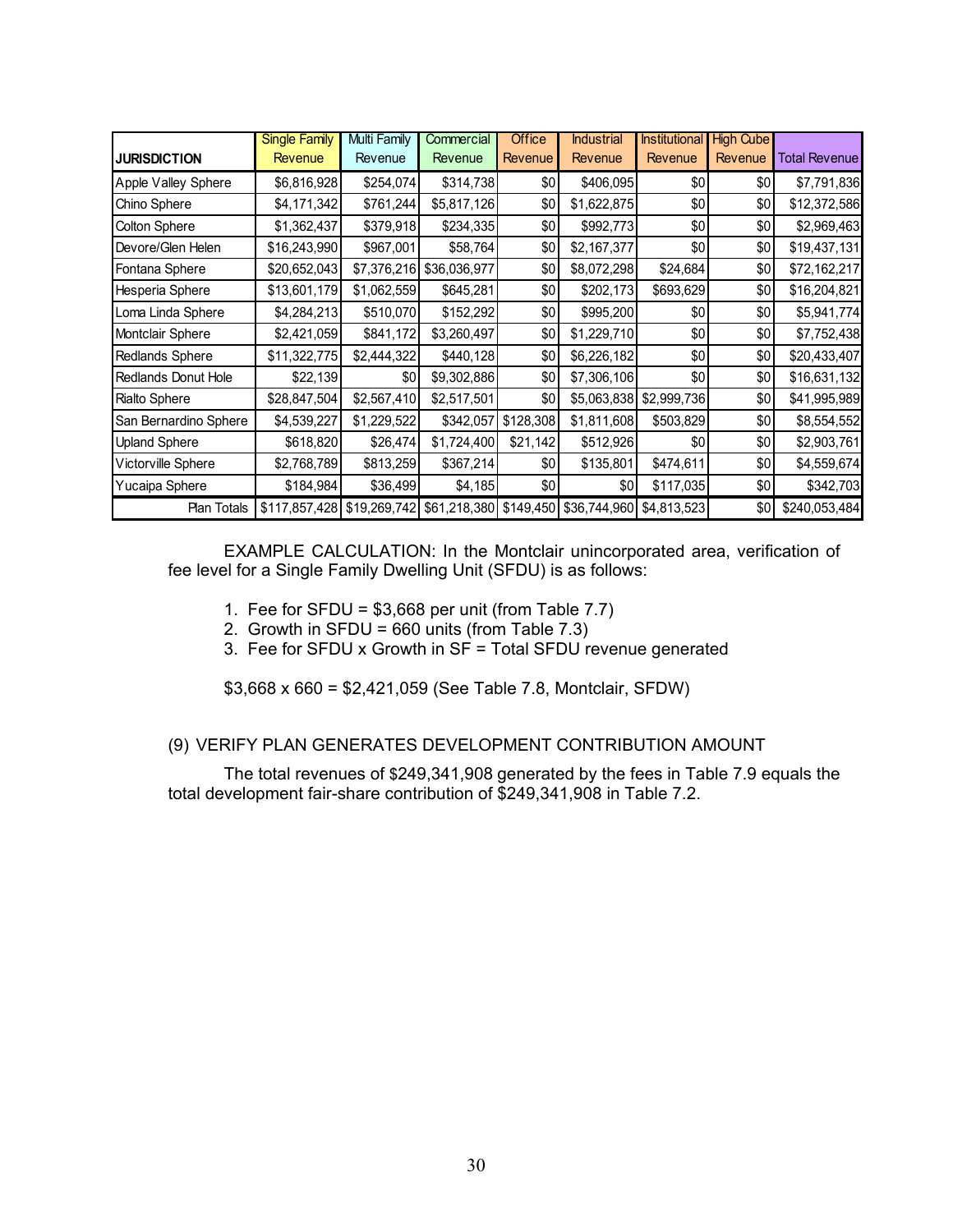|                            | TOTAL PROJECT              |                           |
|----------------------------|----------------------------|---------------------------|
| <b>JURISDICTION</b>        | <b>COSTS</b>               | <b>Total Plan Revenue</b> |
| Apple Valley Sphere        | \$7,791,836                | \$7,791,836               |
| Chino Sphere               | \$12,372,586               | \$12,372,586              |
| <b>Colton Sphere</b>       | \$2,969,463                | \$2,969,463               |
| Devore/Glen Helen          | \$19,437,131               | \$19,437,131              |
| Fontana Sphere             | \$72,162,217               | \$72,162,217              |
| Hesperia Sphere            | \$16,204,821               | \$16,204,821              |
| Loma Linda Sphere          | $\overline{35}$ , 941, 774 | \$5,941,774               |
| Montclair Sphere           | \$7,752,438                | \$7,752,438               |
| <b>Redlands Sphere</b>     | \$20,433,407               | \$20,433,407              |
| <b>Redlands Donut Hole</b> | \$16,631,132               | \$16,631,132              |
| <b>Rialto Sphere</b>       | \$41,995,989               | \$41,995,989              |
| San Bernardino Sphere      | \$8,554,552                | \$8,554,552               |
| <b>Upland Sphere</b>       | \$2,903,761                | \$2,903,761               |
| Victorville Sphere         | \$4,559,674                | \$4,559,674               |
| Yucaipa Sphere             | \$342,703                  | \$342,703                 |
| TOTAI                      | \$240,053,484              | \$240,053,484             |

#### **Table 7.9 – PLAN Development Contribution versus Total PLAN Revenue**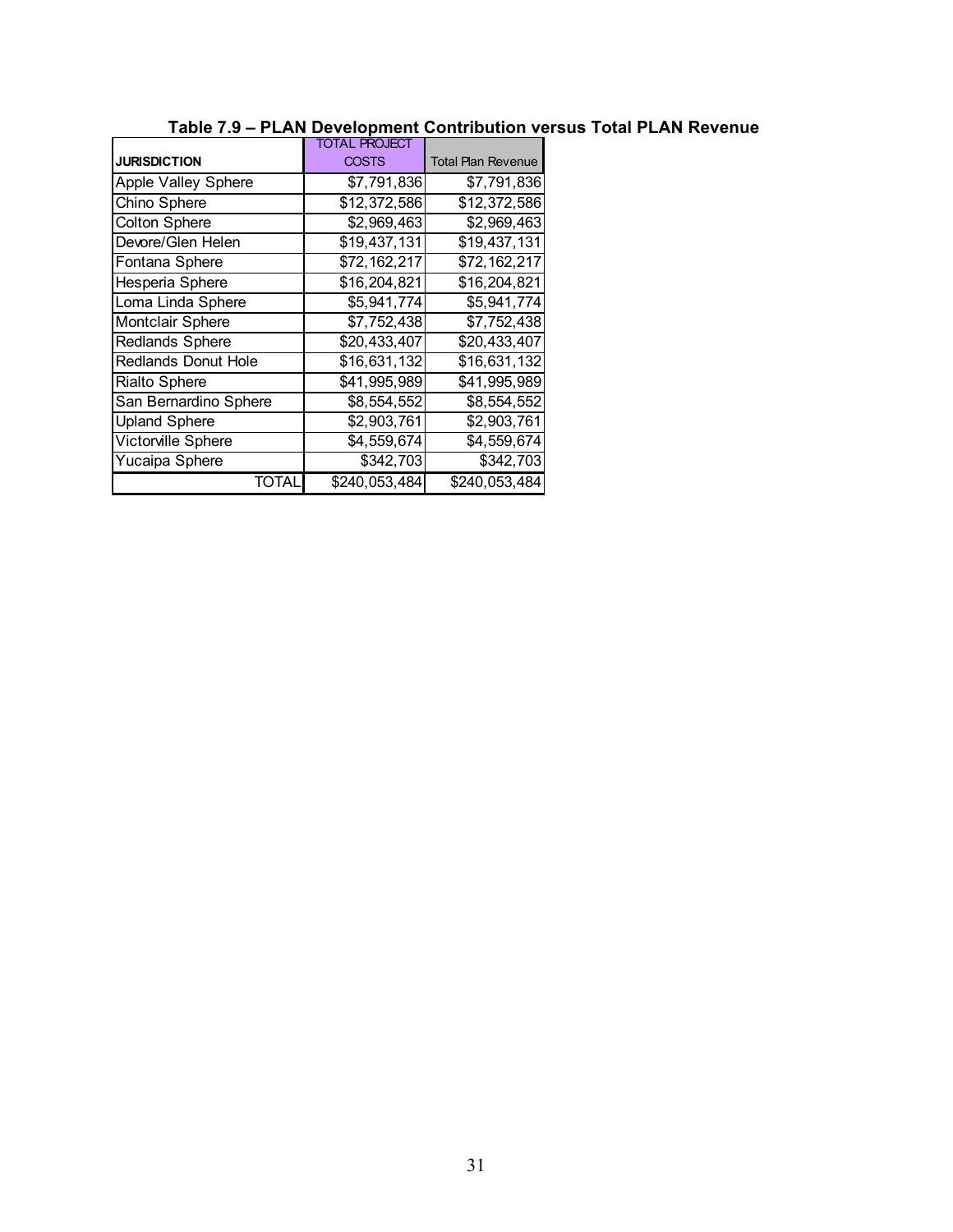#### **Section 8 - NEXUS ANALYSIS**

#### (a) REQUIREMENTS OF CALIFORNIA GOVERNMENT CODE

The PLAN has been prepared to satisfy the nexus requirements of California Government Code, Section 66001, which requires the Board of Supervisors to make the following findings:

- *1. Determine that a reasonable relationship exists between the fee's use and the type of development project on which the fee is imposed*
- *2. Determine that a reasonable relationship exists between the need for the transportation facilities and the type of development project on which the fee is imposed.*
- *3. Determine that a relationship exists between the amount of the fee and the cost of the transportation facility, or portion thereof, attributable to the development on which the fee is imposed.*

#### (b) RELATIONSHIP BETWEEN FEE'S USE AND TYPE OF DEVELOPMENT

It can no longer be expected that the regional transportation facilities that will be needed for the urbanized, unincorporated areas of the San Bernardino Valley and Victor Valley can be funded fully from the traditional revenue sources that constructed the existing highway system and road network. The County's share of State Highway Excise Tax and Measure I Local Streets pass-through revenues are needed predominately for the maintenance of the existing County's maintained road system and are insufficient for major road improvement projects resulting from increased vehicular traffic resulting from development. Supplemental funding sources must be developed if important components of the County's transportation road system are to be constructed.

The transportation development mitigation fees generated by the PLAN represent a potential source of supplemental funds which will be utilized to construct projects that will mitigate the impacts of development. Future development within the described benefit area will benefit from constructing the proposed transportation facilities plan and should pay for them in proportion to projected traffic demand attributed to each.

#### (c) RELATIONSHIP BETWEEN NEED FOR TRANSPORTATION FACILITIES AND TYPE OF DEVELOPMENT

Future development is anticipated to occur in the unincorporated communities in the urbanized areas of the San Bernardino Valley and the Victor Valley. The existing County Maintained Road System (CMRS) is marginally able to handle the existing traffic, and future development within these areas will result in traffic volumes exceeding the capacity of the existing regional transportation facilities. If the capacity of the regional transportation facilities is not increased, continuing development will result in substantial traffic congestion and unacceptable levels of service throughout the urbanized areas of the County.

#### (d) RELATIONSHIP BETWEEN FEE AND COST OF TRANSPORTATION FACILITIES ATTRIBUTABLE TO DEVELOPMENT

Revenues generated by the PLAN are not intended to fund fully the cost of the PLAN's transportation facilities projects. Fees levels have been developed to provide for only that portion of project costs attributable directly to new development. Construction of the projects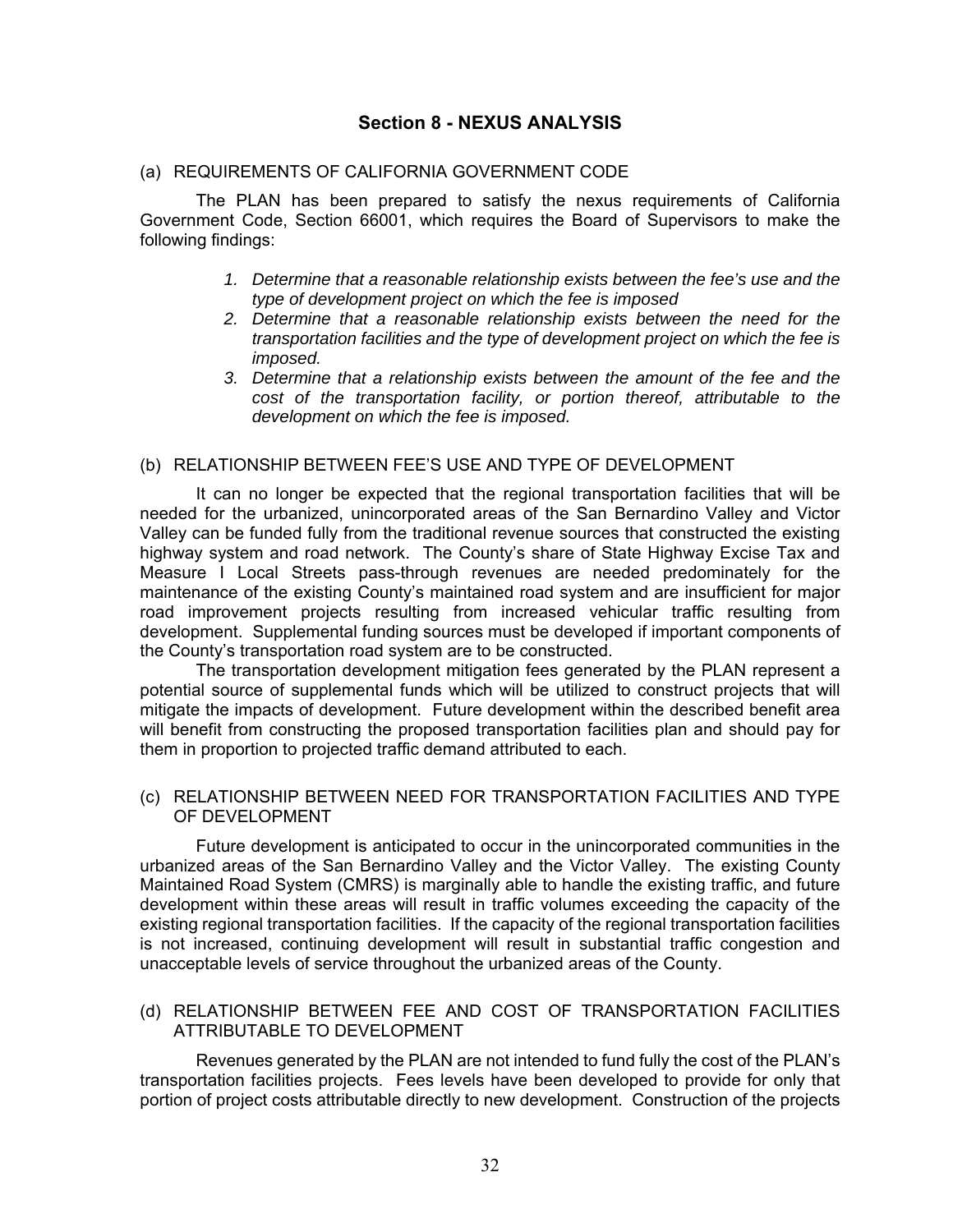identified in the PLAN are dependent upon receipt of additional regional Measure I funds and federal/state transportation funds that are administered by SANBAG.

The cost of transportation facilities attributable to development is based upon the growth projections (detailed in Section 4 of the PLAN) and the total estimated costs of projects identified in the PLAN.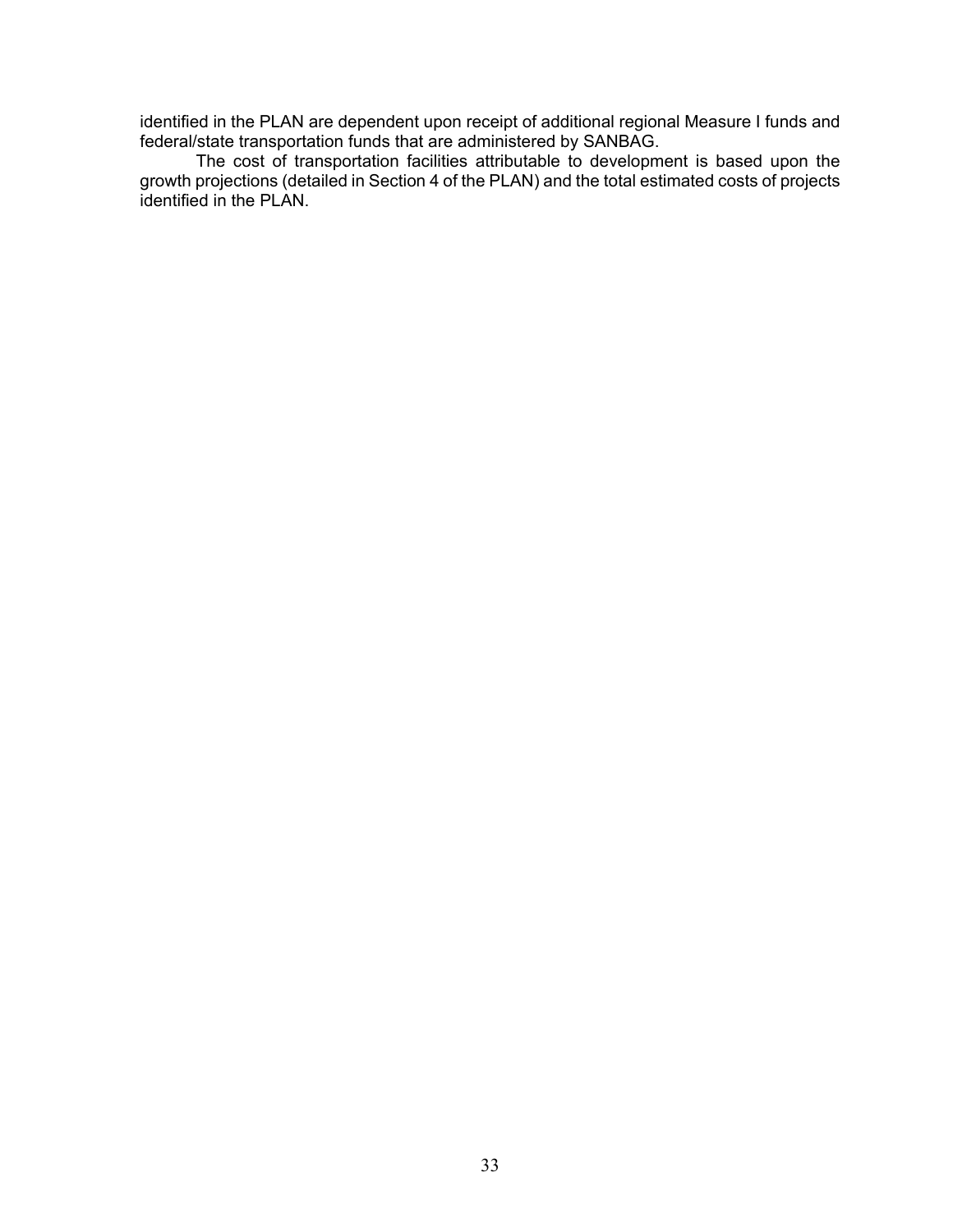#### **Section 9 – PAYMENT OF PLAN FEES**

#### (A) FEE PAYMENTS

(1) Residential and non-residential fee categories will be determined based upon the Land Use Classification as defined in the County Code, Title 8: Development Code, Division 2: Land Use Zoning Districts and Allowed Land Uses, Chapter 82.01: Land Use Plan and Land Use Zoning Districts. Examples include:

| <b>PLAN FEE</b><br><b>CATEGORY</b>         | <b>COUNTY 2007 GENERAL PLAN</b><br>APPLICABLE LAND USE ZONING<br><b>DISTRICT</b>                                                           | <b>EXAMPLES</b>                                                                                                                                                                                                                                                                                                                                                                              | <b>FEE</b><br><b>PER</b> |
|--------------------------------------------|--------------------------------------------------------------------------------------------------------------------------------------------|----------------------------------------------------------------------------------------------------------------------------------------------------------------------------------------------------------------------------------------------------------------------------------------------------------------------------------------------------------------------------------------------|--------------------------|
| <b>SINGLE FAMILY</b><br><b>RESIDENTIAL</b> | Rural Living (RL), Single<br>Residential (RS)                                                                                              | Single family detached dwelling<br>units, attached single family<br>dwelling units with individual<br>driveway access                                                                                                                                                                                                                                                                        | <b>UNIT</b>              |
| <b>MULTI FAMILY</b><br><b>RESIDENTIAL</b>  | Multiple Residential (RM)                                                                                                                  | apartments, condominiums,<br>townhomes, manufactured<br>home parks, timeshares,<br>senior/retirement housing,<br>assisted living/care facilities                                                                                                                                                                                                                                             | <b>UNIT</b>              |
| <b>HOTEL/MOTEL</b>                         | Rural Commercial (CR),<br>Highway Commercial (CH),<br>Gen Commercial (CG)                                                                  | Hotels, motels, resort hotels                                                                                                                                                                                                                                                                                                                                                                | <b>UNIT</b>              |
| <b>COMMERCIAL</b>                          | Neighborhood Commercial<br>(CN), Rural Commercial (CR),<br>Highway Commercial (CH),<br>General Commercial (CG),<br>Service Commercial (CS) | Auto sales, auto service, auto<br>tire stores, banks, beauty<br>salons, carwash, cemetery,<br>coffee/donut shops,<br>convenience markets, copy/print<br>stores, daycare centers,<br>department stores, drug stores,<br>fast food, furniture stores,<br>gasoline stations with/without<br>markets, lodges/fraternal org,<br>nurseries, restaurants, retail<br>shopping centers, video rentals | SQ<br><b>FT</b>          |
| <b>OFFICE</b>                              | Office Commercial (CO)                                                                                                                     | General office, corporate<br>headquarters, office/business<br>parks,<br>medical/dental/professional,<br>clinics                                                                                                                                                                                                                                                                              | SQ<br><b>FT</b>          |
| <b>INDUSTRIAL</b>                          | Community Industrial (IC),<br>Regional Industrial (IR)                                                                                     | Industrial, manufacturing,<br>warehouse, utilities                                                                                                                                                                                                                                                                                                                                           | SQ<br><b>FT</b>          |
| <b>HIGH CUBE</b><br><b>INDUSTRIAL</b>      | Community Industrial (IC),<br>Regional Industrial (IR)                                                                                     | High cube warehouse as<br>defined in Section 7 - Fee<br>Calculations                                                                                                                                                                                                                                                                                                                         | SQ<br><b>FT</b>          |
| <b>INSTITUTIONAL</b>                       | Institutional (IN)                                                                                                                         | Military base, schools, prison,<br>hospitals, places of worship                                                                                                                                                                                                                                                                                                                              | SQ<br>FT.                |
| <b>UNCATEGORIZED</b>                       |                                                                                                                                            |                                                                                                                                                                                                                                                                                                                                                                                              | <b>TRIP</b>              |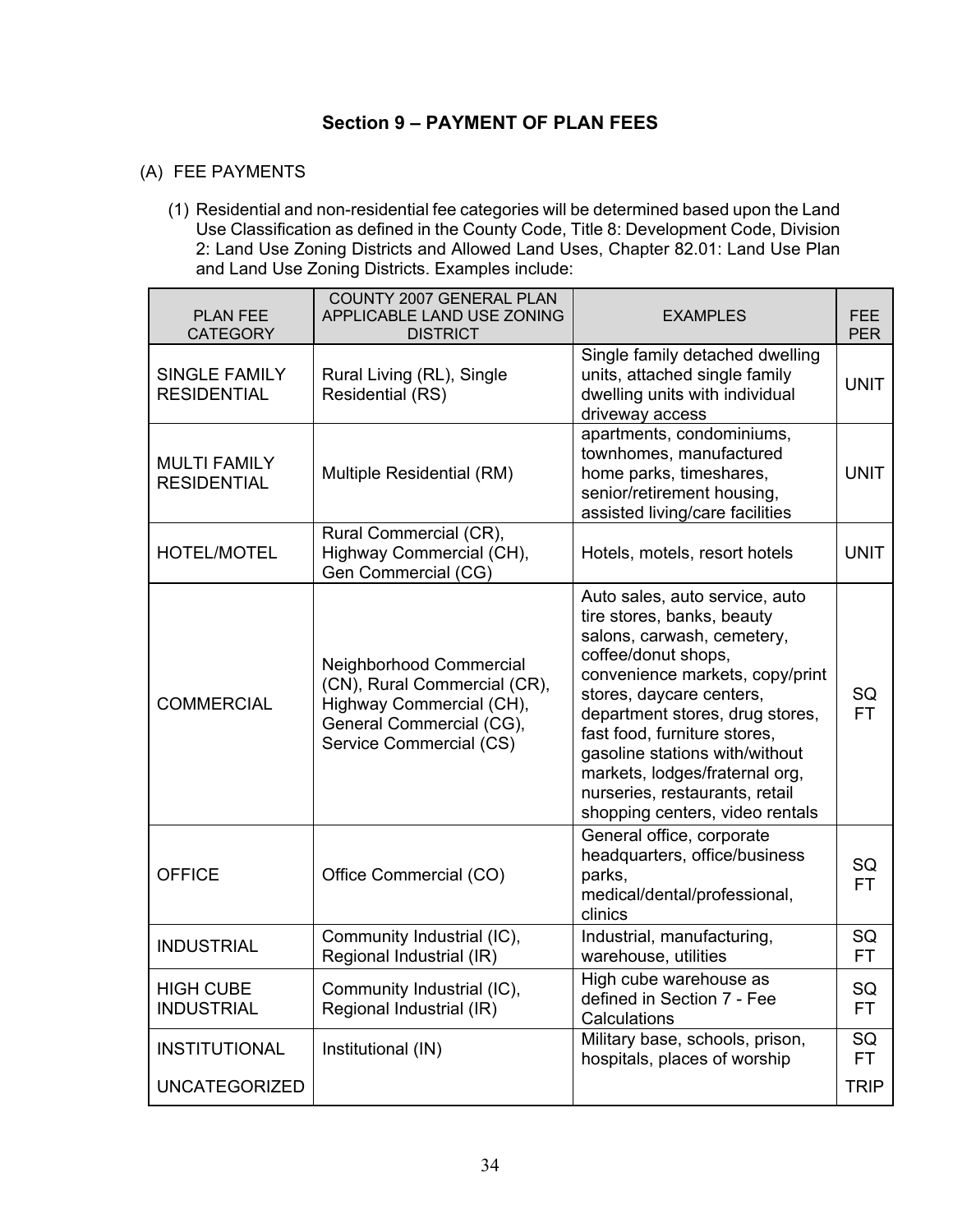- (2) Unless otherwise provided by law, whenever a residential or non-residential building permit or manufactured home setdown permit is issued for a property within the boundaries of a PLAN SUBAREA, a fee shall be required to be paid prior to the issuance of a building permit or manufactured home setdown permit.
- (3) Expired permits, including cancelled, expired, reissued or renewed permits (as determined by Land Use Services Department), shall be considered new permits and the Plan fee shall be computed in accordance with the Plan fee in effect on the date of application for the new or reissued building permit.
- (4) Abandoned or vacant buildings/structures (as determined by Land Use Services Department) shall be considered new permits and the Plan fee shall be computed in accordance with the Plan fee in effect on the date of application for the new or reissued building permit. No fee credits for previous uses or buildings/structures will be applied.
- (5) Fees assessed on new residential construction will be assessed on a per dwelling unit basis.
	- (A) Per County Code § 810.01.060 (vv) Definitions, a Dwelling Unit is defined as: *"Any building or portion thereof, including a manufactured home or portion thereof, that contains living facilities, including provisions for sleeping, eating, cooking and sanitation as required by the California Building Code, for not more than one family, including domestic employees of the family."*
		- (i) On a single parcel with an existing single family dwelling unit, each additional single family dwelling unit, permitted as a detached building or manufactured homes, requires payment of the PLAN fee.
		- (ii) Addition of a kitchen facility to a basement, garage or other rooms of a legally established single family residence already containing kitchen facilities is not subject to PLAN fees, unless addition of kitchen facilities creates a dwelling unit that can be utilized as an independent residence on a single parcel.
		- (iii) Change of a Temporary Dependent Housing (TDH) to a permanent residential unit requires payment of fee.
		- (iv) Hotel and motel rooms are considered non-residential units and fees are applied accordingly.
		- (v) Accessory dwelling units, defined as an attached or a detached residential dwelling unit that provides complete independent living facilities for one or more persons, and includes permanent provisions for living, sleeping, eating, cooking, and sanitation on the same parcel as a single-family or multifamily dwelling is or will be situated, shall be charged a percentage of the single family residence fee as a proportion of the square footage of the accessory dwelling unit to the square footage of the principal residence. Accessory dwelling units of 749 square feet or less are exempt from the assessment of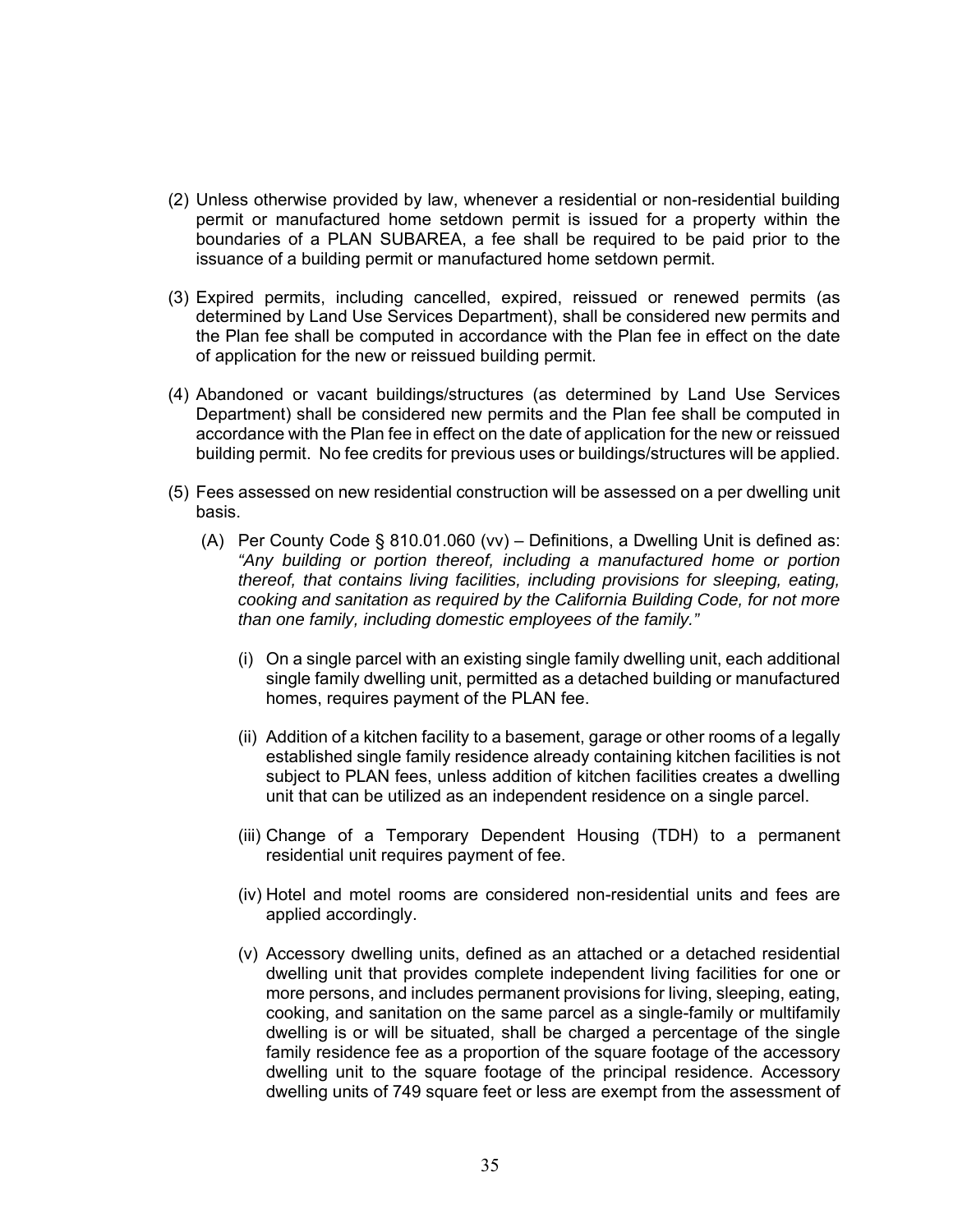fees. Accessory dwelling units of 750 square feet or more shall be assessed the prorated fee.

- (6) For new non-residential construction, fees shall be assessed on a building and/or structure gross square footage and land use category. Land use zoning may be different from the existing property land use category.
	- (A) Per County Code  $\S$  810.01.210 (hhhh) Definitions, a Structure is defined as: "Anything constructed, built, or installed by man, an edifice or building of any kind, or any piece of work artificially built up or composed of parts joined together in some definite manner, including, but without limitation; buildings, towers, smokestack, and overhead lines."
		- (i) Fees are calculated to include unenclosed, unroofed areas and unenclosed, roofed-over areas that are integral to the performance of the principle business of the site.
		- (ii) Fees for hotel or motel development will be calculated based on units.
		- (iii) Fees for fuel filling stations will be calculated based on the gross square footage of buildings and the covered/roofed service/pump areas.
		- (iv) Fees for auto sales dealerships will be calculated based on the gross floor area of buildings and all structures associated with the dealership, including all vehicle sales, parts sales, service areas, parking structures, administrative offices and waiting areas.
		- (v) Fees for businesses that provide rental storage space will be calculated based on the gross area associated with the rental storage area in addition to buildings and/or structures.
- (7) Fees do not cover all impacts of development on the road system. Additional mitigation for development impacts on roads not listed in the PLAN may be required and can be in the form of actual improvements, local transportation fees, and fees resulting from a Congestion Management Program – Transportation Impact Analysis or Local Traffic Impact Study. These may be applied to single family residence, multifamily residence, subdivisions, and all non-residential projects.
- (8) Fees will be required when alterations, repairs, expansions or a change in use of a building/structure increases the square footage of the business use area, as defined in Section (9)(a)(5). For example, with the addition of commercial or industrial square footage without a change of use, a fee for the additional square footage will be required.
- (9) With the change of use of a structure from one fee category to another as defined in Section 9(a)(1), a fee will be required calculated on the difference between the new use and the existing use of the structure. For example, if a building is converted to commercial from industrial use, a fee will be required based on the difference between the commercial fee and the industrial warehouse fee.
- (10) Refunds will not be given for a change of use to a lesser fee level.
- (11) Fees are required for any illegally established structure, or uses in operation (including manufactured home parks), constructed before or after the adoption of the PLAN.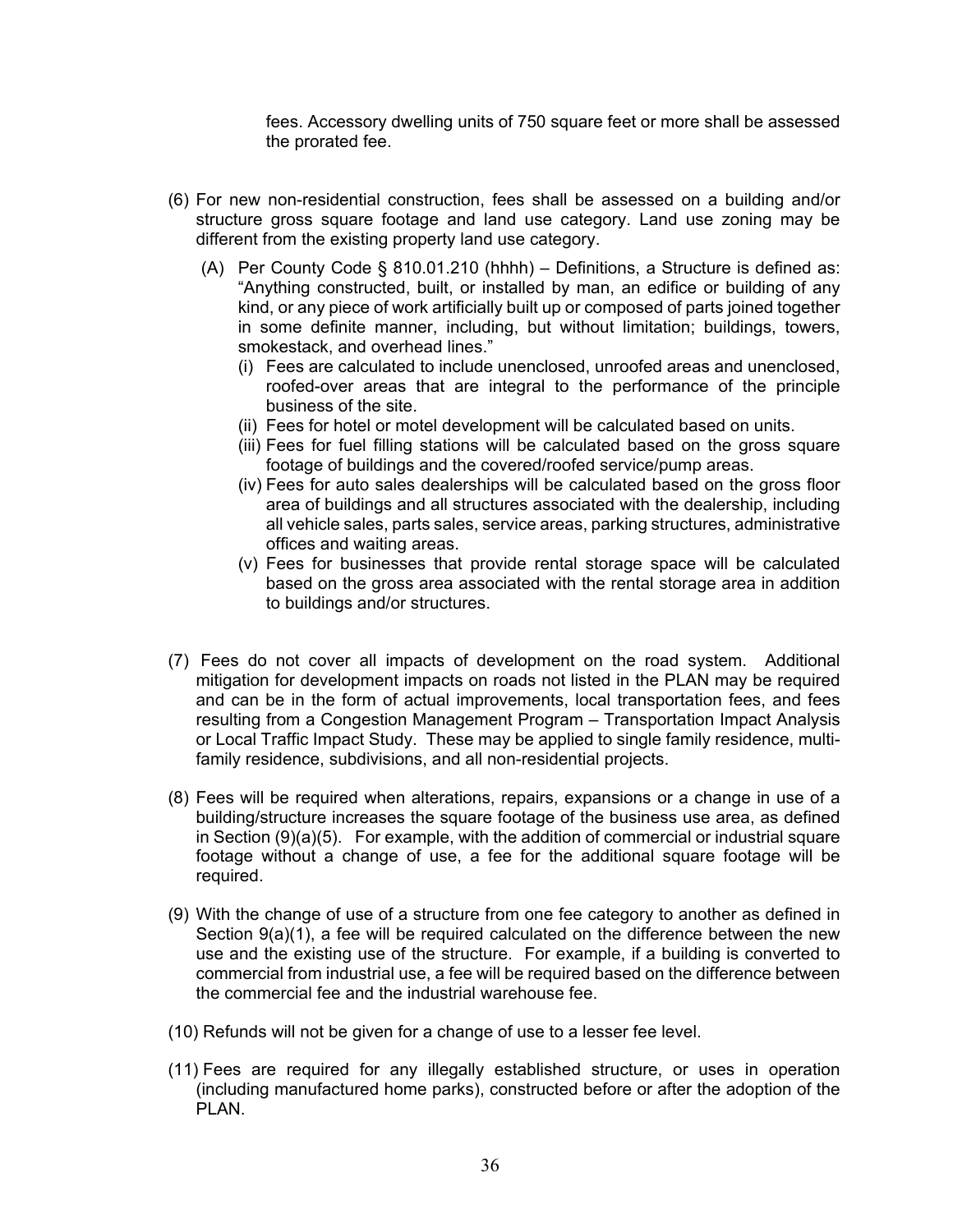#### (B) EFFECTIVE DATE OF PLAN FEES

Unless otherwise provided by law, the Plan fees shall be computed in accordance with the Plan fees in effect as of the date that the building plans are submitted and the building permit is applied for, provided the permit applied for has not expired. In the case of expired permits, including cancelled, expired, reissued or renewed permits, the Plan fee shall be computed in accordance with the Plan fee in effect on the date of application for a new or reissued building permit. In the case of permits that will not involve a building permit, payment of the Plan fees shall be recommended as a condition of permitting to the decision-making body that would approve such permit, and shall have Plan fees computed at the time that such conditions are approved. The Plan fees specified in this July 22, 2014 Update are effective September 20, 2014, and are in addition to any fees that may be required by the County Land Use Services Department, or any other applicable fees, with the following exception:

(1) For development projects approved prior to September 20, 2014 and where the Conditions of Approval state the exact dollar amount of the Plan fee to be collected, the Plan fee shall be the amount as stated in the Conditions of Approval. Should the project expire, lapse, be extended, cancelled or renewed, or there is any action that requires revision of the Conditions of Approval, the project shall be considered a new project and fees shall be computed in accordance with the Plan fee in effect on the date of the revision, renewal or extension.

#### (C) FEE PAYMENT FOR LAND USE CATEGORIES NOT IDENTIFIED IN THE PLAN

Currently, there are no projects within the Adelanto sphere. For any future projects within the Adelanto sphere, development contributions toward mitigation of impacts to regional transportation facilities shall follow the San Bernardino County Congestion Management Program Traffic Impact Analysis (CMP TIA) process to determine the developer mitigation amount. Additional Local Traffic Impact Studies may also be required to mitigate traffic impacts on new development.

#### (D) WAIVER OR REDUCTION OF PLAN FEES

To ensure equity in application of the fees among all development within a PLAN Subarea, waiver or reduction of PLAN fees is not allowed under the PLAN, existing County ordinances, the San Bernardino County Congestion Management Program, the SANBAG Nexus Study, or the County General Plan.

- (1) Errors or omissions are not grounds for waiver or reduction of PLAN fees or a developer's responsibility to mitigate its impacts.
- (2) Financial hardship is not grounds for waiver or reduction of PLAN fees.
- (3) Purchase of a property with an undisclosed, illegally established building/structure is not grounds for waiver or reduction of PLAN fees.

#### (E) PROTESTING FEE AMOUNTS IN A PLAN SUBAREA

A developer may protest the imposition of a PLAN fee, provided that:

- 1. Developer pays the fee in full or provides satisfactory evidence of arrangements to pay in full when due.
- 2. Developer serves written notice to the Clerk of the Board , containing: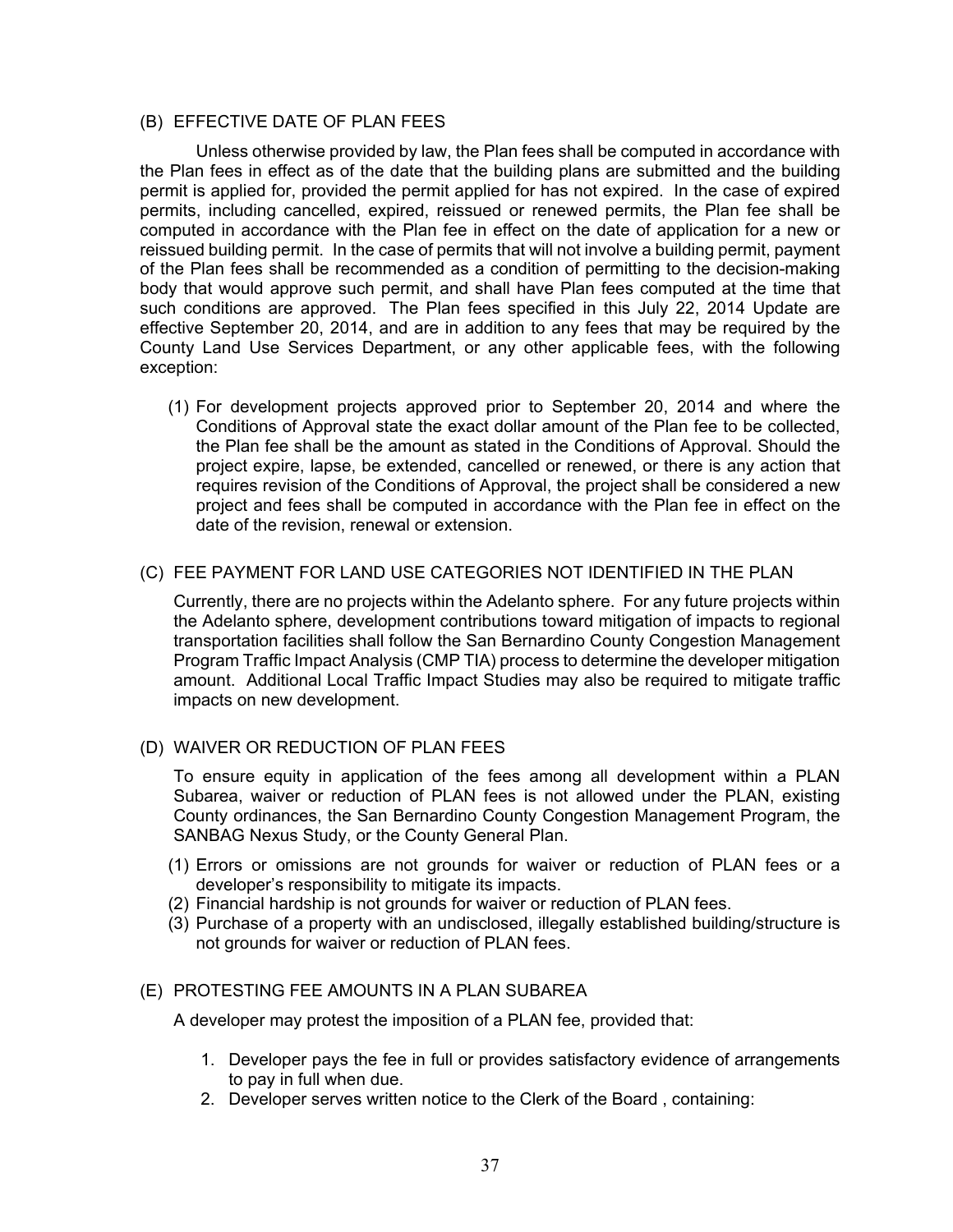- a. A statement that, under protest, the required payment is paid or will be paid when due, or that any conditions which have been imposed are provided for or satisfied.
- b. A statement informing the Board of Supervisors of the factual elements of the challenge and the legal theory forming the basis of the challenge.
- 3. Satisfaction of Paragraphs 1 and 2, above, shall not be the basis for the County to withhold the approval of any map, plan, permit, zone change, license, or other form of permission or occurrence, whether discretionary, ministerial, or otherwise, incidental to, or necessary for, the development project.
- 4. Any person may request an audit pursuant to and in accordance with California Government Code section 66023.
- 5. The protest shall be made in writing and filed with the Clerk of the Board no later than the time provided in Government Code section 66020(d)(1). The Board of Supervisors shall consider the application at the public hearing on the permit application or at a separate hearing held within ninety days after the filing of the protest, whichever occurs first. The decision of the Board will be final, but may be challenged in court as provided in Government Code section 66020(d)(2). If an adjustment is granted, any change in use within the project shall invalidate the reduction of the fee.

#### (F) REFUND OF FEES

- (1) PLAN Fees shall be refunded under the following conditions:
	- (A) Upon notification of cancellation or expiration of a building permit or manufactured home setdown permit prior to the initiation of construction and upon written request of the Department of Public Works by the original permit applicant. No refund for any project will be authorized after construction has been initiated.
	- (B) Any portion of a fee collected in excess of the required amount in effect on the date of payment of such fees.
	- (C) Any fee collected in error.
	- (D) A refund shall not be provided for a change in use of an existing structure to a land use category with a lesser fee.
	- (E) Refunds are dependent upon availability of PLAN funds. No other County funds shall be made available to refund PLAN fees.

#### (G) DEVELOPER FEE CREDITS AND REIMBURSEMENT AGREEMENTS

#### Fee Credits

Upon approval of the Director of Public Works, the County may enter into a written Fee Credit agreement whereby the developer may advance money, or considerations may be accepted in-lieu of part or all of the payment of fees, for the design, land acquisition, construction, financing, or purchase of a Plan transportation facility.

Improvements to a regional transportation facility by a developer must be a project identified specifically in the Project List of a PLAN SUBAREA. Because the PLAN fees are calculated based upon total estimated project costs identified in the PLAN's Project List,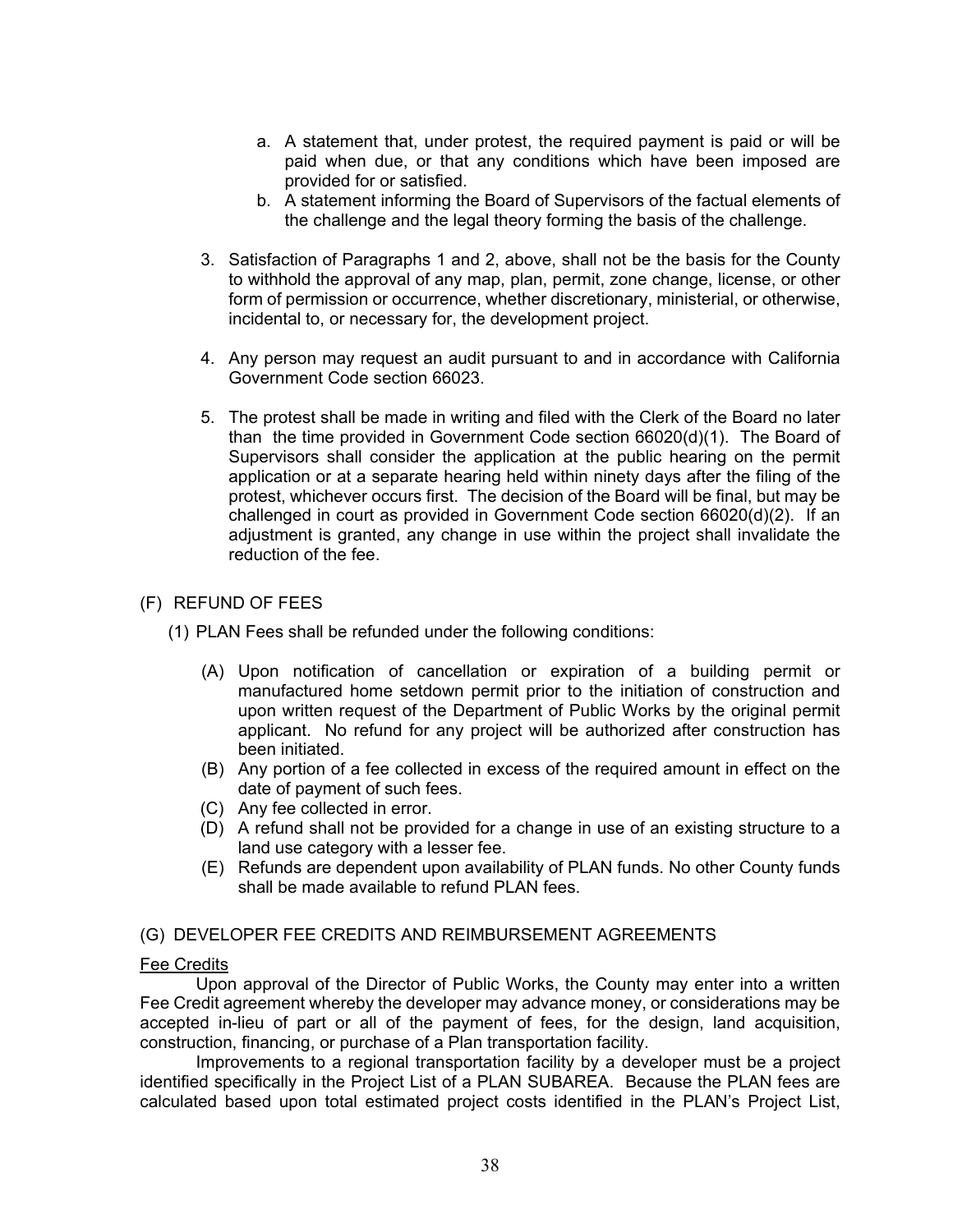construction of transportation facilities not identified in the PLAN are ineligible for fee credit or reimbursement from the PLAN funds. Other provisions of the County General Plan may apply to reimbursement for construction of transportation projects not on the Plan's Project List.

Written agreements for fee credits may be entered into between a developer and the County, provided that the agreement is entered into prior to the approval of the project and in advance of construction and after the Plan has been adopted by the Board of Supervisors. In order to be eligible for fee credits, the following conditions shall apply:

- 1. The developer shall submit road improvement plans in accordance with County road standards for acceptance and approval of the Department of Public Works. The Developer will obtain road construction permits and construct the project in accordance with the approved plans and permits and to the satisfaction of the County.
- 2. Each fee is comprised of four portions based upon the total project costs within the four PROJECT CATEGORIES: Interchanges, Major Arterial Roadways, Traffic Signals, and Grade Separations. Fee credits shall be applied only to the fees attributable to the PROJECT CATEGORY in which the project is identified. For example, fee credit for construction by a developer of a major arterial roadway identified in a PLAN SUBAREA will be limited to the portion of the developer's fees attributable directly to the Major Arterial Roadways Project Category. Fee credit will not be given for the interchange, grade separation, or traffic signal portions of the fee.
- 3. Fee credits shall be calculated separately for on-site and off-site improvements.
	- a. On-Site improvements

For improvements that "front" or are abutting to a development, the County will offer a fee credit equal to the total proportional project cost estimate as identified in the PLAN SUBAREA Project List, regardless of the actual cost of construction incurred by the developer with the following exception: Because project costs estimates include resurfacing the existing roadway to centerline, on-site improvements shall include resurfacing to the centerline for full credit; otherwise, that portion of the project cost attributable to resurfacing existing lanes shall be deducted from the fee credit amount.

b. Off-site improvements

The total amount of a fee credit for off-site improvements shall not exceed either the actual costs of the project or the estimated project cost used to establish the fee as contained in the Plan, whichever is less. Actual cost of the project shall be determined by County Department of Public Works' review and acceptance of developer submitted invoices and accompanying documentation of expenditures. When a developer is conditioned to perform off-site improvements, the following will apply:

i. An estimated project cost is agreed upon in advance and shall not include interest or other charges. At the time when fees are due, a deposit equal to twenty-percent (20%) of the fee credit amount specified in the agreement shall be paid. Upon completion of the project and approval by the Director of the Department of Public Works, the amount of the actual project costs that exceed eighty-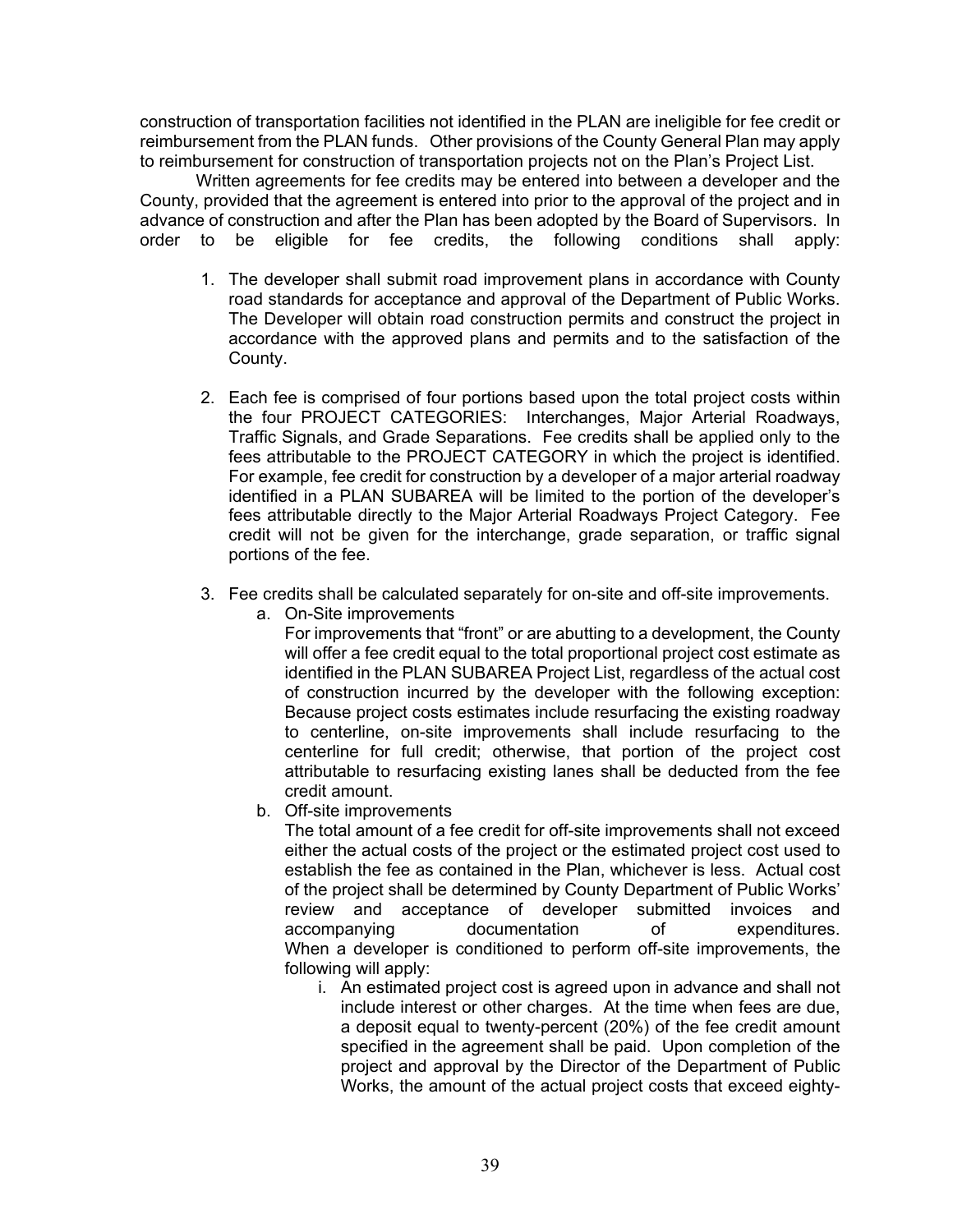percent (80%) of the estimated project cost as specified in the agreement shall be refunded from the deposit.

- ii. Should the total of actual project costs be less than the estimated project cost identified in the agreement, the developer will pay the difference in fees prior to the issuance of a certificate of occupancy.
- iii. Fee credits and reimbursement shall be offered for only new traveled roadway. Construction of curb, gutter, sidewalks, storm drains, and match-up pavement are not eligible costs.
- 4. In approving such an agreement for in-lieu consideration, the Board of Supervisors shall find that the in-lieu consideration is equal to or greater in value than the required fee.
- 5. In conjunction with the SANBAG Nexus Study update which occurs every two years, the County will review the PLAN SUBAREA Project List cost estimates and growth projections and may recalculate the PLAN SUBAREA fees to reflect the actual costs of improvements constructed by the developer.

#### Reimbursement Agreements

Upon approval of the Director of Public Works, the County may enter into a developer reimbursement agreement for the balance of project costs only after one-hundred percent (100%) of required fees have been credited to a developer. The same project eligibility criteria as required for Fee Credits apply to reimbursement agreements.

The sole security to the developer for repayment of money or other consideration advanced shall be money subsequently accruing in the PLAN. The total amount of money reimbursed within a PLAN SUBAREA for one fiscal year shall not exceed twenty-five percent (25%) of the fees collected within such PLAN SUBAREA during the same fiscal year. In the event that no fees are collected in the PLAN SUBAREA in a fiscal year, the County will not be obligated to pay reimbursements for that period. Reimbursable project costs shall come only from the same project category fund within a PLAN SUBAREA. For example, reimbursement for construction of a traffic signal shall be paid only from the traffic signal fund of the PLAN SUBAREA.

When two or more developer agreements are executed for the same PLAN SUBAREA Fund, the total funds available for reimbursement will be shared proportionately among developers based upon original reimbursable amounts as identified in the agreements.

A Developer Reimbursement agreement shall expire twenty (20) years after the date it was entered into, and any subsequent money paid into the fund shall accrue to the fund without obligation to the developer whose agreement has expired.

#### (H) EXCLUSION FROM FEE PAYMENT

The intent of this section is to exclude from the payment of PLAN fees the replacement of structures or uses with new structures or uses, that generate the same or a lesser amount of vehicular traffic than those being replaced on the same parcel, including:

1. Legally established existing structures that are determined not to be abandoned/vacant and uses in operation (including manufactured home parks) on the effective date of the PLAN. Expansion of such structures for non-residential uses shall be subject to such fees.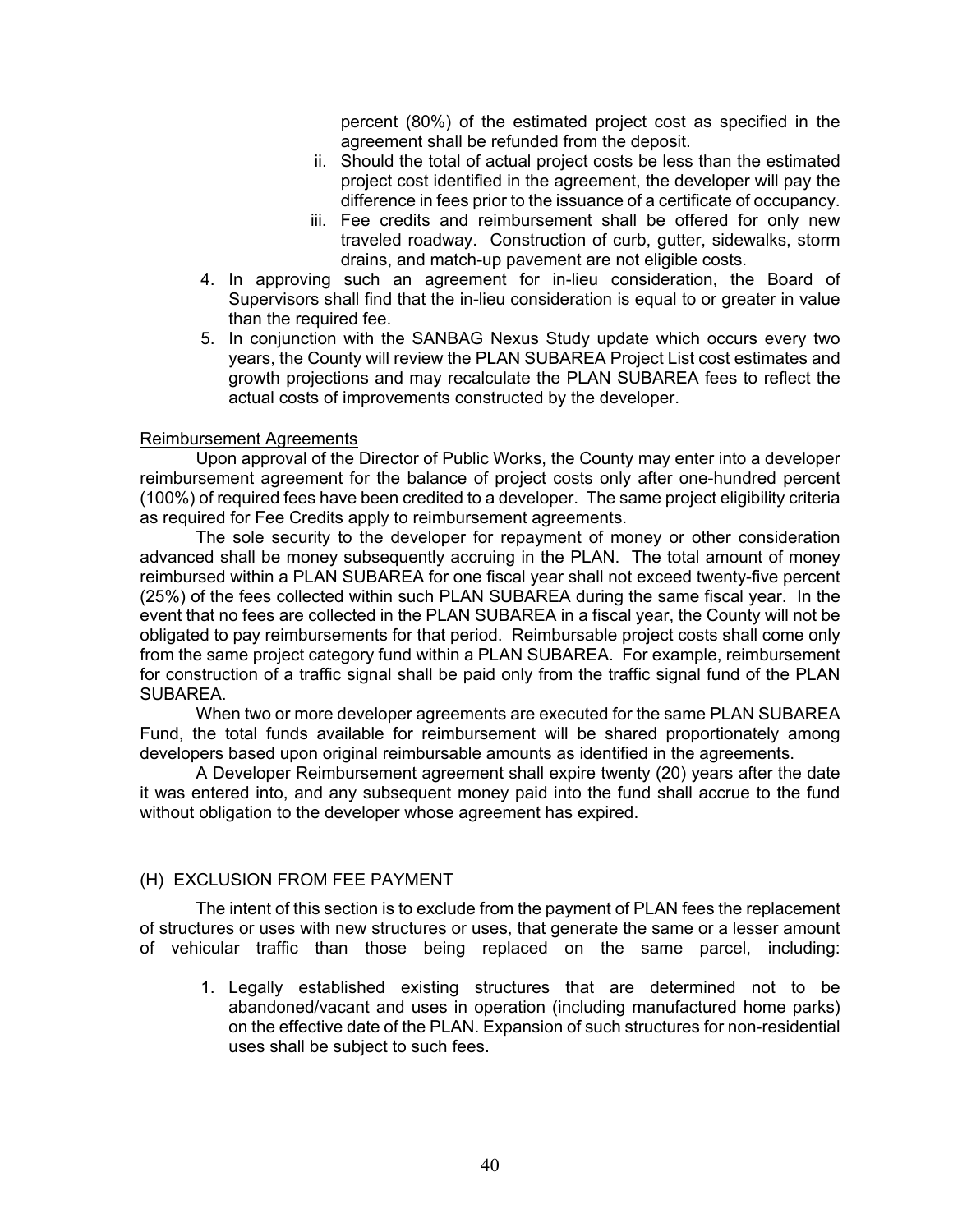2. Replacements of structures or uses for which PLAN fees have been paid pursuant to this Chapter where such replaced structure or use is identified in the same fee category for which the fees were originally paid.

#### Residential Exclusions

Transportation facilities fees shall not be required for residential building permits or residential manufactured home setdown permits for the following:

- 1. Alterations, repairs, and construction of garages, carports, accessory storage buildings, patio covers, swimming pools, spas, boundary or decorative fences, amateur radio devices or earth stations or any other residential accessory structures that does not constitute an additional dwelling unit as determined by existence of a kitchen facility.
- 2. Replacement of a legally established residential dwelling unit, including a unit destroyed or damaged by fire, flood, or other accidents or catastrophe provided that:
	- a. The replacement will not result in an increase in the number of residential dwelling units,
	- b. The proposed type of residential dwelling unit (i.e., single family, multi family, manufactured home, etc.) is within a fee category, as identified in the PLAN, for which the per-dwelling unit fee amount is less than or equal to the perdwelling unit amount of the fee category for the dwelling unit to be replaced. If the proposed type of residential dwelling unit is within a fee category for which the fee amount is greater than the amount of the fee category for the dwelling unit being replaced, the amount of the fee required shall be the difference between the two fee categories.

#### Non-Residential Exclusions

 Transportation facilities fees shall not be required for non-residential uses and buildings/structures for the following activities:

- 1. Alterations, repairs, and changes to the use of the building that do not change the applicable fee category as contained in Section 9(a)(1).
- 2. Replacement of non-residential structures or uses if:
	- a. new or replacement construction will not increase the area or square footage upon which fees are assessed as prescribed in the PLAN
	- b. The proposed type of structure and use is within a fee category that has a fee amount that is less than or equal to the amount of the fee category for the structure or use to be replaced. If the proposed type of structure and use is within a fee category that has a fee amount that is greater than the amount of the fee category for the structure and use being replaced, the amount of the fee required shall be the difference between the two fee categories.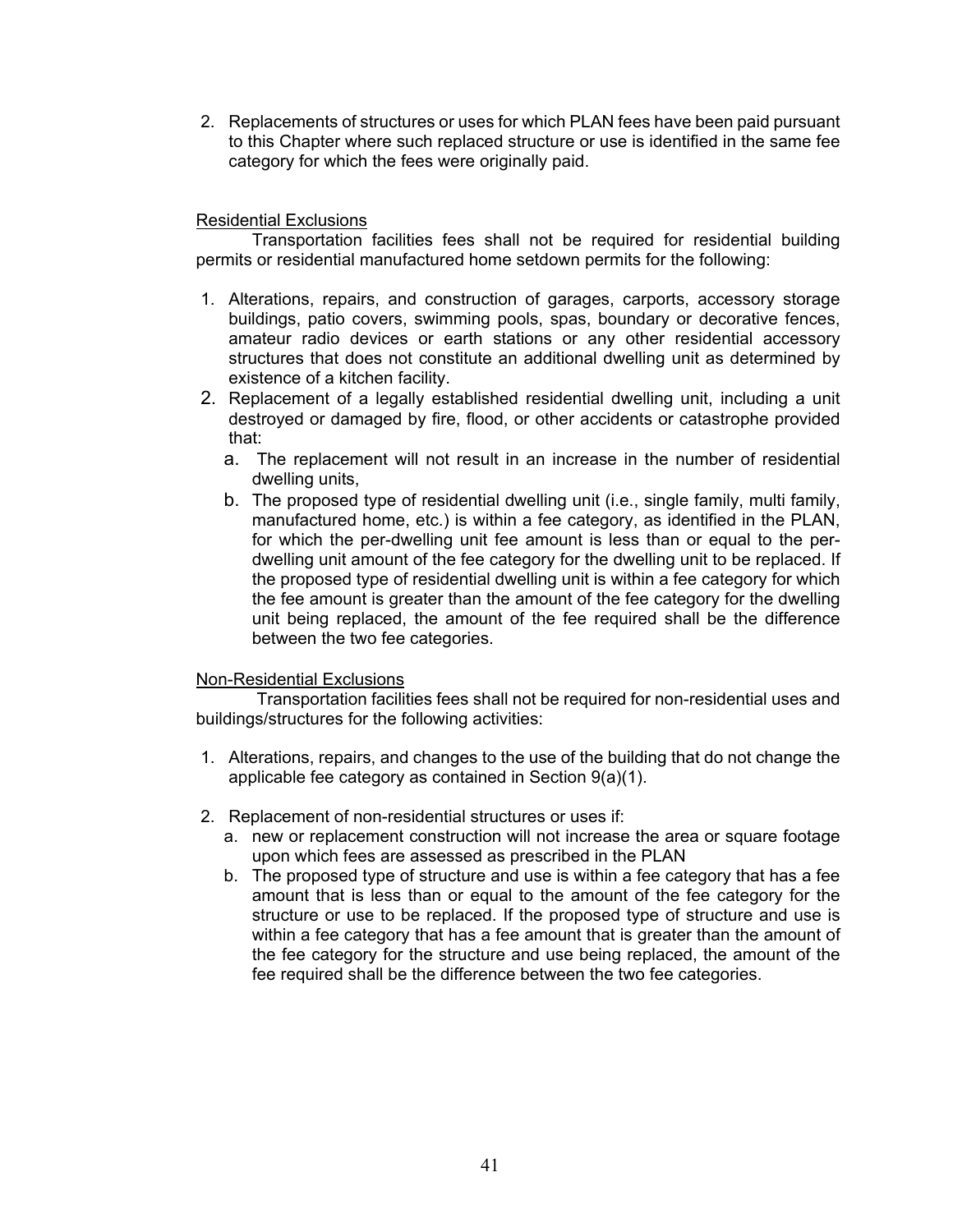#### **Section 10 - PLAN ADMINISTRATION**

#### (a) PLAN ACCOUNTING FUNDS

All fees collected under the PLAN will be deposited into separate accounts to avoid commingling of the fees with other revenues and funds of the County. Fees will be deposited into funds based upon the PLAN SUBAREA in which the development occurs. Funds will be expended solely for the purpose for which the fees are collected and specifically for the construction of the transportation facilities projects listed in the PLAN SUBAREAS. Fees will not be used to construct any other transportation facility not expressly identified in the PLAN.

#### (1) DISTRIBUTION OF FEES

Four Transportation Facilities Funds have been established for each PLAN SUBAREA in the San Bernardino Valley and Victor Valley:

Adelanto Sphere of Influence Apple Valley Sphere of Influence Chino Sphere of Influence Colton Sphere of Influence Devore/Glen Helen/Lytle Creek Unincorporated Areas Fontana Sphere of Influence Hesperia Sphere of Influence Loma Linda Sphere of Influence Montclair Sphere of Influence Redlands "Donut Hole" Unincorporated Area Redlands Sphere of Influence Rialto Sphere of Influence San Bernardino Sphere of Influence Upland Sphere of Influence Victorville Sphere of Influence Yucaipa Sphere of Influence

Each Plan Subarea also has up to four project category funds, one for each category where projects are listed. Each fee will be pro-rated and deposited among project category funds within a PLAN SUBAREA. The amount deposited into each project category fund will be calculated using the total costs of the projects identified within each project category as listed in a PLAN SUBAREA.

Transportation Facilities Funds have been created within each PLAN SUBAREA for the following project categories:

- 1. Major Arterial Roads
- 2. Freeway Interchanges
- 3. Grade Separations
- 4. Traffic Signals

Distribution percentages by project category for the established transportation facilities funds are as follows: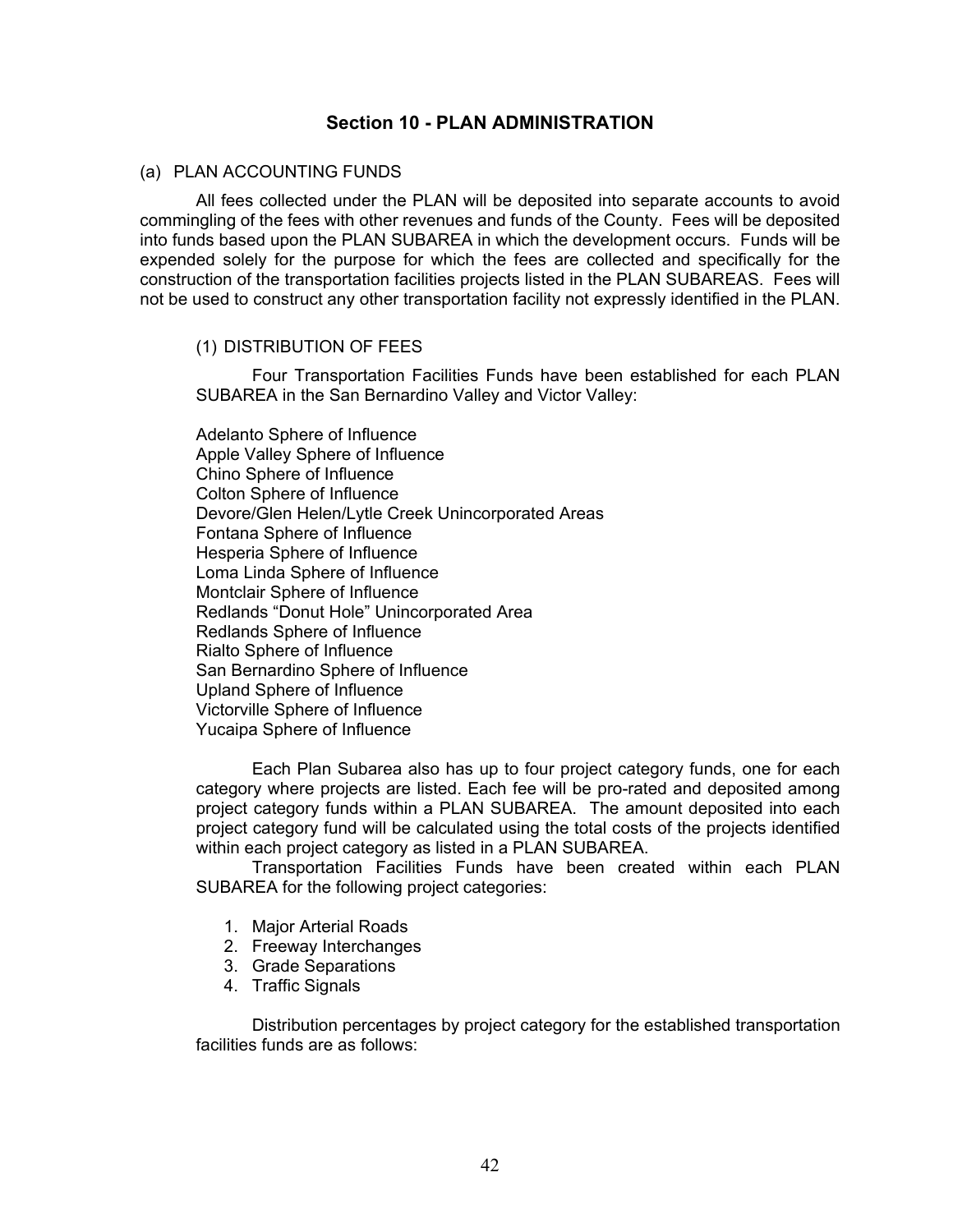|                            | <b>MAJOR</b>        | <b>TRAFFIC</b>      | <b>FREEWAY</b>      | <b>RR GRADE</b>     |
|----------------------------|---------------------|---------------------|---------------------|---------------------|
|                            | <b>ARTERIALS</b>    | <b>SIGNALS</b>      | <b>INTERCHANGES</b> | <b>SEPARATIONS</b>  |
|                            | <b>DISTRIBUTION</b> | <b>DISTRIBUTION</b> | <b>DISTRIBUTION</b> | <b>DISTRIBUTION</b> |
| PLAN SUBAREA               | $\%$                | $\%$                | $\%$                | $\%$                |
| <b>Adelanto Sphere</b>     | 0%                  | 0%                  | 0%                  | 0%                  |
| <b>Apple Valley Sphere</b> | 75%                 | 4%                  | 21%                 | 0%                  |
| Chino Sphere               | 74%                 | 10%                 | 16%                 | 0%                  |
| <b>Colton Sphere</b>       | 85%                 | 0%                  | 15%                 | 0%                  |
| Devore/Glen Helen Area     | 38%                 | 0%                  | 0%                  | 62%                 |
| Fontana Sphere             | 30%                 | 4%                  | 66%                 | 0%                  |
| Hesperia Sphere            | 76%                 | 2%                  | 23%                 | 0%                  |
| Loma Linda Sphere          | 0%                  | 0%                  | 100%                | 0%                  |
| Montclair Sphere           | 53%                 | 6%                  | 41%                 | 0%                  |
| <b>Redlands Sphere</b>     | 35%                 | 4%                  | 61%                 | 0%                  |
| Redlands "Donut Hole"      | 0%                  | 5%                  | 95%                 | 0%                  |
| <b>Rialto Sphere</b>       | 35%                 | 2%                  | 63%                 | 0%                  |
| San Bernardino Sphere      | 36%                 | 0%                  | 64%                 | 0%                  |
| <b>Upland Sphere</b>       | 92%                 | 8%                  | 0%                  | 0%                  |
| Victorville Sphere         | 95%                 | 0%                  | 5%                  | 0%                  |
| <b>Yucaipa Sphere</b>      | 66%                 | 34%                 | 0%                  | 0%                  |

Distribution percentages will be recalculated when revisions to the PLAN occur such as annexations, updates to the project lists, and revisions in the growth projections.

#### (2) INTEREST

Any interest income earned by moneys in a fund shall also be deposited in that fund.

#### (b) PLAN REPORTS

The following may be provided for as required in combination:

#### (1) SANBAG ANNUAL DEVELOPMENT MITIGATION PROGRAM REPORT

As set forth in Appendix J.8 of the San Bernardino County Congestion Management Program, the County Department of Public Works – Transportation shall submit an annual development mitigation report to SANBAG. The report is an informational document and does not require approval by the Board of Supervisors.

The report shall be provided to SANBAG within ninety (90) days of the end of the fiscal year. The report will be organized by PLAN SUBAREAS will contain the following information:

- (a) Quantity of development for which development contributions were generated by development type.
- (b) Total development contributions by development type.
- (c) Other types of development-related transportation funds obtained during the year (e.g. grants).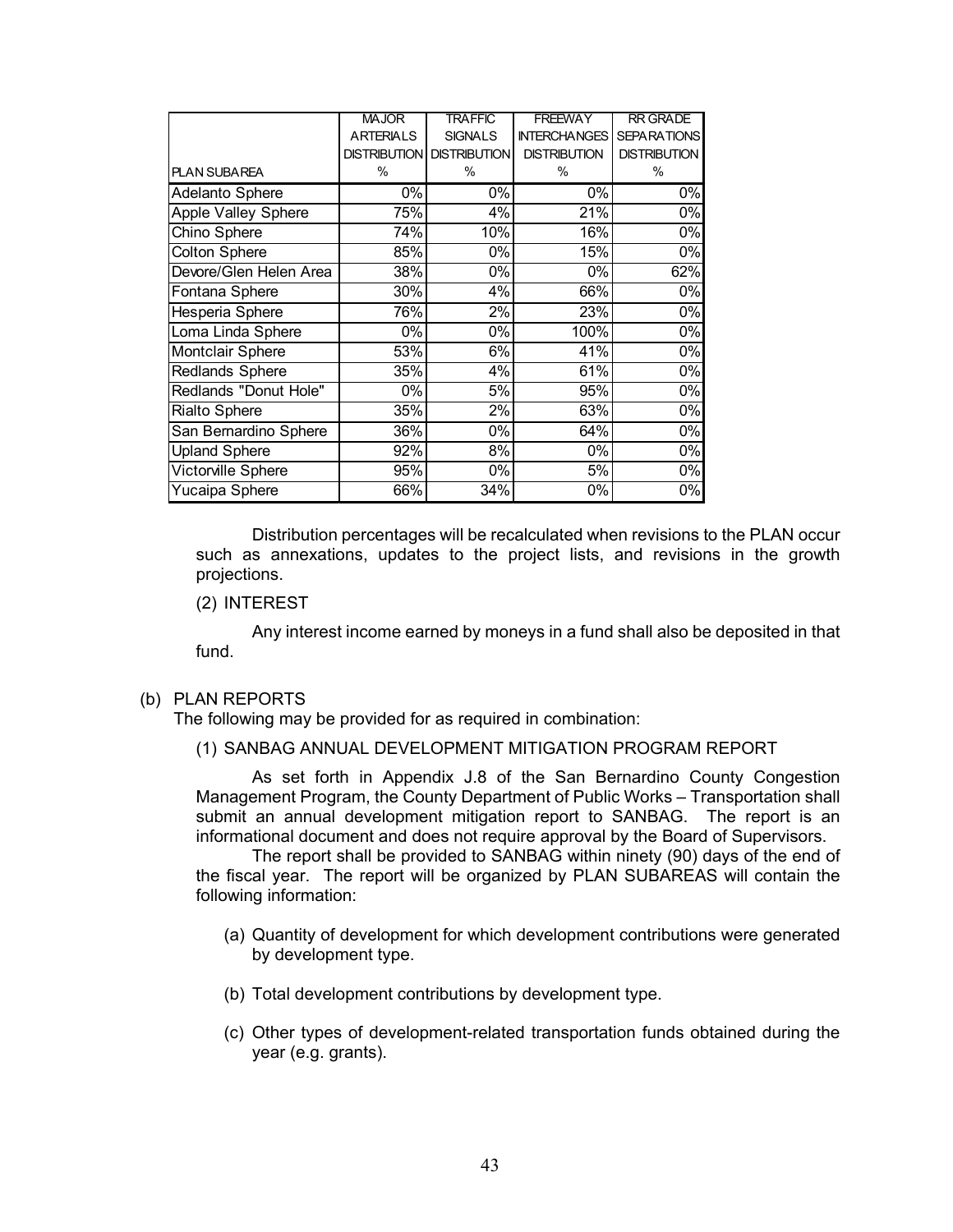(d) Funds expended on regional transportation projects listed in the County's Regional Transportation Development Mitigation Plan. Funds expended must be listed by individual project and must be reported for the current year and cumulatively for each project.

#### (2) ANNUAL PLAN REPORTS

As set forth in the California Government Code Section 66006 (b), the Board of Supervisors shall, within 180 days after the last day of each fiscal year, make available to the public the following information for the fiscal year:

- (a) A brief description of the type of fee in the account or fund.
- (b) The amount of the fee.
- (c) The beginning and ending balance of the account or fund.
- (d) The amount of the fees collected and the interest earned.
- (e) An identification of each public improvement on which fees were expended and the amount of the expenditures on each improvement, including the total percentage of the cost of the public improvement that was funded with fees.
- (f) An identification of an approximate date by which the construction of the public improvement will commence if the County determines that sufficient funds have been collected to complete financing on an incomplete public improvement.
- (g) A description of each inter-fund transfer or loan made from the account or fund, including the public improvement on which the transferred or loaned fees will be expended. In the case of an inter-fund loan, the date on which the loan will be repaid and the rate of interest that the account or fund will receive on the loan.
- (h) The Board of Supervisors will review the report at the next regularly scheduled public meeting not less than 15 days after this information is made available to the public.

#### (3) FIVE YEAR REPORTS

As set forth in the California Government Code Section 66001 (d), for the fifth year following the first deposit into a Transportation Facilities Fund, and every five years thereafter, the Board of Supervisors shall make all of the following findings:

- (a) Identify the purpose to which the fee is to be put.
- (b) Demonstrate a reasonable relationship between the fee and the purpose for which it is charged.
- (c) Identify all sources and amounts of funding anticipated to complete financing incomplete improvements.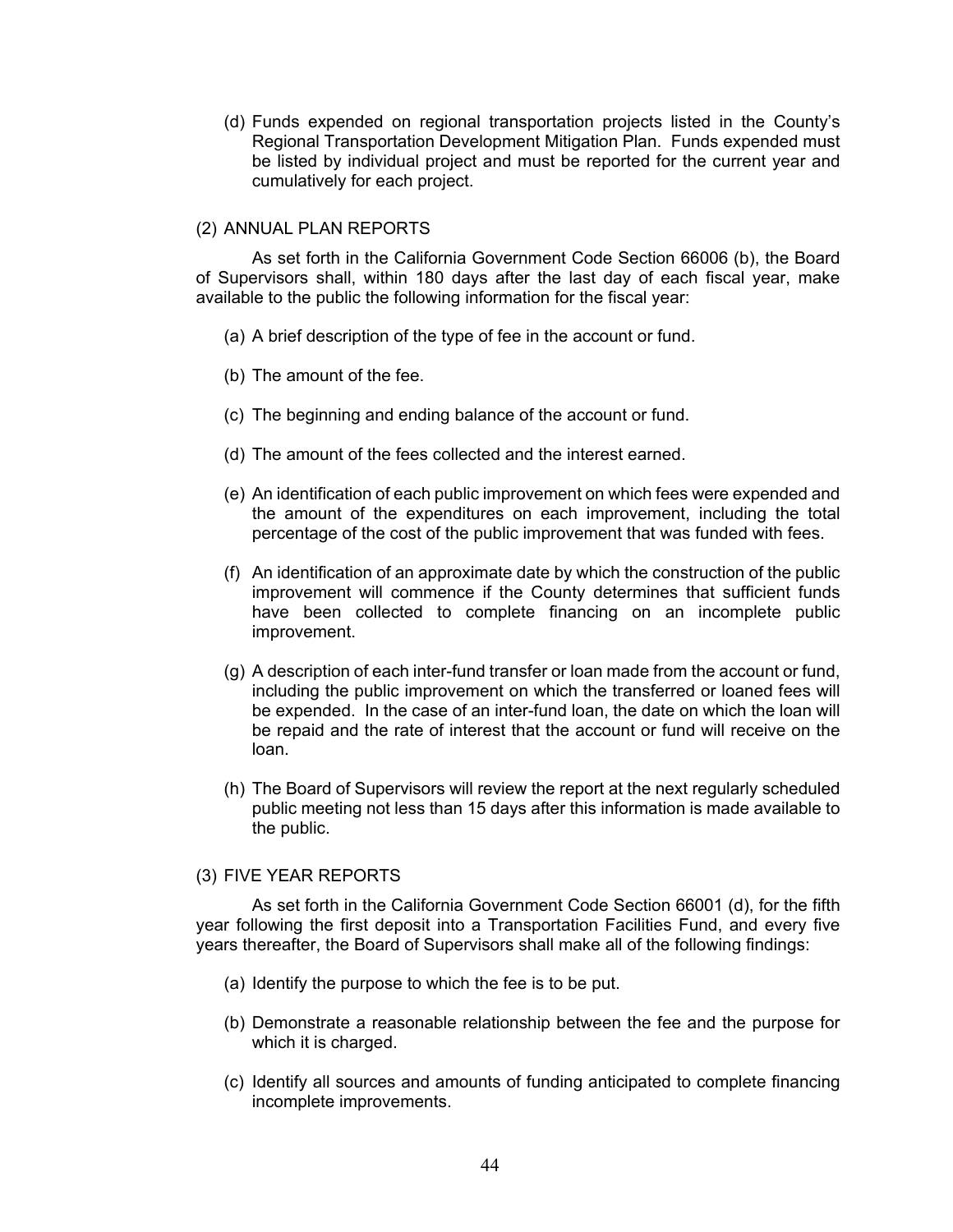(d) Designate the approximate dates on which the funding is expected to be deposited into the appropriate Transportation Facilities Fund.

#### (c) REFUND OF SURPLUS FUNDS

Commencing on the fifth year after impositions of a fee and establishment of the PLAN and annually thereafter, the Board shall hold a hearing with respect to any portion of the fee remaining unexpended or uncommitted five or more years, and shall refund to the then owners of lots or units in development projects within PLAN SUBAREAS on a prorate basis any such unexpended or uncommitted fees plus interest accrued thereon, for which the Board is unable to demonstrate a reasonable relationship between the need for the fee and the purpose for which it was charged. Refunds shall be made in accordance with California Government Code Section 66001.

After completion of facilities and the payment of all claims from any Transportation Facilities Fund, the Board shall determine by resolution or other legislative action the amount of the surplus monies, if any, remaining in any of these funds. Any surplus shall be refunded in accordance with California Government Code Section 66001.

#### (d) UPDATES TO THE PLAN

#### (1) REGULAR UPDATES

Appendix J of the CMP, Section J.3 requires that local jurisdictions must provide for a bi-annual review and adjustment to project cost estimates. Although not required by the CMP, the County's annual review of the PLAN will also include possible addition or removal of projects. If necessary, fees will be recalculated accordingly.

#### (2) ANNEXATIONS

Upon receipt of a Certificate of Completion from the Local Agency Formation Commission (LAFCO) for San Bernardino County for an annexation within the boundaries of a PLAN SUBAREA, the applicable PLAN SUBAREA boundaries will be modified, and PLAN SUBAREA projects within the annexed area may be removed from the PLAN SUBAREA project list and fees may be recalculated. The PLAN will be amended by the Board of Supervisors as necessary.

County Department of Public Works will provide to SANBAG a copy of the resolution as notification of a reduction or increase in the amount of the Regional Transportation Development Mitigation Plan's development contribution share for the affected subarea/sphere of influence.

#### (e) AMENDMENT AND DISSOLUTION OF THE PLAN

#### (1) Amendments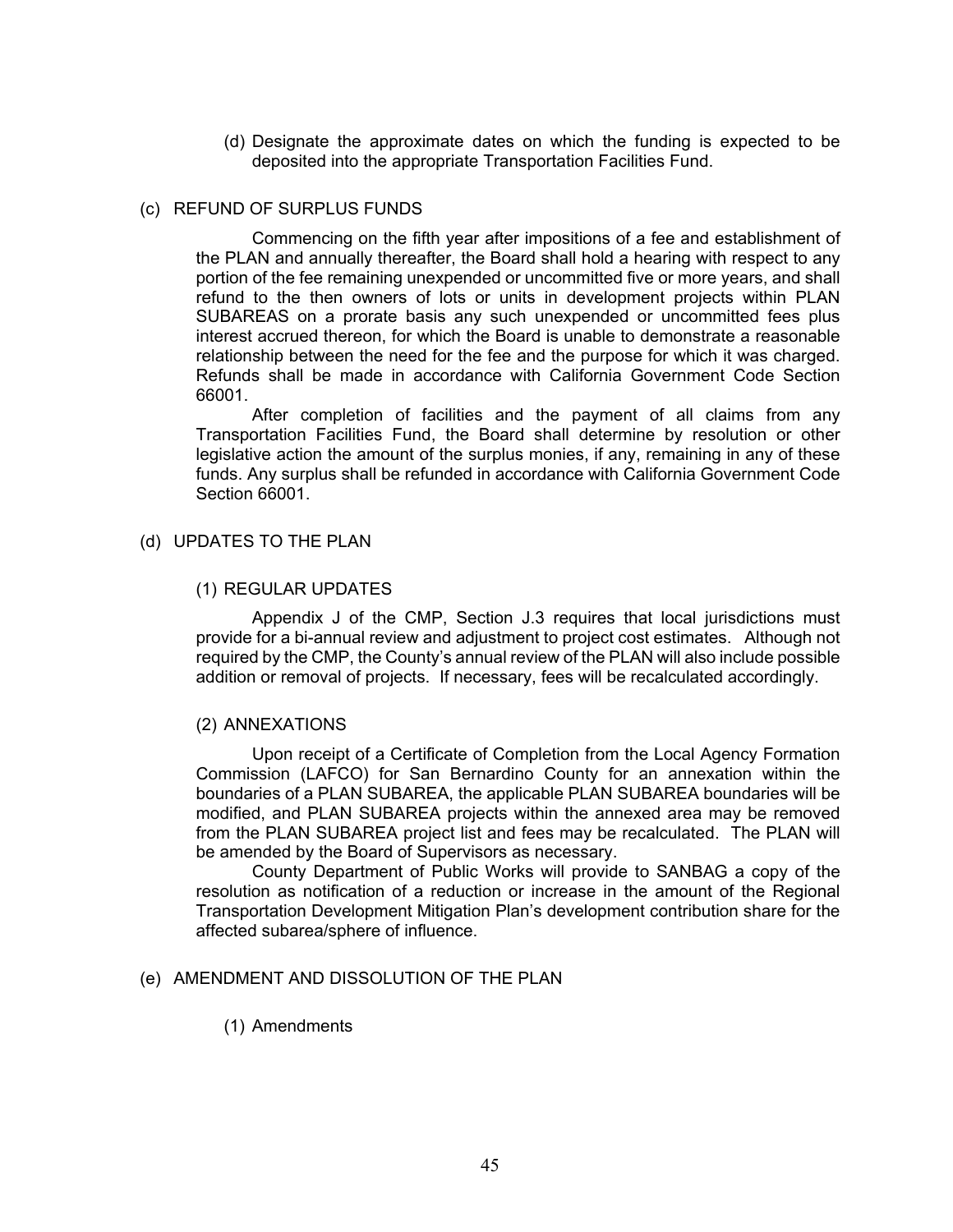- (A) The PLAN may be amended in order to address changes over time with respect to needed facilities, facilities costs, annexations, changes in growth projections, or to clarify Plan language.
- (B) Amendments to the PLAN may include any or all of, but not limited to, the following:
	- (i) Change in the PLAN subject areas or boundaries and benefit areas
	- (ii) Additions, deletions, and/or modifications of facilities identified in the PLAN
	- (iii) Adjustment of the estimated cost of facilities
	- (iv) Adjustment of growth projections attributable to new development
	- (v) Addition, deletion, and/or modification of calculation and payment of fees
- (2) Dissolution
	- (A) Upon a finding of the Board of Supervisors that the PLAN has either completed construction of all projects for which the PLAN was intended or that construction of the remaining projects identified in the PLAN is not feasible or cost effective, the PLAN may be dissolved.

#### (f) COMBINED DEVELOPMENT MITIGATION PROGRAMS WITH CITIES

The County may enter into an agreement with a city to establish a combined development mitigation program for that jurisdiction and its sphere of influence, or PLAN SUBAREA, in which a common project list and fee may be negotiated. Upon execution of the agreement by the city and the County, SANBAG will be notified and the PLAN will be updated.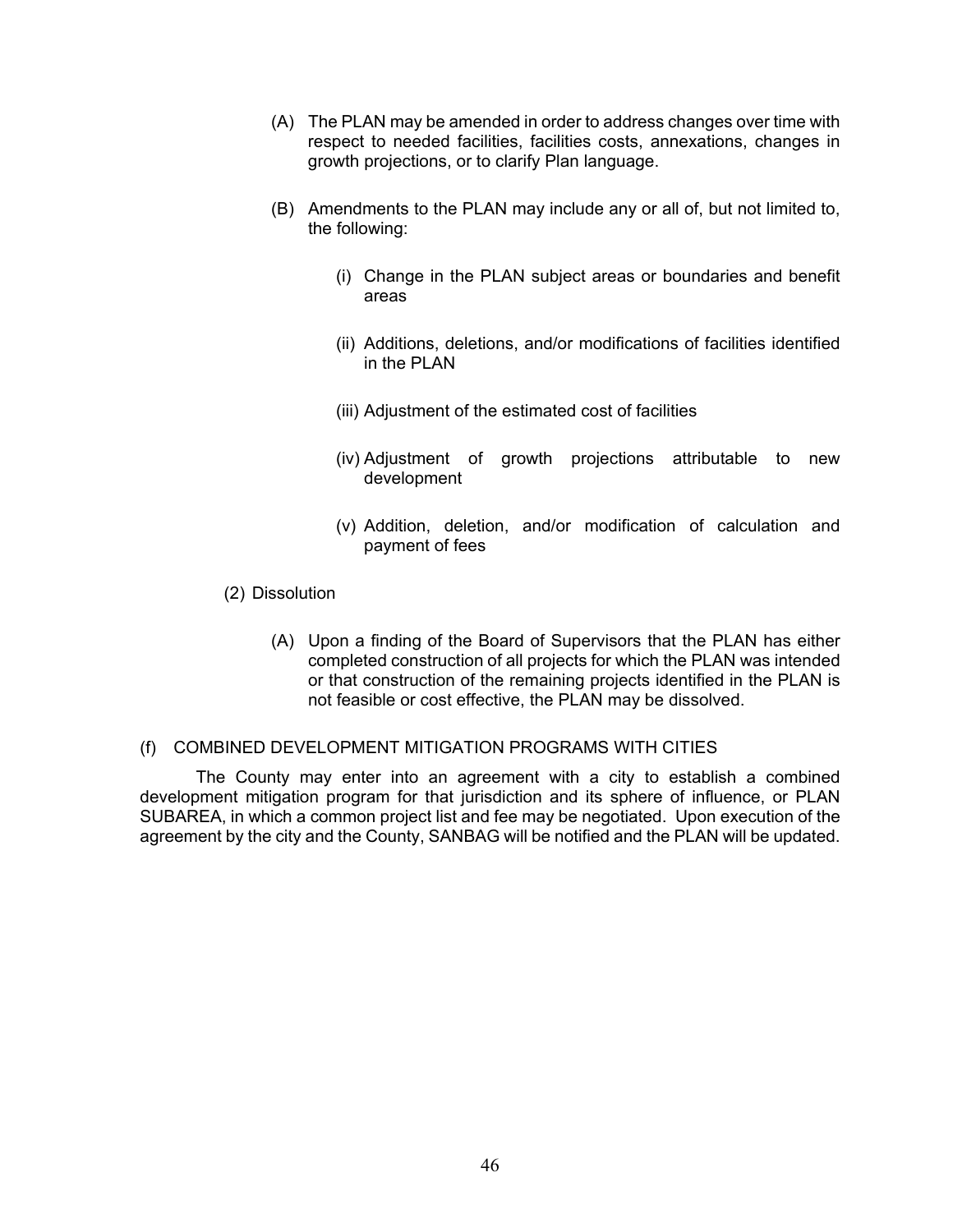|                                  | <b>MAJOR ARTERIAL ROADS and TRAFFIC SIGNAL PROJECTS</b> |                                      |                        |                                  |                                                  |                                                                               |                                                                     |
|----------------------------------|---------------------------------------------------------|--------------------------------------|------------------------|----------------------------------|--------------------------------------------------|-------------------------------------------------------------------------------|---------------------------------------------------------------------|
| <b>Road Name</b>                 | From                                                    | To                                   | County<br><b>M</b> ies | <b>Description</b>               | Total<br><b>Estimated</b><br><b>Project Cost</b> | <b>SB County</b><br><b>Plan Subarea</b><br><b>Development</b><br>Contribution | <b>SANBAG &amp;</b><br>Other<br><b>Jurisdiction</b><br>Contribution |
| ADELANTO SPHERE OF INFLUENCE     |                                                         |                                      |                        |                                  |                                                  |                                                                               |                                                                     |
| NO PROJECTS                      |                                                         |                                      |                        | <b>TOTAL ADELANTO SPHERE</b>     | \$0                                              | \$0                                                                           | \$0                                                                 |
| APPLE VALLEY SPHERE OF INFLUENCE |                                                         |                                      |                        |                                  |                                                  |                                                                               |                                                                     |
| ROCK SPRINGS ROAD                | .25 MILE EAST OF GLENDALE AVE                           | KIOWA RD                             |                        | 1.86 WIDEN 1 LANE EACH DIRECTION | \$10,350,000                                     | \$5,920,200                                                                   | \$4,429,800                                                         |
| BEAR VALLEY CUTOFF               | <b>SH 18</b>                                            |                                      |                        | <b>INSTALL TRAFFIC SIGNAL</b>    | \$600,600                                        | \$343,543                                                                     | \$257,057                                                           |
|                                  |                                                         |                                      |                        | TOTAL APPLE VALLEY SPHERE        | \$10,950,600                                     | \$6,263,743                                                                   | \$4,686,857                                                         |
| CHINO SPHERE OF INFLUENCE        |                                                         |                                      |                        |                                  |                                                  |                                                                               |                                                                     |
| <b>EAST END AVENUE</b>           | <b>CHINO AVE</b>                                        | .01 MILE SOUTH OF WALNUT AVE         |                        | 0.86 WIDEN 1 LANE EACH DIRECTION | \$3,670,794                                      | \$1,347,181                                                                   | \$2,323,613                                                         |
| <b>EAST END AVENUE</b>           | .13 MILE SOUTH OF PHILADELPHIA AVE                      | PHILLIPS BLVD                        |                        | WIDEN 1 LANE EACH DIRECTION      | \$2,164,179                                      | \$794,254                                                                     | \$1,369,925                                                         |
| <b>FRANCIS AVENUE</b>            | .11 MILE WEST OF EAST END                               | .13 MILE EAST OF TELEPHONE           |                        | WIDEN 1 LANE EACH DIRECTION      | \$4,575,149                                      | \$1,679,080                                                                   | \$2,896,069                                                         |
| PHILADELPHIA AVENUE              | LOS ANGELES COUNTY LINE                                 | <b>EAST END AVE</b>                  |                        | WIDEN 1 LANE EACH DIRECTION      | \$762,104                                        | \$279,692                                                                     | \$482,412                                                           |
| PHILADELPHIA AVENUE              | <b>EAST END AVE</b>                                     | EAST SIDE OF NORTON AVE              |                        | WIDEN 1 LANE EACH DIRECTION      | \$1,157,211                                      | \$424,696                                                                     | \$732,514                                                           |
| PHILADELPHIA AVENUE              | .04 MILE EAST OF RAMONA AVE                             | .13 MILE WEST OF MONTE VISTA         |                        | WIDEN 1 LANE EACH DIRECTION      | \$764,865                                        | \$280,705                                                                     | \$484,160                                                           |
| PHILLIPS BOULEVARD               | YORBA AVE                                               | <b>BENSON AVE</b>                    |                        | WIDEN 1 LANE EACH DIRECTION      | \$3,829,250                                      | \$1,405,335                                                                   | \$2,423,915                                                         |
| PIPE LINE AVENUE                 | CHINO AVE                                               | <b>RIVERSIDE DR</b>                  |                        | WIDEN 1 LANE EACH DIRECTION      | \$1,101,269                                      | \$404,166                                                                     | \$697,103                                                           |
| PIPE LINE AVENUE                 | <b>RIVERSIDE DR</b>                                     | .28 MILE SOUTH OF WALNUT (CHINO C/L) |                        | WIDEN 1 LANE EACH DIRECTION      | \$1,024,595                                      | \$376,026                                                                     | \$648,568                                                           |
| PIPE LINE AVENUE                 | .04MILES SOUTH OF PHILADELPHIA AVE                      | PHILLIPS BLVD                        |                        | WIDEN 1 LANE EACH DIRECTION      | \$3,204,249                                      | \$1,175,959                                                                   | \$2,028,290                                                         |
| RAMONA AVENUE                    | .03 MILES NORTH OF PHILADELPHIA AVE                     | PHILLIPS BLVD                        |                        | WIDEN 1 LANE EACH DIRECTION      | \$2,770,954                                      | \$1,016,940                                                                   | \$1,754,014                                                         |
| <b>WALNUT AVENUE</b>             | .10 MILE WEST OF ROSWELL AVE                            | ROSWELL AVE                          |                        | WIDEN 1 LANE EACH DIRECTION      | \$348,575                                        | \$127,927                                                                     | \$220,648                                                           |
| <b>FRANCIS AVE</b>               | <b>EAST END AVE</b>                                     |                                      |                        | <b>INSTALL TRAFFIC SIGNAL</b>    | \$598,400                                        | \$219,613                                                                     | \$378,787                                                           |
| <b>FRANCIS AVE</b>               | PIPELINE AVE                                            |                                      |                        | <b>INSTALL TRAFFIC SIGNAL</b>    | \$598,400                                        | \$219,613                                                                     | \$378,787                                                           |
| PHILADELPHIA AVE                 | <b>EAST END AVE</b>                                     |                                      |                        | <b>INSTALL TRAFFIC SIGNAL</b>    | \$448,800                                        | \$164,710                                                                     | \$284,090                                                           |
| PHILLIPS AVE                     | <b>EAST END AVE</b>                                     |                                      |                        | <b>INSTALL TRAFFIC SIGNAL</b>    | \$598,400                                        | \$219,613                                                                     | \$378,787                                                           |
| PHILLIPS AVE                     | PIPELINE AVE                                            |                                      |                        | <b>INSTALL TRAFFIC SIGNAL</b>    | \$299,200                                        | \$109,806                                                                     | \$189,394                                                           |
| PHILLIPS AVE                     | RAMONA AVE                                              |                                      |                        | <b>INSTALL TRAFFIC SIGNAL</b>    | \$750,000                                        | \$275,250                                                                     | \$474,750                                                           |
| <b>WALNUT AVE</b>                | <b>EAST END AVE</b>                                     |                                      |                        | <b>INSTALL TRAFFIC SIGNAL</b>    | \$299,200                                        | \$109,806                                                                     | \$189,394                                                           |
|                                  |                                                         |                                      |                        | TOTAL CHINO SPHERE               | \$28,965,593                                     | \$10,630,373                                                                  | \$18,335,220                                                        |
| COLTON SPHERE OF INFLUENCE       |                                                         |                                      |                        |                                  |                                                  |                                                                               |                                                                     |
| AGUA MANSA ROAD                  | .80 MILE WEST OF RANCHO AVE                             | .73 MILE EAST OF RANCHO AVE          |                        | 0.37 WIDEN 1 LANE EACH DIRECTION | \$713,271                                        | \$265,337                                                                     | \$447,934                                                           |
| <b>C STREET</b>                  | .07 MILE WEST OF JACKSON                                | .07 MILE EAST OF TEJON AVE           |                        | 0.48 WIDEN 1 LANE EACH DIRECTION | \$1,690,669                                      | \$628,929                                                                     | \$1,061,740                                                         |
| <b>OLIVE STREET</b>              | .07 MILE WEST OF JACKSON                                | .03 MILE WEST OF RANCHO AVE          |                        | 0.46 WIDEN 1 LANE EACH DIRECTION | \$1,568,723                                      | \$583,565                                                                     | \$985,158                                                           |
| RECHE CANYON ROAD                | .67 MILE NORTHWEST OF RIVERSIDE CO LINE                 | COLTON CITY LIMIT                    |                        | 0.13 WIDEN 1 LANE EACH DIRECTION | \$518,128                                        | \$192,743                                                                     | \$325,384                                                           |
| RECHE CANYON ROAD                | 1.20 MILES SOUTH OF BARTON RD (COLTON C/L)              | .42 MILE SOUTH OF BARTON ROAD        |                        | 0.72 WIDEN 1 LANE EACH DIRECTION | \$2,385,723                                      | \$887,489                                                                     | \$1,498,234                                                         |
|                                  |                                                         |                                      |                        | TOTAL COLTON SPHERE              | \$6,876,513                                      | \$2,558,063                                                                   | \$4,318,450                                                         |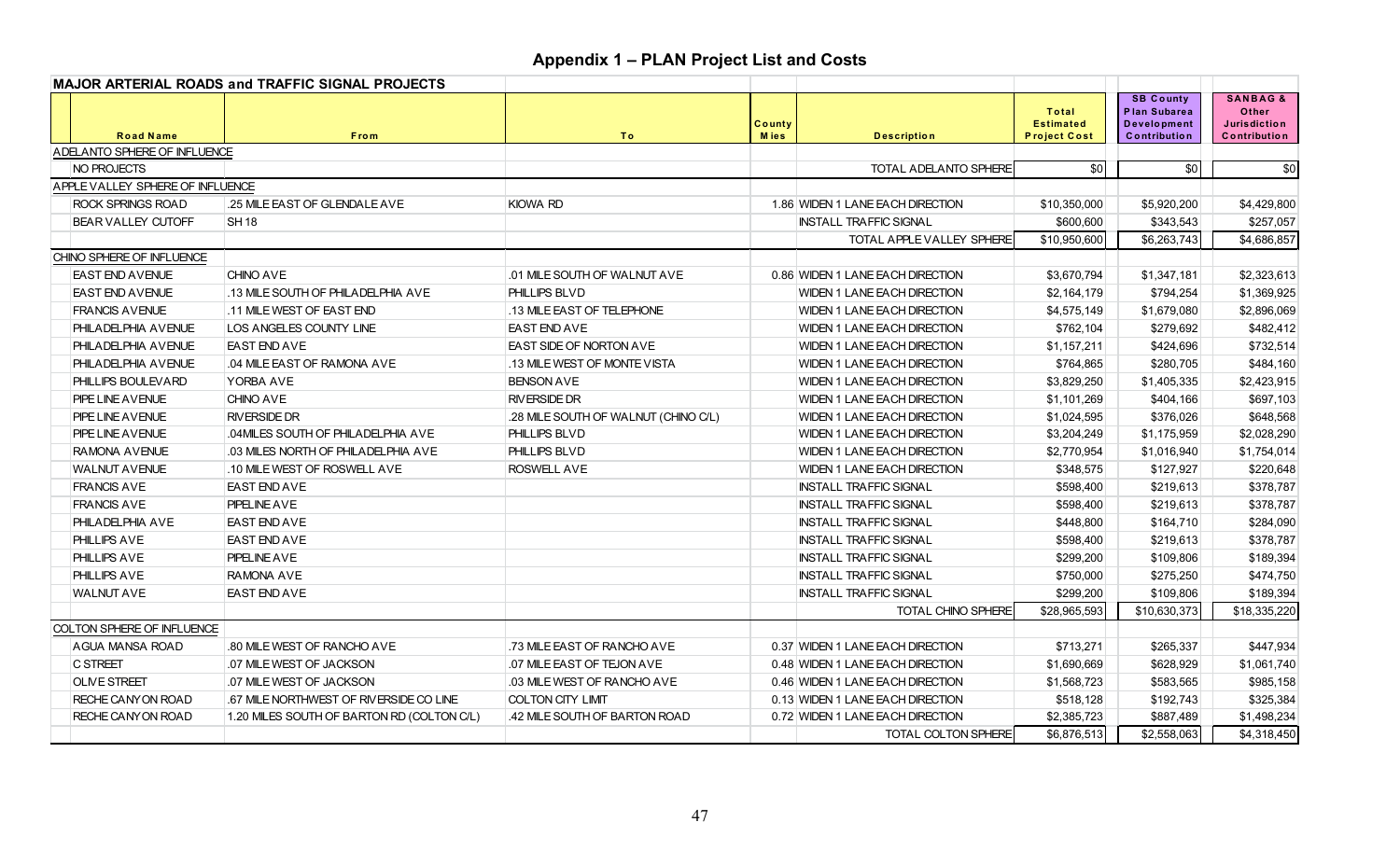| DEVORE/GLEN HELEN UNINCORPORATED AREA |                                |                                     |                                             |              |              |             |
|---------------------------------------|--------------------------------|-------------------------------------|---------------------------------------------|--------------|--------------|-------------|
| DEVORE ROAD                           | SH215 NORTHBOUND OFF-RAMP      | <b>KENWOOD AVE</b>                  | 0.89 WIDEN 1 LANE EACH DIRECTION            | \$3,609,299  | \$2,244,984  | \$1,364,315 |
| DEVORE ROAD                           | KENWOOD AVE                    | <b>FOOTHILL ST</b>                  | 0.16 WIDEN 1 LANE EACH DIRECTION            | \$653.589    | \$406,532    | \$247,056   |
| <b>GLEN HELEN PARKWAY</b>             | .15 MILE EAST OF GLEN HELEN RD | <b>CAJON BLVD</b>                   | 3.69 WIDEN 1 LANE EACH DIRECTION            | \$11.755.548 | \$7,311,951  | \$4,443,597 |
| <b>GLEN HELEN ROAD</b>                | <b>GLEN HELEN PRKWY</b>        | <b>END OF ROAD</b>                  | 0.90 WIDEN 1 LANE EACH DIRECTION            | \$1,925,371  | \$1,197,581  | \$727,790   |
|                                       |                                |                                     | TOTAL DEVORE/GLEN HELEN UNINCORPORATED AREA | \$17,943,807 | \$11,161,048 | \$6,782,759 |
| FONTANA SPHERE OF INFLUENCE           |                                |                                     |                                             |              |              |             |
| <b>ALDER AVENUE</b>                   | .08 MILE SOUTH OF TAYLOR ST    | <b>VALLEY BLVD</b>                  | 0.09 WIDEN 1 LANE EACH DIRECTION            | \$216.627    | \$90,334     | \$126,294   |
| <b>ALDER AVENUE</b>                   | <b>VALLEY BLVD</b>             | SAN BERNARDINO AVE                  | 0.25 WIDEN 1 LANE EACH DIRECTION            | \$406,259    | \$169,410    | \$236,849   |
| <b>ARROW ROUTE</b>                    | <b>HICKORY AVE</b>             | ALMERIA AVE TOKAY AVE               | 3.14 WIDEN 1 LANE EACH DIRECTION            | \$8,220,052  | \$3,427,762  | \$4,792,290 |
| <b>BANANA AVENUE</b>                  | <b>JURUPA AVE</b>              | <b>SLOVER</b>                       | 0.73 WIDEN 1 LANE EACH DIRECTION            | \$1,582,977  | \$660,102    | \$922,876   |
| <b>BEECH AVENUE</b>                   | <b>VALLEY BLVD</b>             | <b>RANDALL</b>                      | 0.75 WIDEN 1 LANE EACH DIRECTION            | \$1,683,004  | \$701,813    | \$981,191   |
| <b>BEECH AVENUE</b>                   | RANDALL AVE                    | ARROW ROUTE WHITTRAM AVE            | 1.03 WIDEN 1 LANE EACH DIRECTION            | \$2,097,366  | \$874,602    | \$1,222,764 |
| <b>BEECH AVENUE</b>                   | <b>ARROW ROUTE</b>             | SH <sub>66</sub>                    | 0.51 WIDEN 1 LANE EACH DIRECTION            | \$1,287,057  | \$536,703    | \$750,355   |
| <b>CALABASH AVENUE</b>                | <b>WHITTRAMAVE</b>             | FOOTHILL BLVD (SH66)                | 0.67 WIDEN 1 LANE EACH DIRECTION            | \$1,740,470  | \$725,776    | \$1,014,694 |
| <b>CHERRY AVENUE</b>                  | <b>MERRILL AVE</b>             | <b>WHITTRAM AVE</b>                 | 0.25 WIDEN BRIDGE 2 LANES                   | \$10,200,000 | \$4,253,400  | \$5,946,600 |
| <b>FONTANA AVENUE</b>                 | <b>VALLEY BLVD</b>             | LIME AVE POPLAR AVE                 | 0.44 WIDEN 1 LANE EACH DIRECTION            | \$903,459    | \$376,743    | \$526,717   |
| LIVE OAK AVENUE                       | <b>VALLEY BLVD</b>             | <b>RANDALL AVE</b>                  | 1.00 WIDEN 1 LANE EACH DIRECTION            | \$1,842,009  | \$768,118    | \$1,073,891 |
| LIVE OAK AVENUE                       | RANDALL AVE                    | <b>MERRILL AVE</b>                  | 0.51 WIDEN 1 LANE EACH DIRECTION            | \$810,333    | \$337,909    | \$472,424   |
| LIVE OAK AVENUE                       | <b>ARROW ROUTE</b>             | FOOTHLL SH66                        | 0.25 WIDEN 1 LANE EACH DIRECTION            | \$600,935    | \$250,590    | \$350,345   |
| <b>MERRILL AVENUE</b>                 | <b>CHERRY AVE</b>              | <b>CATAWBA AVE</b>                  | 1.71 WIDEN 1 LANE EACH DIRECTION            | \$4,156,354  | \$1,733,200  | \$2,423,154 |
| <b>MULBERRY AVENUE</b>                | <b>JURUPA AVE</b>              | <b>SLOVER AVE</b>                   | 0.44 WIDEN 1 LANE EACH DIRECTION            | \$579,612    | \$241,698    | \$337,914   |
| <b>MULBERRY AVENUE</b>                | <b>VALLEY BLVD</b>             | SAN BERNARDINO AVE                  | 0.50 WIDEN 1 LANE EACH DIRECTION            | \$964,208    | \$402,075    | \$562,133   |
| RANDALL AVENUE                        | <b>CHERRY AVE</b>              | 12 MILE EAST OF POPLAR AVE          | 1.44 WIDEN 1 LANE EACH DIRECTION            | \$2,789,683  | \$1,163,298  | \$1,626,385 |
| RANDALL AVENUE                        | <b>ALDER AVE</b>               | <b>LOCUST AVE</b>                   | 0.25 WIDEN 1 LANE EACH DIRECTION            | \$529,071    | \$220,623    | \$308,449   |
| SAN BERNARDINO AVENUE ALDER AVE       |                                | <b>LAUREL AVE</b>                   | 0.27 WIDEN 1 LANE EACH DIRECTION            | \$523,625    | \$218,352    | \$305,274   |
| SAN BERNARDINO AVENUE CHERRY AVE      |                                | FONTANA CITY LIMIT - NORTH SIDE     | 1.26 WIDEN 1 LANE EACH DIRECTION            | \$2,031,000  | \$846,927    | \$1,184,073 |
| SAN BERNARDINO AVENUE CHERRY AVE      |                                | FONTANA CITY LIMIT - SOUTH SIDE     | 1.26 WIDEN 1 LANE EACH DIRECTION            | \$1,733,087  | \$722,697    | \$1,010,390 |
| SANTA ANA AVENUE                      | MULBERRY AVE                   | .12 MILE EAST OF REDWOOD ALMOND AVE | 0.78 WIDEN 1 LANE EACH DIRECTION            | \$3,660,206  | \$1,526,306  | \$2,133,900 |
| VALLEY BOULEVARD                      | .40 MILE EAST OF COMMERCE DR   | BANANA AVEALMOND AVE                | 0.66 WIDEN 1 LANE                           | \$662,086    | \$276,090    | \$385,996   |
| <b>VALLEY BOULEVARD</b>               | <b>CHERRY AVE</b>              | <b>HEMLOCK AVE</b>                  | 0.37 WIDEN 1 LANE                           | \$365,299    | \$152,330    | \$212,969   |
| <b>ARROW ROUTE</b>                    | <b>CALABASH AVE</b>            |                                     | <b>INSTALL TRAFFIC SIGNAL</b>               | \$598,400    | \$249,533    | \$348,867   |
| <b>ARROW ROUTE</b>                    | LIVE OAK AVE                   |                                     | <b>INSTALL TRAFFIC SIGNAL</b>               | \$598,400    | \$249,533    | \$348,867   |
| FONTANA AVE                           | <b>BEECH AVE</b>               |                                     | <b>INSTALL TRAFFIC SIGNAL</b>               | \$299,200    | \$124,766    | \$174,434   |
| <b>MERRILL AVE</b>                    | <b>BEECH AVE</b>               |                                     | <b>INSTALL TRAFFIC SIGNAL</b>               | \$598,400    | \$249,533    | \$348,867   |
| <b>MERRILL AVE</b>                    | LIVE OAK AVE                   |                                     | <b>INSTALL TRAFFIC SIGNAL</b>               | \$598,400    | \$249,533    | \$348,867   |
| RANDALL AVE                           | <b>ALDER AVE</b>               |                                     | <b>INSTALL TRAFFIC SIGNAL</b>               | \$149,600    | \$62,383     | \$87,217    |
| RANDALL AVE                           | <b>BEECH AVE</b>               |                                     | <b>INSTALL TRAFFIC SIGNAL</b>               | \$598,400    | \$249,533    | \$348,867   |
| RANDALL AVE                           | LIVE OAK AVE                   |                                     | <b>INSTALL TRAFFIC SIGNAL</b>               | \$598,400    | \$249,533    | \$348,867   |
| RANDALL AVE                           | <b>LOCUST AVE</b>              |                                     | <b>INSTALL TRAFFIC SIGNAL</b>               | \$299,200    | \$124,766    | \$174,434   |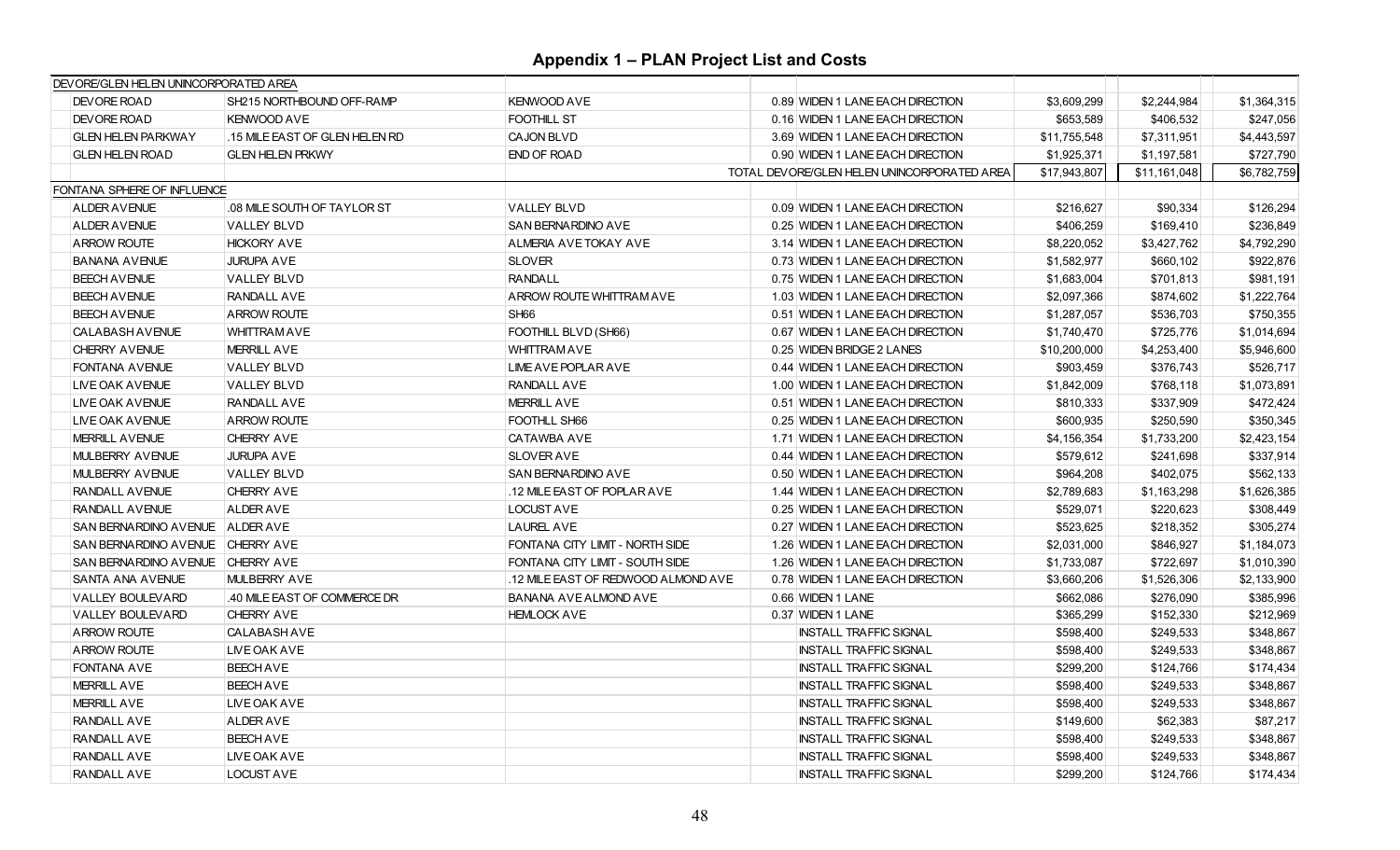*Fontana sphere cont.*

| SAN BERNARDINO AVE             | <b>MULBERRY AVE</b>                             |                                            |      | <b>INSTALL TRAFFIC SIGNAL</b>    | \$598,400    | \$249,533    | \$348,867    |
|--------------------------------|-------------------------------------------------|--------------------------------------------|------|----------------------------------|--------------|--------------|--------------|
| <b>SANTA ANA AVE</b>           | <b>BANANA AVE</b>                               |                                            |      | <b>INSTALL TRAFFIC SIGNAL</b>    | \$598,400    | \$249,533    | \$348,867    |
| SANTA ANA AVE                  | <b>CALABASH AVE</b>                             |                                            |      | <b>INSTALL TRAFFIC SIGNAL</b>    | \$598,400    | \$249,533    | \$348,867    |
| <b>VALLEY BLVD</b>             | <b>MULBERRY AVE</b>                             |                                            |      | <b>INSTALL TRAFFIC SIGNAL</b>    | \$598,400    | \$249,533    | \$348,867    |
|                                |                                                 |                                            |      | TOTAL FONTANA SPHERE             | \$56,316,782 | \$23,484,098 | \$32,832,684 |
| HESPERIA SPHERE OF INFLUENCE   |                                                 |                                            |      |                                  |              |              |              |
| <b>RANCHERO STREET</b>         | 0.3 MILES EAST OF MARIPOSA RD                   | .94 MILE EAST OF MARIPOSA RD               |      | 0.94 WIDEN 1 LANE EACH DIRECTION | \$2,462,250  | \$1,021,834  | \$1,440,416  |
| <b>RANCHERO STREET</b>         | .94 MILE EAST OF MARIPOSA RD                    | <b>ESCONDIDO AVE</b>                       |      | 1.50 WIDEN 1 LANE EACH DIRECTION | \$6,207,387  | \$2,576,066  | \$3,631,321  |
| <b>RANCHERO STREET</b>         | <b>ESCONDIDO AVE</b>                            | <b>HESPERIA CITY LIMITS</b>                |      | 1.00 WIDEN 1 LANE EACH DIRECTION | \$2,630,363  | \$1,091,601  | \$1,538,762  |
| <b>SUMMIT VALLEY ROAD</b>      | STATE HIGHWAY 138                               | 1.88 MILES NORTH OF STATE HIGHWAY 138      |      | 1.88 WIDEN 1 LANE EACH DIRECTION | \$6,450,845  | \$2,677,101  | \$3,773,744  |
| SUMMIT VALLEY ROAD             | 1.88 MILE NORTH OF STATE HIGHWAY 138            | 4.06 MILE NORTH OF STATE HIGHWAY 138       |      | 2.18 WIDEN 1 LANE EACH DIRECTION | \$5,230,770  | \$2,170,769  | \$3,060,000  |
| <b>SUMMIT VALLEY ROAD</b>      | 4.31 MILE NORTH OF SH138 (HESPERIA CITY LIMITS) | 5.51 MILE NORTH OF STATE HIGHWAY 138       |      | 1.20 WIDEN 1 LANE EACH DIRECTION | \$4,052,708  | \$1,681,874  | \$2,370,834  |
| SUMMIT VALLEY RD               | <b>SH 138</b>                                   |                                            |      | <b>INSTALL TRAFFIC SIGNAL</b>    | \$600,600    | \$249,249    | \$351,351    |
|                                |                                                 |                                            |      | TOTAL HESPERIA SPHERE            | \$27,634,923 | \$11,468,493 | \$16,166,430 |
| LOMA LINDA SPHERE OF INFLUENCE |                                                 |                                            |      |                                  |              |              |              |
|                                | $\overline{0}$                                  | $\overline{0}$<br>$\Omega$                 | 0.00 | $\Omega$                         | \$0          | \$0          | \$0          |
|                                |                                                 |                                            |      | TOTAL LOMA LINDA SPHERE          | \$0          | \$0          | \$0          |
| MONTCLAIR SPHERE OF INFLUENCE  |                                                 |                                            |      |                                  |              |              |              |
| <b>BENSON AVENUE</b>           | .18 MILE NORTH OF HOWARD ST                     | <b>STATE ST</b>                            |      | 0.17 WIDEN 1 LANE EACH DIRECTION | \$519,365    | \$190,087    | \$329,277    |
| <b>BENSON AVENUE</b>           | PHILLIPS BLVD                                   | .06 MILE NORTH OF HOWARD ST                |      | 0.16 WIDEN 1 LANE EACH DIRECTION | \$576,545    | \$211,016    | \$365,530    |
| <b>EAST END AVENUE</b>         | PHILLIPS BLVD                                   | .03 MILE SOUTH OF GRAND AVE                |      | 0.13 WIDEN 1 LANE EACH DIRECTION | \$309,470    | \$113,266    | \$196,204    |
| <b>MISSION BOULEVARD</b>       | LA COUNTY LINE                                  | .26 MILE EAST OF PIPE LINE (MONTCLAIR C/L) |      | 0.19 WIDEN 1 LANE EACH DIRECTION | \$1,014,291  | \$371,230    | \$643,060    |
| <b>MISSION BOULEVARD</b>       | .07 MILE WEST OF CENTRAL AVE                    | <b>BENSON AVE</b>                          |      | 0.53 WIDEN 1 LANE EACH DIRECTION | \$1,498,336  | \$548,391    | \$949,945    |
| <b>MONTE VISTA AVENUE</b>      | PHILLIPS BLVD                                   | STATE ST                                   |      | 0.20 WIDEN 1 LANE EACH DIRECTION | \$836,164    | \$306,036    | \$530,128    |
| PHILLIPS BOULEVARD             | LA COUNTY LINE                                  | <b>EAST END AVE</b>                        |      | 0.01 WIDEN 1 LANE EACH DIRECTION | \$100,450    | \$36,765     | \$63,686     |
| PHILLIPS BOULEVARD             | <b>EAST END AVE</b>                             | <b>ROSWELL AVE</b>                         |      | 0.25 WIDEN 1 LANE EACH DIRECTION | \$379,349    | \$138,842    | \$240,508    |
| PHILLIPS BOULEVARD             | ROSWELL AVE                                     | YORBA AVE                                  |      | 0.90 WIDEN 1 LANE EACH DIRECTION | \$3,026,084  | \$1,107,547  | \$1,918,537  |
| PIPE LINE AVENUE               | PHILLIPS BLVD                                   | <b>MISSION BLVD</b>                        |      | 0.73 WIDEN 1 LANE EACH DIRECTION | \$2,824,437  | \$1,033,744  | \$1,790,693  |
| PHILLIPS AVE                   | <b>BENSON AVE</b>                               |                                            |      | <b>INSTALL TRAFFIC SIGNAL</b>    | \$149,600    | \$54,754     | \$94,846     |
| PHILLIPS AVE                   | MONTE VISTA AVE                                 |                                            |      | <b>INSTALL TRAFFIC SIGNAL</b>    | \$375,000    | \$137,250    | \$237,750    |
| <b>PHILLIPS AVE</b>            | PIPELINE AVE                                    |                                            |      | <b>INSTALL TRAFFIC SIGNAL</b>    | \$299,200    | \$109,507    | \$189,693    |
| PHILLIPS AVE                   | RAMONA AVE                                      |                                            |      | <b>INSTALL TRAFFIC SIGNAL</b>    | \$375,000    | \$137,250    | \$237,750    |
|                                |                                                 |                                            |      | TOTAL MONTCLAIR SPHERE           | \$12,283,291 | \$4,495,684  | \$7,787,606  |
| REDLANDS SPHERE OF INFLUENCE   |                                                 |                                            |      |                                  |              |              |              |
| <b>COLTON AVENUE</b>           | <b>WABASH AVE</b>                               | <b>CRAFTON AVE</b>                         |      | 1.01 WIDEN 1 LANE EACH DIRECTION | \$1,546,457  | \$548,992    | \$997,464    |
| <b>CRAFTON HILLS PKWY</b>      | <b>WABASH AVE</b>                               | OVERCREST/TENNESSEE                        |      | 0.51 CONSTRUCT 2 LANE ROAD       | \$6,328,935  | \$2,246,772  | \$4,082,163  |
| <b>FIFTH AVENUE</b>            | <b>WABASH AVE</b>                               | <b>CRAFTON AVE</b>                         |      | 0.96 WIDEN 1 LANE EACH DIRECTION | \$3,021,508  | \$1,072,635  | \$1,948,873  |
| <b>FLORIDA STREET</b>          | <b>GREENSPOT RD</b>                             | <b>GARNET ST</b>                           |      | 0.71 WIDEN 1 LANE EACH DIRECTION | \$3,161,717  | \$1,122,410  | \$2,039,308  |
| <b>GARNET STREET</b>           | STATE HIGHWAY 38 (MENTONE BLVD)                 | .57 MILE SOUTH OF NEWPORT AVE              |      | 0.13 WIDEN 1 LANE EACH DIRECTION | \$382,591    | \$135,820    | \$246,771    |
| <b>GARNET STREET</b>           | .29 MILE SOUTH OF NEWPORT AVE                   | <b>FLORIDA ST</b>                          |      | 0.60 WIDEN 1 LANE EACH DIRECTION | \$1,835,527  | \$651,612    | \$1,183,915  |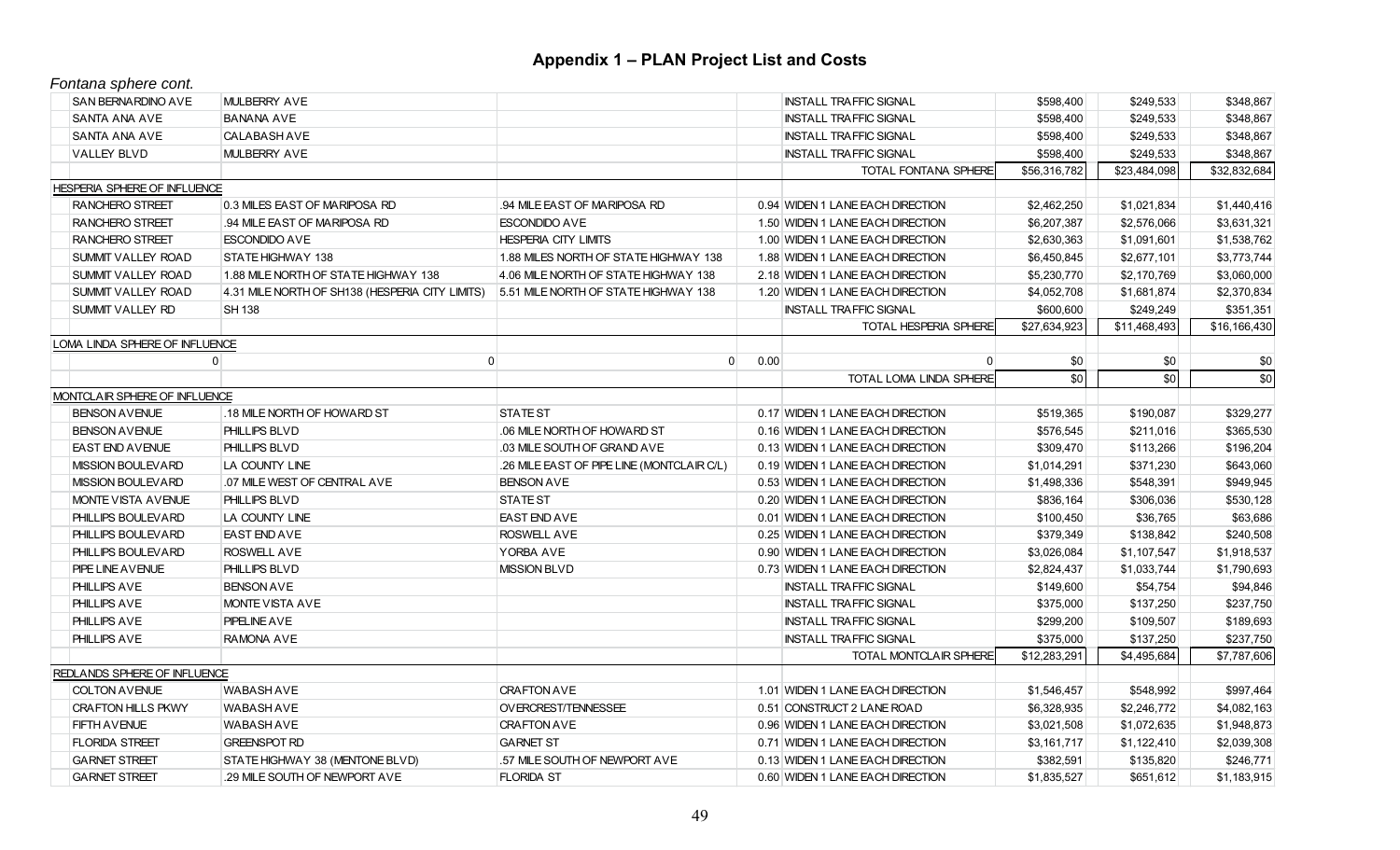*Redlands sphere cont.*

| <b>GARNET STREET</b>                      | .08 MILE SOUTH OF MENTONE AVE   | MENTONE AVE                         | 0.08 WIDEN 1 LANE EACH DIRECTION                | \$266,389    | \$94,568    | \$171,821    |
|-------------------------------------------|---------------------------------|-------------------------------------|-------------------------------------------------|--------------|-------------|--------------|
| <b>GARNET STREET</b>                      | <b>MENTONE AVE</b>              | STATE HIGHWAY 38 (MENTONE BLVD)     | 0.12 WIDEN 1 LANE EACH DIRECTION                | \$429,585    | \$152,503   | \$277,082    |
| <b>GREENSPOT ROAD</b>                     | .19 MILE NORTH OF FLORIDA ST    | <b>FLORIDA STREET</b>               | 0.17 WIDEN 1 LANE EACH DIRECTION                | \$409.824    | \$145.487   | \$264,336    |
| <b>SAN BERNARDINO AVENUE</b>              | <b>WABASHAVE</b>                | OPAL AVE                            | 0.23 WIDEN 1 LANE EACH DIRECTION                | \$777,915    | \$276,160   | \$501,755    |
| <b>WABASH AVENUE</b>                      | .30 MILE SOUTH OF SEVENTH ST    | .13 MILE NORTH OF 7TH ST            | 0.33 WIDEN 1 LANE EACH DIRECTION                | \$1,073,969  | \$381,259   | \$692,710    |
| <b>WABASH AVENUE</b>                      | 6TH AVE                         | 5TH AVE                             | 0.12 WIDEN 1 LANE EACH DIRECTION                | \$349,584    | \$124,102   | \$225,481    |
| <b>WABASH AVENUE</b>                      | STATE HIGHWAY 38 (MENTONE BLVD) | SAN BERNARDINO AVE                  | 0.25 WIDEN 1 LANE EACH DIRECTION                | \$584,718    | \$207,575   | \$377,143    |
| COLTON AVE                                | <b>WABASHAVE</b>                |                                     | <b>INSTALL TRAFFIC SIGNAL</b>                   | \$299,200    | \$106,216   | \$192,984    |
| <b>CRAFTON HILLS PKWY</b>                 | <b>WABASHAVE</b>                |                                     | <b>INSTALL TRAFFIC SIGNAL</b>                   | \$598,400    | \$212,432   | \$385,968    |
| FIFTH AVE                                 | <b>WABASHAVE</b>                |                                     | <b>INSTALL TRAFFIC SIGNAL</b>                   | \$149,600    | \$53,108    | \$96,492     |
| <b>FLORIDA ST</b>                         | <b>GARNET ST</b>                |                                     | <b>INSTALL TRAFFIC SIGNAL</b>                   | \$598,400    | \$212,432   | \$385,968    |
| <b>GARNET ST</b>                          | <b>SH38</b>                     |                                     | <b>INSTALL TRAFFIC SIGNAL</b>                   | \$299,200    | \$106,216   | \$192,984    |
| SAN BERNARDINO AVE                        | <b>WABASH AVE</b>               |                                     | <b>INSTALL TRAFFIC SIGNAL</b>                   | \$149,600    | \$53,108    | \$96,492     |
|                                           |                                 |                                     | <b>TOTAL REDLANDS SPHERE</b>                    | \$22,263,118 | \$7,903,407 | \$14,359,711 |
| REDLANDS "DONUT HOLE" UNINCORPORATED AREA |                                 |                                     |                                                 |              |             |              |
| LUGONIA AVE                               | NEVADA ST                       |                                     | <b>INSTALL TRAFFIC SIGNAL</b>                   | \$299,200    | \$185,504   | \$113,696    |
| PALMETTO AVE                              | <b>ALABAMA ST</b>               |                                     | <b>INSTALL TRAFFIC SIGNAL</b>                   | \$598,400    | \$371,008   | \$227,392    |
| PALMETTO AVE                              | NEVADA ST                       |                                     | <b>INSTALL TRAFFIC SIGNAL</b>                   | \$448,800    | \$278,256   | \$170,544    |
| PALMETTO AVE                              | <b>CALIFORNIA ST</b>            |                                     | <b>INSTALL TRAFFIC SIGNAL</b>                   | \$149,600    | \$92,752    | \$56,848     |
|                                           |                                 |                                     | TOTAL REDLANDS "DONUT HOLE" UNINCORPORATED AREA | \$1,496,000  | \$927,520   | \$568,480    |
| RIALTO SPHERE OF INFLUENCE                |                                 |                                     |                                                 |              |             |              |
| <b>ALDER AVENUE</b>                       | <b>JURUPA AVE</b>               | .12 MILE NORTH OF JURUPA AVE        | 0.12 WIDEN 1 LANE EACH DIRECTION                | \$402,894    | \$151,488   | \$251,406    |
| <b>ALDER AVENUE</b>                       | .12 MILE NORTH OF JURUPA AVE    | <b>SLOVER AVE</b>                   | 0.90 WIDEN 1 LANE EACH DIRECTION                | \$2,583,359  | \$971,343   | \$1,612,016  |
| EL RIVINO ROAD                            | <b>CEDARAVE</b>                 | AGUA MANSA RD                       | 0.36 WIDEN 1 LANE EACH DIRECTION                | \$2,135,847  | \$803,078   | \$1,332,768  |
| <b>JURUPA AVENUE</b>                      | LOCUST AVE                      | <b>CEDARAVE</b>                     | 0.66 WIDEN 1 LANE EACH DIRECTION                | \$2,199,285  | \$826,931   | \$1,372,354  |
| <b>JURUPA AVENUE</b>                      | <b>LILACAVE</b>                 | .09 MILE WEST OF WILLOW AVE         | 0.16 WIDEN 1 LANE EACH DIRECTION                | \$863,119    | \$324,533   | \$538,586    |
| <b>JURUPA AVENUE</b>                      | <b>TAMARIND AVE</b>             | ALDER AVE                           | 0.13 WIDEN 2 LANES EACH DIRECTION               | \$959,517    | \$360,778   | \$598,739    |
| <b>JURUPA AVENUE</b>                      | <b>CEDARAVE</b>                 | <b>LILACAVE</b>                     | 1.00 WIDEN 1 LANE EACH DIRECTION                | \$3,952,443  | \$1,486,119 | \$2,466,325  |
| <b>LOCUST AVENUE</b>                      | <b>SEVENTH ST</b>               | <b>ELEVENTH ST</b>                  | 0.13 WIDEN 1 LANE EACH DIRECTION                | \$544,499    | \$204,731   | \$339,767    |
| <b>LOCUST AVENUE</b>                      | <b>JURUPA AVE</b>               | <b>SANTA ANA</b>                    | 0.52 WIDEN 1 LANE EACH DIRECTION                | \$2,056,196  | \$773,130   | \$1,283,066  |
| <b>LOCUST AVENUE</b>                      | <b>SANTA ANA AVE</b>            | <b>SLOVER AVE</b>                   | 0.48 WIDEN 1 LANE EACH DIRECTION                | \$1,648,209  | \$619,726   | \$1,028,482  |
| <b>LOCUST AVENUE</b>                      | <b>SAN BERNARDINO AVE</b>       | RANDALL AVE                         | 0.50 WIDEN 1 LANE EACH DIRECTION                | \$1,706,889  | \$641,790   | \$1,065,099  |
| <b>LOCUST AVENUE</b>                      | VALLEY BLVD                     | SAN BERNARDINO AVE                  | 0.50 WIDEN 1 LANE EACH DIRECTION                | \$1,402,953  | \$527,510   | \$875,443    |
| RANDALL AVENUE                            | ALDER AVE LOCUST AVE            | <b>CEDARAVE</b>                     | 0.37 WIDEN 1 LANE EACH DIRECTION                | \$829,700    | \$311,967   | \$517,733    |
| SAN BERNARDINO AVENUE   LAUREL AVE        |                                 | .07 MILE EAST OF LARCH (RIALTO C/L) | 1.31 WIDEN 1 LANE EACH DIRECTION                | \$3,067,953  | \$1,153,550 | \$1,914,403  |
| SANTA ANA AVENUE                          | LOCUST AVE                      | <b>CEDARAVE</b>                     | 0.75 WIDEN 1 LANE EACH DIRECTION                | \$1,744,369  | \$655,883   | \$1,088,486  |
| SANTA ANA AVENUE                          | <b>CEDARAVE</b>                 | .12 MILE EAST OF CACTUS AVE         | 0.88 WIDEN 1 LANE EACH DIRECTION                | \$2,268,168  | \$852,831   | \$1,415,337  |
| SANTA ANA AVENUE                          | <b>TAMARIND AVE</b>             | <b>LOCUST AVE</b>                   | 0.76 WIDEN 1 LANE EACH DIRECTION                | \$2,551,434  | \$959,339   | \$1,592,095  |
| SLOVER AVENUE                             | <b>ALDER AVE</b>                | <b>LINDEN AVE</b>                   | 1.00 WIDEN 1 LANE EACH DIRECTION                | \$2,800,000  | \$1,052,800 | \$1,747,200  |
|                                           |                                 |                                     |                                                 |              |             |              |

*Rialto sphere cont.*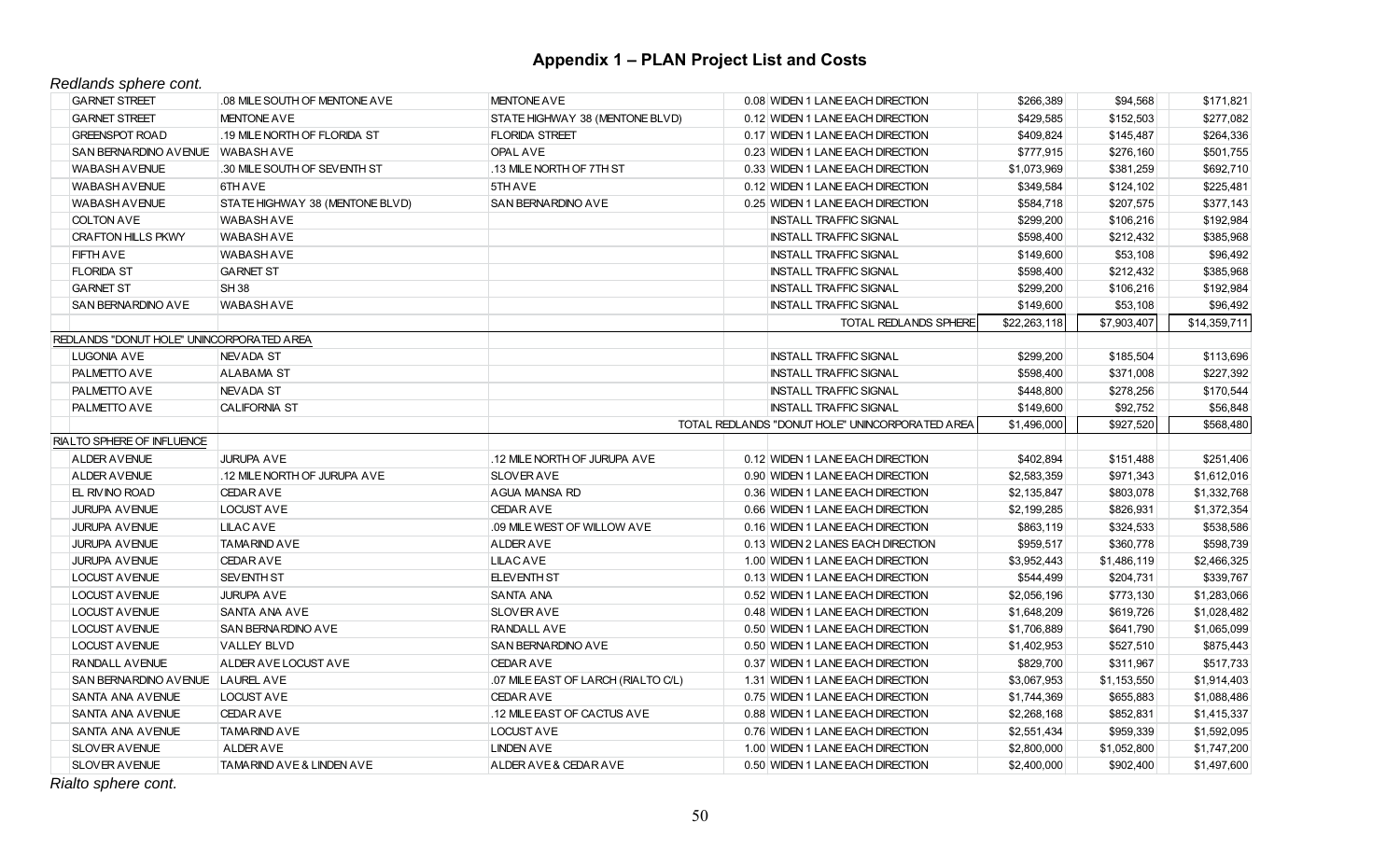| <b>SLOVER AVENUE</b>               | <b>LARCHAVE</b>                 | <b>CACTUS AVE</b>                 | 0.50 WIDEN 1 LANE EACH DIRECTION          | \$2,036,000   | \$765,536     | \$1,270,464   |
|------------------------------------|---------------------------------|-----------------------------------|-------------------------------------------|---------------|---------------|---------------|
| <b>JURUPA AVE</b>                  | <b>ALDER AVE</b>                |                                   | <b>INSTALL TRAFFIC SIGNAL</b>             | \$299,200     | \$112,499     | \$186,701     |
| <b>JURUPA AVE</b>                  | <b>LOCUST AVE</b>               |                                   | <b>INSTALL TRAFFIC SIGNAL</b>             | \$299,200     | \$112,499     | \$186,701     |
| RANDALL AVE                        | <b>LOCUST AVE</b>               |                                   | <b>INSTALL TRAFFIC SIGNAL</b>             | \$299.200     | \$112,499     | \$186,701     |
| <b>SANTA ANA AVE</b>               | ALDER AVE                       |                                   | <b>INSTALL TRAFFIC SIGNAL</b>             | \$598.400     | \$224,998     | \$373,402     |
| <b>SANTA ANA AVE</b>               | <b>LOCUST AVE</b>               |                                   | <b>INSTALL TRAFFIC SIGNAL</b>             | \$598,400     | \$224,998     | \$373,402     |
|                                    |                                 |                                   | TOTAL RIALTO SPHERE                       | \$40,247,233  | \$15,132,959  | \$25,114,273  |
| SAN BERNARDINO SPHERE OF INFLUENCE |                                 |                                   |                                           |               |               |               |
| DEL ROSA AVENUE                    | DEL ROSA DR                     | <b>SAN BERNARDINO CITY LIMITS</b> | 0.04 WIDEN 1 LANE EACH DIRECTION          | \$89.980      | \$20,785      | \$69,194      |
| FIFTH STREET                       | <b>WATERMAN AVE</b>             | .23 MILE WEST OF PEDLEY RD        | 0.34 WIDEN 1 LANE EACH DIRECTION          | \$1,296,175   | \$299,416     | \$996,758     |
| <b>FIFTH STREET</b>                | .03 MILE WEST OF PEDLEY RD      | <b>TIPPECANOE AVE</b>             | 0.35 WIDEN 1 LANE EACH DIRECTION          | \$898.763     | \$207.614     | \$691,149     |
| <b>KENDALL DRIVE</b>               | .19 MILE NORTHWEST OF PALM AVE  | <b>CAJON BLVD</b>                 | 1.59 WIDEN 1 LANE EACH DIRECTION          | \$5,216,453   | \$1,205,001   | \$4,011,452   |
| <b>STATE STREET</b>                | HIGHLAND AVE/SR-210             | <b>CAJON BLVD</b>                 | 1.44 WIDEN 1 LANE EACH DIRECTION          | \$6,000,000   | \$1,386,000   | \$4,614,000   |
|                                    |                                 |                                   | TOTAL SAN BERNARDINO SPHERE               | \$13,501,371  | \$3,118,817   | \$10,382,554  |
| UPLAND SPHERE OF INFLUENCE         |                                 |                                   |                                           |               |               |               |
| EUCLID AVENUE                      | 24TH ST                         | <b>MOUNTAIN AVE</b>               | 0.96 WIDEN 1 LANE EACH DIRECTION          | \$2,727,127   | \$1,055,398   | \$1,671,729   |
| <b>MOUNTAIN AVENUE</b>             | 23RD ST                         | EUCLID AVE                        | 1.03 WIDEN 1 LANE EACH DIRECTION          | \$3,722,922   | \$1,440,771   | \$2,282,151   |
| <b>SAN ANTONIO AVENUE</b>          | 23RD ST                         | 24TH ST                           | 0.13 WIDEN 1 LANE EACH DIRECTION          | \$341,771     | \$132,265     | \$209,505     |
| <b>SAN ANTONIO CRESCENT E</b>      | 24TH ST                         | <b>SAN ANTONIO CRESENT W</b>      | 0.06 WIDEN 1 LANE EACH DIRECTION          | \$113,039     | \$43,746      | \$69,293      |
| <b>MOUNTAIN AVE</b>                | EUCLID AVE                      |                                   | <b>INSTALL TRAFFIC SIGNAL</b>             | \$598,400     | \$231,581     | \$366,819     |
|                                    |                                 |                                   | TOTAL UPLAND SPHERE                       | \$7,503,259   | \$2,903,761   | \$4,599,498   |
| VICTORVILLE SPHERE OF INFLUENCE    |                                 |                                   |                                           |               |               |               |
| YATES ROAD                         | .24 MILE NORTH OF CHINQUAPIN DR | .02 MILE SOUTH OF FORTUNA LN      | 1.23 WIDEN 1 LANE EACH DIRECTION          | \$5,690,000   | \$1,012,820   | \$4,677,180   |
| <b>BALDY MESA ROAD</b>             | <b>MESA STREET</b>              | <b>DUNCAN ROAD</b>                | 1.50 WIDEN 1 LANE EACH DIRECTION          | \$3,583,236   | \$637,816     | \$2,945,420   |
| <b>BALDY MESA ROAD</b>             | <b>DUNCAN ROAD</b>              | STATE HIGHWAY 18                  | 1.25 WIDEN 1 LANE EACH DIRECTION          | \$3,841,862   | \$683,851     | \$3,158,010   |
| <b>DUNCAN ROAD</b>                 | <b>CAUGHLIN ROAD</b>            | <b>BALDY MESA ROAD</b>            | 2.00 WIDEN 1 LANE EACH DIRECTION          | \$2,147,080   | \$382,180     | \$1,764,900   |
| <b>DUNCAN ROAD</b>                 | <b>CAUGHLIN ROAD</b>            | <b>MONTE VISTA</b>                | 2.94 WIDEN 1 LANE EACH DIRECTION          | \$6,906,779   | \$1,229,407   | \$5,677,373   |
|                                    |                                 |                                   | <b>TOTAL VICTORVILLE SPHERE</b>           | \$22,168,957  | \$3,946,074   | \$18,222,883  |
| YUCAIPA SPHERE OF INFLUENCE        |                                 |                                   |                                           |               |               |               |
| <b>BRYANT STREET</b>               | NORTH JUNIPER AVE               | <b>STATE HIGHWAY 38</b>           | 0.15 WIDEN 1 LANE EACH DIRECTION          | \$568,403     | \$224,519     | \$343,884     |
| <b>BRYANT ST</b>                   | <b>SH38</b>                     |                                   | <b>INSTALL TRAFFIC SIGNAL</b>             | \$299,200     | \$118,184     | \$181,016     |
|                                    |                                 |                                   | TOTAL YUCAIPA SPHERE                      | \$867,603     | \$342,703     | \$524,900     |
|                                    |                                 |                                   |                                           |               |               |               |
|                                    |                                 |                                   | PLAN MAJOR ARTERIAL/TRAFFIC SIGNAL TOTALS | \$269,019,049 | \$104,336,744 | \$164,682,305 |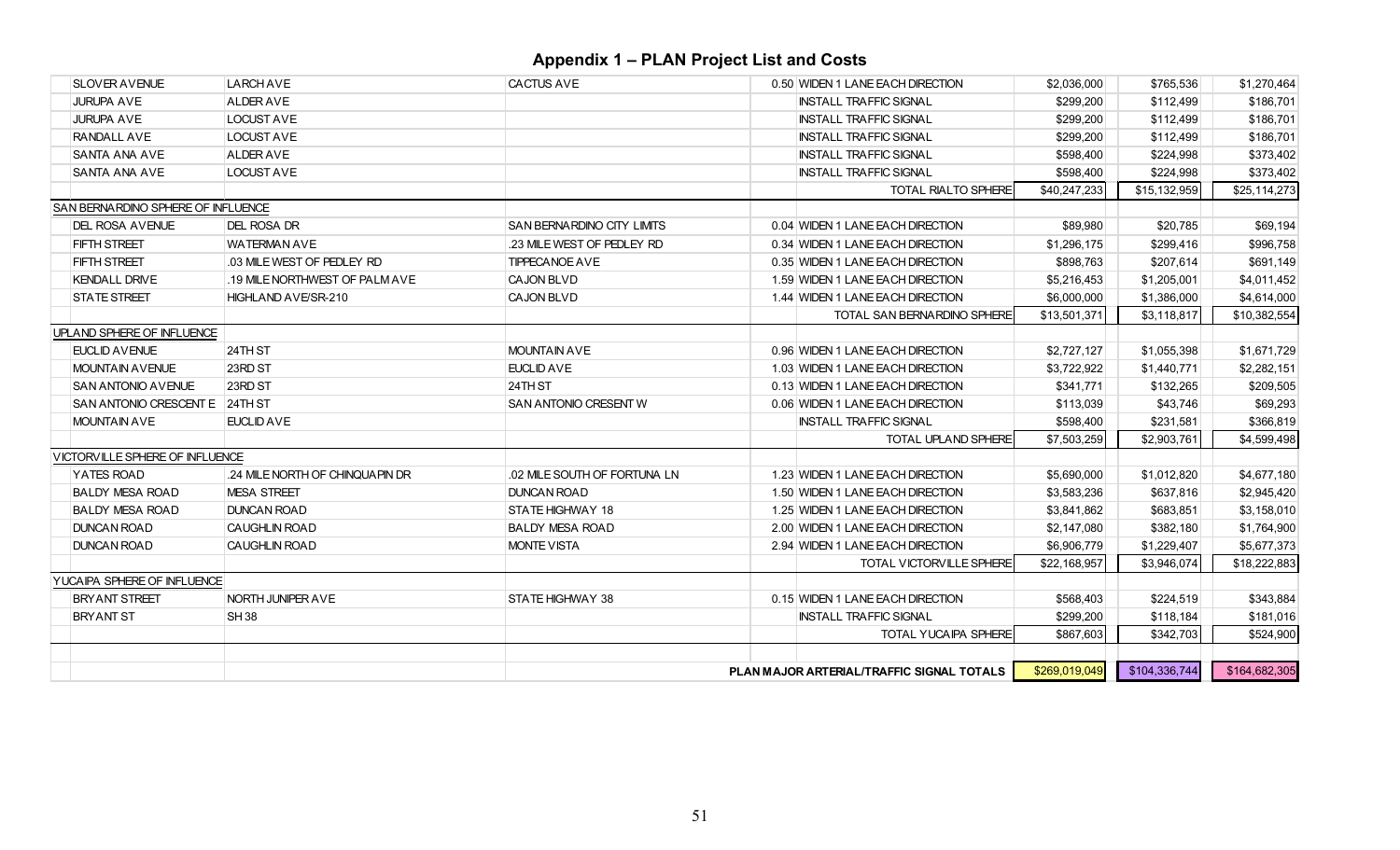|                 | SB COUNTY SHARE OF FREEWAY INTERCHANGES PROJECTS (per SANBAG Nexus Study) |                                         |                                     |                                                          |                                                                                |                                                                        |                                                                     |
|-----------------|---------------------------------------------------------------------------|-----------------------------------------|-------------------------------------|----------------------------------------------------------|--------------------------------------------------------------------------------|------------------------------------------------------------------------|---------------------------------------------------------------------|
| Freeway         | <b>Interchange Street</b>                                                 | Plan Subarea (City Sphere of Influence) | Devel.<br>Contri-<br>bution<br>$\%$ | <b>Plan Subarea Development</b><br><b>Contribution %</b> | <b>Total Sphere</b><br><b>Share</b><br><b>Estimated</b><br><b>Project Cost</b> | <b>SB County</b><br>Plan Subarea<br><b>Development</b><br>Contribution | <b>SANBAG &amp;</b><br>Other<br><b>Jurisdiction</b><br>Contribution |
| $1)$ SR-60      | Ramona                                                                    | Chino Sphere                            | 31.3%                               | 16.7%                                                    | \$5,050,080                                                                    | \$1,580,675                                                            | \$26,576,999                                                        |
|                 |                                                                           | Montclair Sphere                        | 31.3%                               | 22.0%                                                    | \$6,652,800                                                                    | \$2,082,326                                                            |                                                                     |
| $ 2)$ SR-60     | Central                                                                   | Chino Sphere                            | 58.8%                               | 0.9%                                                     | \$274,725                                                                      | \$161,538                                                              | \$28,364,035                                                        |
|                 |                                                                           | Montclair Sphere                        | 58.8%                               | 6.7%                                                     | \$1,997,325                                                                    | \$1,174,427                                                            |                                                                     |
| $3)$ $+10$      | Cherry                                                                    | Fontana Sphere                          | 35.4%                               | 64.0%                                                    | \$49,216,000                                                                   | \$17,422,464                                                           | \$59,477,536                                                        |
| $4)$ $+10$      | Beech                                                                     | Fontana Sphere                          | 50.0%                               | 36.5%                                                    | \$41,574,595                                                                   | \$20,787,298                                                           | \$93,115,703                                                        |
| $5)$ $-10$      | Citrus                                                                    | Fontana Sphere                          | 38.4%                               | 0.6%                                                     | \$351,000                                                                      | \$134,784                                                              | \$58,365,216                                                        |
| $6)$ 10         | Alder                                                                     | <b>Rialto Sphere</b>                    | 50.0%                               | 28.8%                                                    | \$28,641,600                                                                   | \$14,320,800                                                           | \$85,129,200                                                        |
| $7)$ 10         | Cedar                                                                     | Rialto Sphere                           | 30.0%                               | 68.6%                                                    | \$35,877,800                                                                   | \$10,763,340                                                           | \$41,536,660                                                        |
| $8)$ $+10$      | Riverside Ph I                                                            | Rialto Sphere                           | 27.4%                               | 7.9%                                                     | \$2,165,982                                                                    | \$550,001                                                              | \$26,749,999                                                        |
| $9)$ $10$       | Riverside Ph II                                                           | Rialto Sphere                           | 27.4%                               | 7.9%                                                     | \$793,400                                                                      | \$173,913                                                              | \$9,826,087                                                         |
| $10)$ -10       | Pepper Ph I                                                               | <b>Rialto Sphere</b>                    | 34.0%                               | 1.8%                                                     | \$180,000                                                                      | \$61,200                                                               | \$9,864,000                                                         |
|                 |                                                                           | <b>Colton Sphere</b>                    | 34.0%                               | 2.2%                                                     | \$220,000                                                                      | \$74,800                                                               |                                                                     |
| $11)$ -10       | Pepper Ph II                                                              | Rialto Sphere                           | 34.0%                               | 1.8%                                                     | \$810,000                                                                      | \$275,400                                                              | \$44,388,000                                                        |
|                 |                                                                           | Colton Sphere                           | 34.0%                               | 2.2%                                                     | \$990,000                                                                      | \$336,600                                                              |                                                                     |
| $12)$ -10       | Mountain View                                                             | Loma Linda Sphere                       | 37.8%                               | 6.1%                                                     | \$3,104,595                                                                    | \$1,173,537                                                            | \$49,721,463                                                        |
| $13$ $F10$      | California                                                                | Loma Linda Sphere                       | 47.8%                               | 22.4%                                                    | \$9,975,392                                                                    | \$4,768,237                                                            | \$34,400,496                                                        |
|                 |                                                                           | Redlands "Donut Hole"                   | 47.8%                               | 25.2%                                                    | \$11,222,316                                                                   | \$5,364,267                                                            |                                                                     |
| $14)$ -10       | Alabama                                                                   | Redlands "Donut Hole"                   | 50.5%                               | 65.1%                                                    | \$20,473,950                                                                   | \$10,339,345                                                           | \$21,110,655                                                        |
| $15$ $-10$      | Wabash                                                                    | Redlands Sphere                         | 35.8%                               | 87.5%                                                    | \$35,000,000                                                                   | \$12,530,000                                                           | \$27,470,000                                                        |
| 16) I-215       | University                                                                | <b>Rialto Sphere</b>                    | 15.8%                               | 2.2%                                                     | \$602,000                                                                      | \$95,116                                                               | \$25,471,684                                                        |
|                 |                                                                           | San Bernardino Sphere                   | 15.8%                               | 55.0%                                                    | \$15,400,000                                                                   | \$2,433,200                                                            |                                                                     |
| 17) <b>1215</b> | Palm                                                                      | San Bernardino Sphere                   | 35.7%                               | 50.0%                                                    | \$5,464,500                                                                    | \$1,950,827                                                            | \$8,978,174                                                         |
| 18) SR-210      | Del Rosa                                                                  | San Bernardino Sphere                   | 32.8%                               | 9.0%                                                     | \$3,206,430                                                                    | \$1,051,709                                                            | \$34,575,291                                                        |
| 19) I-15        | 6th/Arrow                                                                 | Fontana Sphere                          | 50.0%                               | 10.1%                                                    | \$7,070,000                                                                    | \$3,535,000                                                            | \$66,465,000                                                        |
| 20) I-15        | Duncan Canyon                                                             | Fontana Sphere                          | 77.3%                               | 21.0%                                                    | \$8,610,000                                                                    | \$6,655,530                                                            | \$34,344,470                                                        |